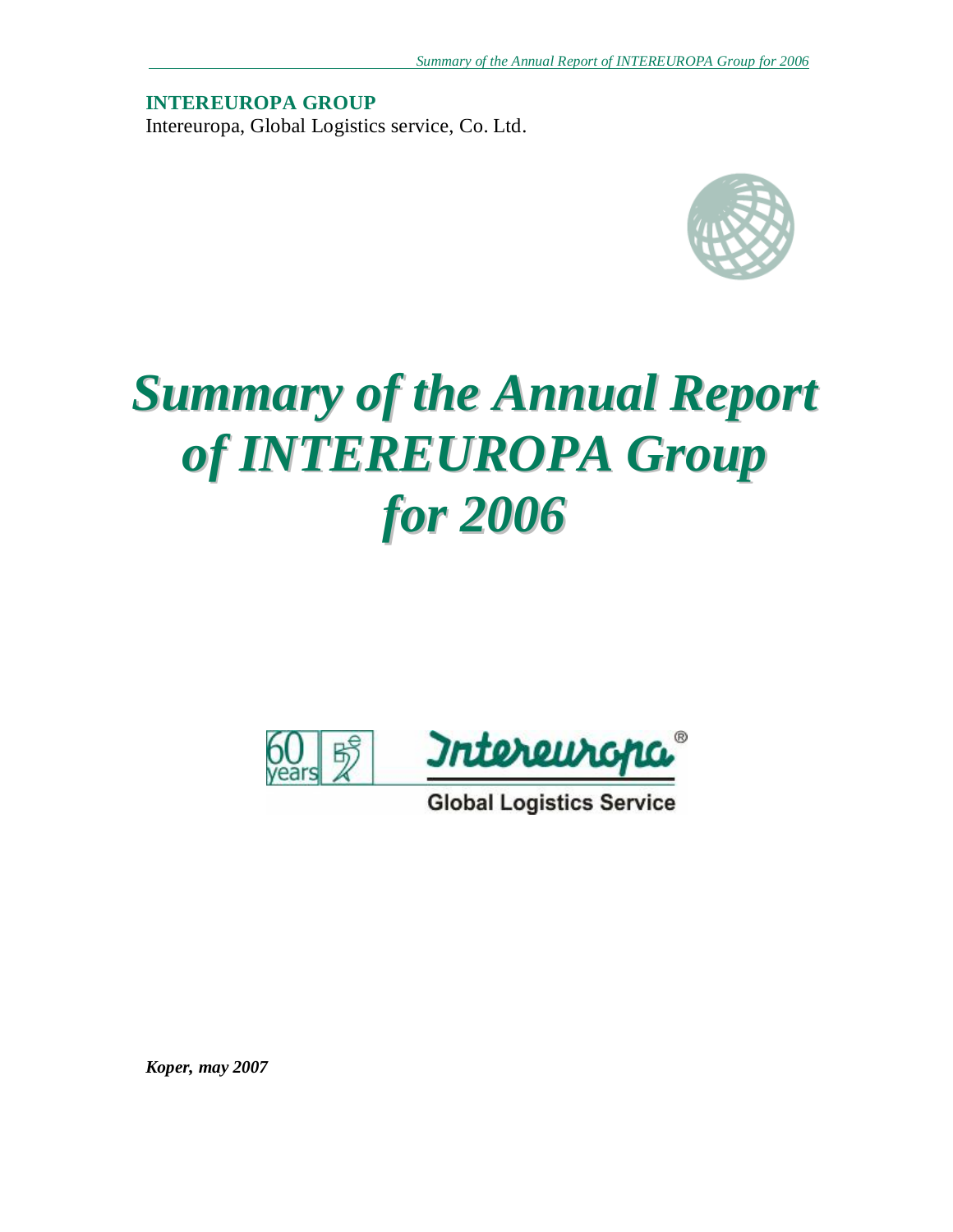# *T A B L E O F C O N T E N T S*

| 2. List of Companies in the Intereuropa Group __________________________________                    |   |
|-----------------------------------------------------------------------------------------------------|---|
|                                                                                                     |   |
|                                                                                                     |   |
|                                                                                                     | 6 |
|                                                                                                     | 6 |
| 7. Corporate Governance Code for Joint Stock Companies __________________________6                  |   |
|                                                                                                     | 6 |
|                                                                                                     | 6 |
|                                                                                                     | 6 |
|                                                                                                     | 6 |
|                                                                                                     | 6 |
|                                                                                                     | 6 |
|                                                                                                     | 6 |
| 15. Summary of the important accounting policies for the Intereuropa Group and                      | 6 |
|                                                                                                     | 6 |
| 17. Audited consolidated financial statements of the Intereuropa Group ______________6              |   |
| 18. Notes to consolidated financial statements of the Intereuropa Group __________6                 |   |
| 19. Audited non-consolidated financial statements of the Intereuropa d.d. company $\frac{1}{1000}$  |   |
| 20. Notes to non-consolidated financial statements of the Intereuropa d.d. company $\frac{1}{1000}$ |   |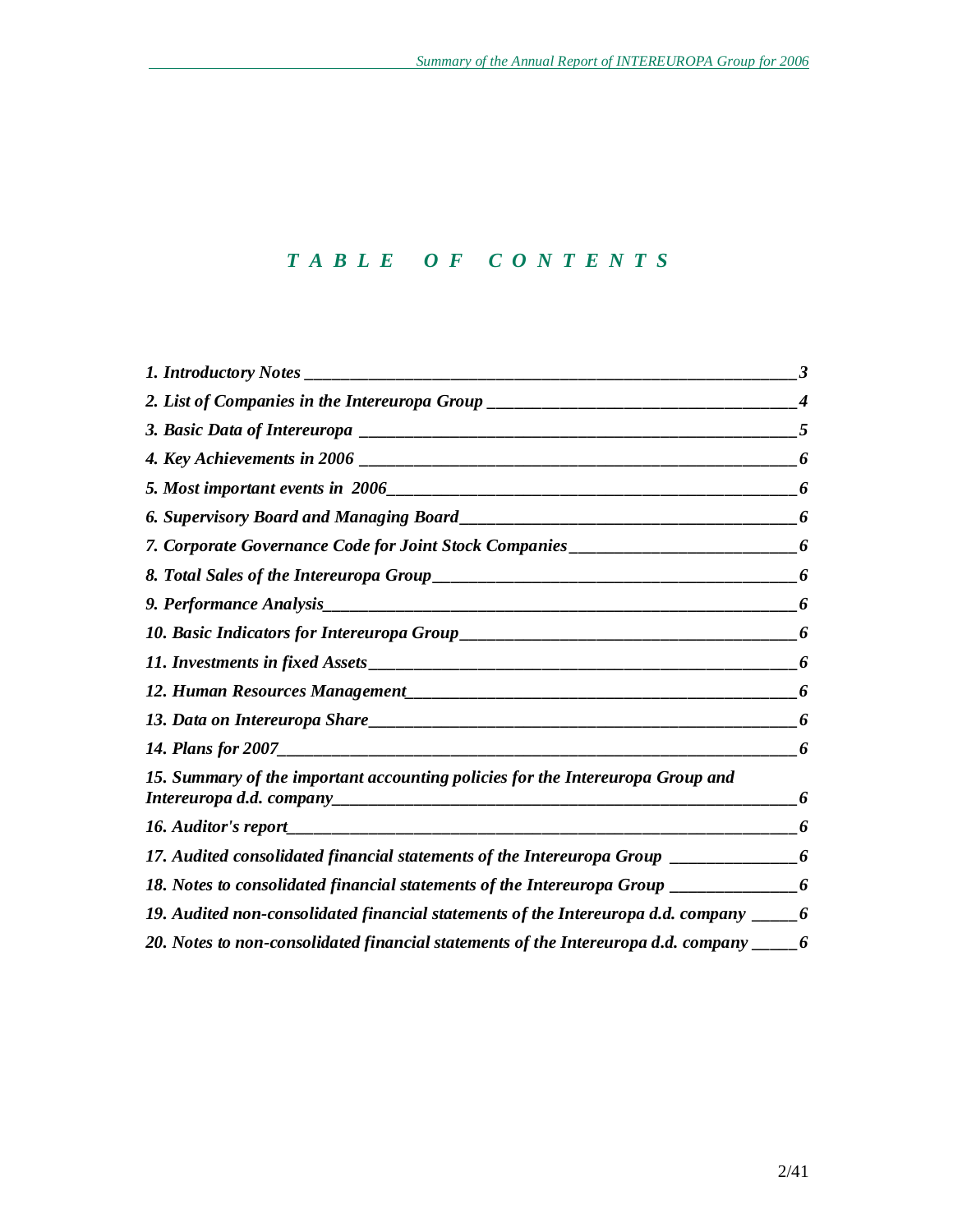# **1. Introductory Notes**

In accordance with the provisions of the Ljubljana Stock Exchange Rules (Ljubljanska borza d.d.) and the Securities Market Act (ZTVP-1, published in Official Gazette of RS, No. 56/99) the Company INTEREUROPA, d.d., is publishing the Summary of the Annual Report with audited financial statements 2006.

The Company INTEREUROPA d.d. has its registered office at Vojkovo nabrežje 32, 6000 Koper.

The Annual Report of the Intereuropa Group for the financial year 2006, incl. the Summary of the Annual Report, is available at the Company's head-office at Vojkovo nabrežje 32, 6000 Koper, every workday between 08.00 and 14.00. Both the Report and Summary will be published at the Company's web site [www.intereuropa.si,](http://www.intereuropa.si) from 10 May 2007 onwards.

The Annual Report was endorsed by the Supervisory Board of INTEREUROPA d.d. at its ordinary session on 16 April 2007.

The financial statements of INTEREUROPA d.d. and the consolidated financial statements of the INTEREUROPA GROUP for the financial year 2006 were audited by certified Auditors DELOITTE REVIZIJA d.o.o., Dunajska cesta 9, Ljubljana, which issued its unqualified opinion (without reservation) to the resp. financial statements.

Auditor's Report for the financial statements was received on 10 April 2007.

As required by the regulations, the Annual Report will be submitted to the Agency of the Republic of Slovenia for Public Legal Records and Services.

The Audit Company DELOITTE REVIZIJA d.o.o. has audited the Balance Sheet of the Company Intereuropa d.d. as of 31st December 2006 and the related Income Statement (Profit or Loss), Cash Flow Statement, Capital Flow Statement, and the Notes to the Financial Statements for the year 2006, and the consolidated Balance Sheet of the Intereuropa Group as of 31st December 2006 and the related Income Statement, Cash Flow Statement, Statement of Changes in Equity, and the Notes to the Consolidated Financial Statements for the year 2006; the Auditors have issued unqualified opinion (without reservation) to financial statements.

Intereuropa d.d. publishes its significant and other information on the web, both at the SEOnet [www.seonet.ljse.si](http://www.seonet.ljse.si), and at the website of Intereuropa d.d. [www.intereuropa.si](http://www.intereuropa.si).

### **Notes on the changes between the audited and unaudited financial statements of the Intereuropa Group and of Intereuropa d.d.**

Changes in the audited financial statements with respect to unaudited financial statements of Intereuropa d.d. and the Intereuropa Group pertain to the valuation of financial investments into the bank Banka Koper d.d., which we have retained as a long-term financial investment (financial investments available for sale). In unaudited financial statements, the mentioned investment was valuated at SIT 135,000.00 per share, while in the audited statements it was valuated at SIT 113,498.92 per share. Hence, long-term financial investments in the audited balance sheet are lower by SIT 190,414,000, which is why the capital (revaluation surplus) and deferred tax liabilities are lower as well. The change also affected the capital-flow statement.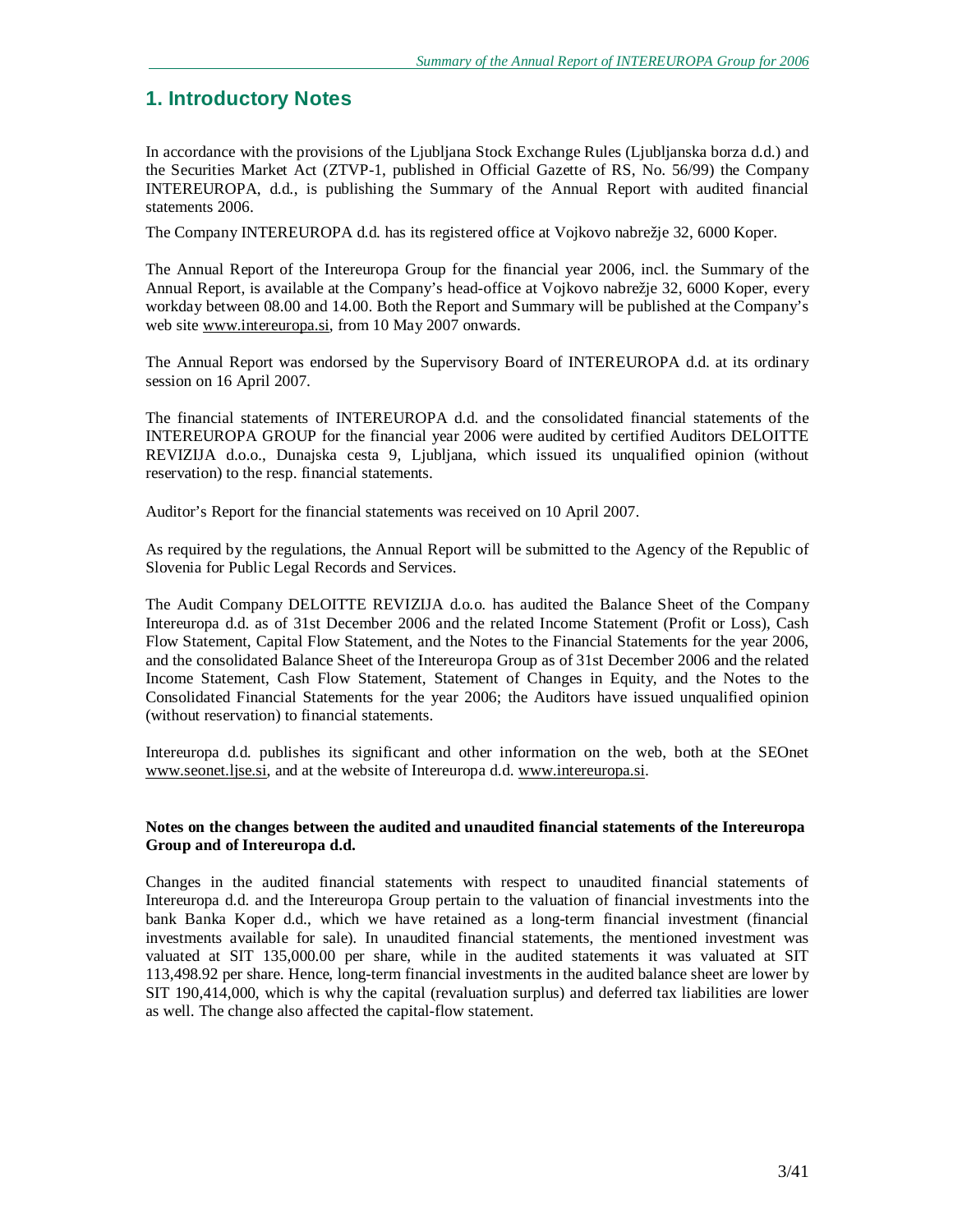# **2. List of Companies in the Intereuropa Group**

Subsidiaries, associated companiy and jointly controlled company included in the financial statements of the parent company on 31.12.2006:

| in '000 of SIT                                                         | Company's<br>registered<br>office<br>country | Rates<br>used | $\frac{0}{0}$<br>ownership<br>as at<br>31.12.<br>2005 | $\frac{0}{0}$<br>ownership<br>as at<br>31.12.<br>2006 | <b>Total equity</b><br>capital of the<br>company as at<br>31.12.2006 | or loss for net profit | Net profit Pertaining<br>year 2006 or loss for<br>vear 2006 |
|------------------------------------------------------------------------|----------------------------------------------|---------------|-------------------------------------------------------|-------------------------------------------------------|----------------------------------------------------------------------|------------------------|-------------------------------------------------------------|
| <b>DIRECT SUBSIDIARIES OF THE CONTROLLING COMPANY INTEREUROPA d.d.</b> |                                              |               |                                                       |                                                       |                                                                      |                        |                                                             |
| Intereuropa Transport d.o.o., Koper                                    | Slovenia                                     | <b>SIT</b>    | 100                                                   | 100                                                   | 1,560,537                                                            | $-339,463$             | $-339,463$                                                  |
| Interagent d.o.o., Koper                                               | Slovenia                                     | <b>SIT</b>    | 100                                                   | 100                                                   | 221,763                                                              | 54,609                 | 54,609                                                      |
| Intereuropa IT d.o.o., Koper                                           | Slovenia                                     | <b>SIT</b>    | 100                                                   | 100                                                   | 320,136                                                              | 55,070                 | 55,070                                                      |
| Interzav d.o.o., Koper                                                 | Slovenia                                     | <b>SIT</b>    | 71.28                                                 | 71.28                                                 | 30.693                                                               | 18.977                 | 13,527                                                      |
| Intereuropa, Logističke usluge, d.o.o., Zagreb                         | Croatia                                      | <b>HRK</b>    | 99.94                                                 | 99.96                                                 | 8,593,123                                                            | 723,501                | 723,212                                                     |
| Intereuropa Sajam, d.o.o., Zagreb                                      | Croatia                                      | <b>HRK</b>    | 51                                                    | 51                                                    | 508,452                                                              | 135,426                | 69,067                                                      |
| Intereuropa Skopje, d.o.o., Skopje                                     | Macedonia                                    | <b>MKD</b>    | 99.56                                                 | 99.56                                                 | 288,310                                                              | 37,129                 | 36,966                                                      |
| Intereuropa RTC d.d. Sarajevo                                          | Herzegovina                                  | <b>BAM</b>    | 89.29                                                 | 89.29                                                 | 2,297,002                                                            | 108,255                | 96,661                                                      |
| Intereuopa-East d.o.o., Moscow                                         | Russia                                       | <b>RUB</b>    | 100                                                   | 100                                                   | $-4.806$                                                             | $-19,578$              | $-19,578$                                                   |
| A.D.Intereuropa logističke usluge, Belgrade                            | Serbia                                       | CSD           | 73.62                                                 | 73.62                                                 | 1,043,601                                                            | 12,968                 | 9,547                                                       |
| Intereuropa S.A.S., Saint Pierre de Chandieu                           | France                                       | <b>EUR</b>    | 67.60                                                 | 67.60                                                 | 39,968                                                               | 5,597                  | 3,784                                                       |
| TEK ZTS d.o.o., Užgorod                                                | Ukraine                                      | <b>UAH</b>    | 66.67                                                 | 66.67                                                 | 88,893                                                               | $-7.085$               | $-4,724$                                                    |
| Schneider & Peklar GmbH, Vienna                                        | Austria                                      | <b>EUR</b>    | 100                                                   | 100                                                   | 45,806                                                               | $-117,487$             | $-117,487$                                                  |
| Intereuropa Transport & Spedition GmbH, Troisdorf                      | Germany                                      | <b>EUR</b>    | 90.48                                                 | 90.48                                                 | 36,668                                                               | 14,652                 | 13,257                                                      |
| Intereuropa Kosova L.L.C., Priština                                    | Serbia                                       | <b>EUR</b>    |                                                       | 90                                                    | 7,362                                                                | $-29.179$              | $-26,261$                                                   |
| <b>INDIRECT SUBSIDIARY OF THE CONTROLLING COMPANY INTEREUROPA d.d.</b> |                                              |               |                                                       |                                                       |                                                                      |                        |                                                             |
| Intereuropa Transport dooel, Skopje                                    | Macedonia                                    | <b>MKD</b>    |                                                       | 99.56                                                 | 2,056                                                                | 856                    | 852                                                         |
| <b>ASSOCIATED COMPANY</b>                                              |                                              |               |                                                       |                                                       |                                                                      |                        |                                                             |
| AC-Interauto, d.o.o., Koper (capital and net profit & loss assessment) | Slovenia                                     | <b>SIT</b>    | 40                                                    | 40                                                    | 76,603                                                               | 12,000                 | 4,800                                                       |
| <b>JOINTLY CONTROLLED COMPANY</b>                                      |                                              |               |                                                       |                                                       |                                                                      |                        |                                                             |
| Intereuropa-FLG d.o.o., Ljubljana *                                    | Slovenia                                     | <b>SIT</b>    | 50                                                    | 50                                                    | 77,614                                                               | 39,977                 | 39,977                                                      |

\* According to contract of members Intereuropa d.d. is entitled to entire net profit & loss in 2006.

Associated company and jointly controlled company are included in the financial statements of the parent company by using the equity method.

The ownership interest in all subsidiaries, associated companies and jointly controlled companies corresponds to the proportion of voting power.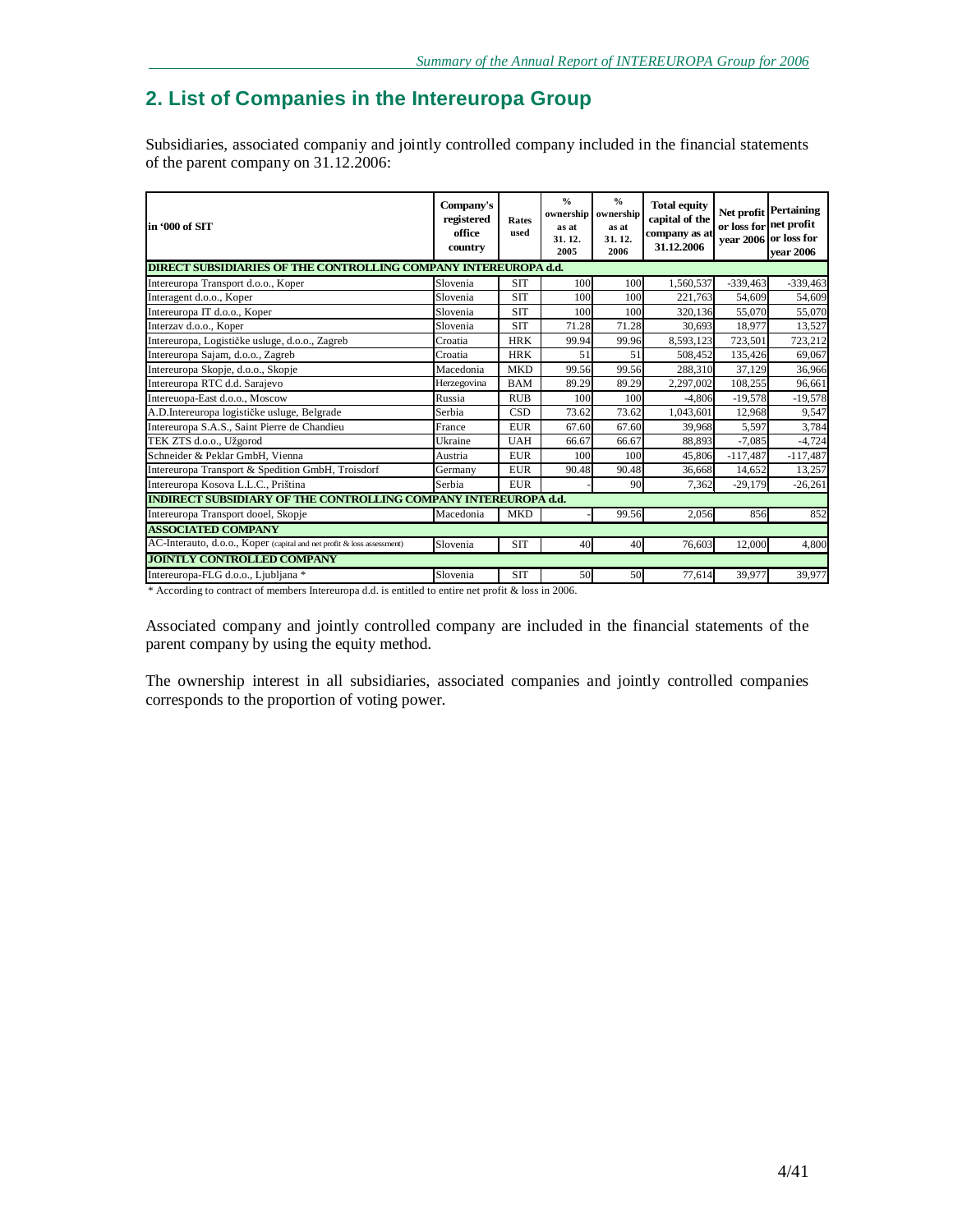# **3. Basic Data of Intereuropa**

| Parent company<br>Short name                                                                            | Intereuropa, Global Logistics Service, public limited company<br>Intereuropa d.d. |
|---------------------------------------------------------------------------------------------------------|-----------------------------------------------------------------------------------|
|                                                                                                         | Slovenia                                                                          |
| Country of the parent                                                                                   |                                                                                   |
| company                                                                                                 |                                                                                   |
| Registered office of the parent                                                                         | Vojkovo nabrežje 32, 6000 Koper                                                   |
| company                                                                                                 |                                                                                   |
| Company ID number                                                                                       | 5001684                                                                           |
| Tax number                                                                                              | 56405006                                                                          |
| <b>Transaction account</b>                                                                              | 10100-0000006785 at Banka Koper d.d., Koper                                       |
| Entry in the Companies                                                                                  | Registered with the District Court of Koper, reg. no. 1/00212/00                  |
| Register                                                                                                |                                                                                   |
| Equity                                                                                                  | SIT 7,902,413,000                                                                 |
| Number of issued and paid-up                                                                            | 7,902,413 ordinary shares with face value of SIT 1,000                            |
| shares                                                                                                  |                                                                                   |
| Shares listing                                                                                          | Shares designated IEKG are included in the first listing on the                   |
|                                                                                                         | Ljubljana Stock Exchange                                                          |
| Managing Board                                                                                          | Andrej Lovšin, MSc., President of the Managing Board                              |
|                                                                                                         | Zvezdan Markežič, Deputy President of the Managing Board                          |
|                                                                                                         | Ondina Jonke, Member of the Managing Board - Human Resources                      |
|                                                                                                         | Executive                                                                         |
| Chairman of the Supervisory                                                                             | Boštjan Rigler                                                                    |
| Board                                                                                                   |                                                                                   |
| <b>Intereuropa Group</b>                                                                                |                                                                                   |
| $\mathbf{v}$ $\mathbf{v}$ $\mathbf{v}$ $\mathbf{v}$ $\mathbf{v}$ $\mathbf{v}$ $\mathbf{v}$ $\mathbf{v}$ | 0.210                                                                             |

| Number of employees                          | 2,310 employees                                                                                                                                                                                    |
|----------------------------------------------|----------------------------------------------------------------------------------------------------------------------------------------------------------------------------------------------------|
| <b>Transport fleet</b>                       | 439 company-owned trucks and other delivery vehicles                                                                                                                                               |
| Total warehousing area                       | 190,862 $m2$ of own warehouses                                                                                                                                                                     |
| Total land area                              | 1,363,615 $m^2$ of land                                                                                                                                                                            |
| Membership in international<br>organisations | FIATA, IATA, FETA, FONASBA, BIMCO, IRU                                                                                                                                                             |
| <b>Quality certificates</b>                  | ISO 9001:2000 Certificate for provision of logistic services in the<br>parent company Intereuropa d.d. and its subsidiaries<br>Intereuropa d.o.o., Zagreb, and Intereuropa Transport d.o.o., Koper |
| Own branch network                           | Slovenia, Croatia, Bosnia and Herzegovina, Macedonia, Serbia and<br>Montenegro, Russia, France, Ukraine, Austria and Germany                                                                       |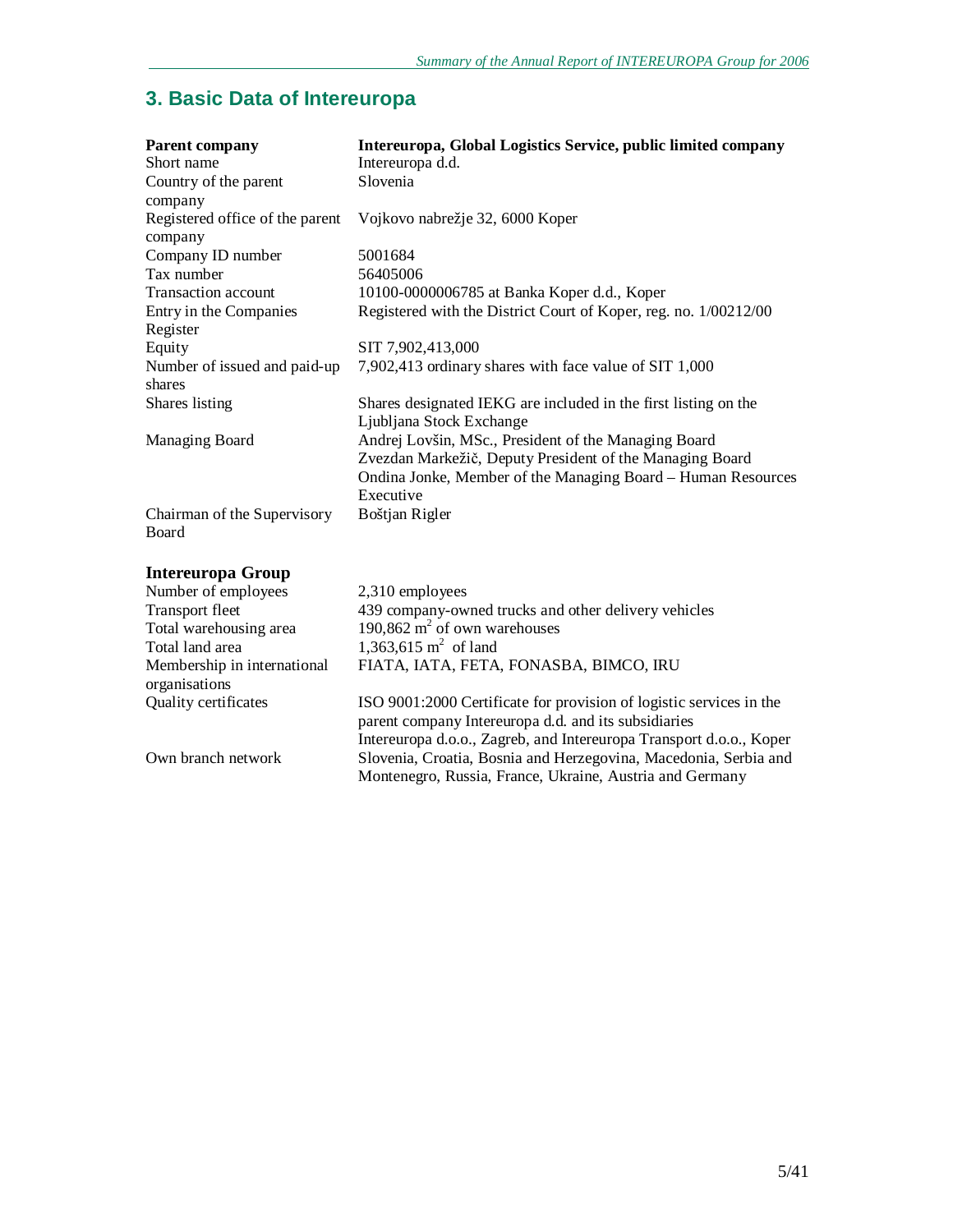# **4. Key Achievements in 2006**

### **Intereuropa d.d.**

| <b>PROFIT AND LOSS ACCOUNT</b>                               |           |           | in 000 SIT                                  |           |       | in 000 EUR*** |
|--------------------------------------------------------------|-----------|-----------|---------------------------------------------|-----------|-------|---------------|
|                                                              | 2003*     | $2004*$   | 2005                                        | 2006      | 06/05 | 2006          |
| Net sales revenues                                           |           |           | 29,683,921 29,996,792 28,216,955 29,829,425 |           | 106   | 124,476       |
| Profit/Loss before interest, taxes and depreciation (EBITDA) | 3,430,874 | 2,031,906 | 1.816.598                                   | 1.679.318 | 92    | 7,008         |
| Operating profit/loss from ordinary activities               | 3.408.207 | 2.394.658 | 2.348.466                                   | 1.518.441 | 65    | 6,336         |
| Net profit/loss                                              | 2.863.578 | 1,970,013 | 1,741,368                                   | 1.116.455 | 64    | 4,659         |
| Value added                                                  | 9.085.632 | 7.407.430 | 6,346,451                                   | 6,449,802 | 102   | 26,915        |
| Net earnings per share (in SIT and EUR)                      | 362       | 249       | 220                                         | 141       | 64    | 0.59          |
| Gross dividend per share (in SIT and EUR)                    | 220       | 240       | 240                                         | 250       | 104   | 1.04          |

\* profit and loss account complied in line with SAS

For years 2005 and 2006 values are presented in accordance with IFRS.

| <b>BALANCE SHEET</b>                |         | in 000 EUR***<br>in 000 SIT |                                             |                                             |       |         |
|-------------------------------------|---------|-----------------------------|---------------------------------------------|---------------------------------------------|-------|---------|
|                                     | $2003*$ | $2004*$                     | 2005                                        | 2006                                        | 06/05 | 2006    |
| Total assets                        |         |                             |                                             | 48,741,419 47,831,734 50,131,881 54,321,027 | 108   | 226,678 |
| <b>Fixed assets</b>                 |         |                             |                                             | 37.172.171 38.825.247 41.290.998 38.344.497 | 93    | 160,009 |
| <b>Current assets</b>               |         |                             |                                             | 10,761,756 8,401,731 8,480,725 15,480,164   | 183   | 64,598  |
| Equity                              |         |                             |                                             | 34,628,583 35,451,075 39,051,852 39,757,384 | 102   | 165,905 |
| Average equity**                    |         |                             | 32,606,237 34,054,823 38,718,801 38,846,391 |                                             | 100   | 162,103 |
| Financial and operating liabilities |         |                             |                                             | 9,209,131 9,824,375 10,687,443 14,216,470   | 133   | 59,324  |

\*balance sheet complied in line with SAS

\*\*Equity does not include net profit/loss for the year.

#### EMPLOYEES (per hours paid)

|                                   | 2003<br>יכי   | 2004            | 2005        | 2006 | 06/05        |
|-----------------------------------|---------------|-----------------|-------------|------|--------------|
| . –<br>IEm<br>nlovees<br>-95<br>. | FΩ<br>้<br>ນສ | 14F<br>᠇୰<br>.v | 895<br>ູບວບ | 892  | $\sim$<br>00 |
|                                   |               |                 |             |      |              |

#### PERFORMANCE INDICATORS

|                                | 2003*  | 2004*  | 2005   | 2006   | 06/05 |
|--------------------------------|--------|--------|--------|--------|-------|
| Net return on equity           | 8.78%  | 5.78%  | 4.50%  | 2.87%  | 64    |
| Net return on assets           | 6.13%  | 4.14%  | 2.21%  | 1.44%  | 65    |
| Productivity<br>$(in 000$ SIT) | 26.288 | 29.290 | 32.651 | 33.879 | 104   |
| Net return on revenues         | 8.82%  | 5.98%  | 5.58%  | 3.54%  | 64    |
| .<br>$\cdots$ $\cdots$         |        |        |        |        |       |

\*data calculated according to SAS

Net return on equity: net profit or loss/average equity

Net return on assets: net profit or loss/average assets

Productivity: Net sales revenues and other operating revenues/number of employees

Net return on revenues: net profit or loss/revenues

\*\*\* exchange rate used: 1 EUR = 239.64 SIT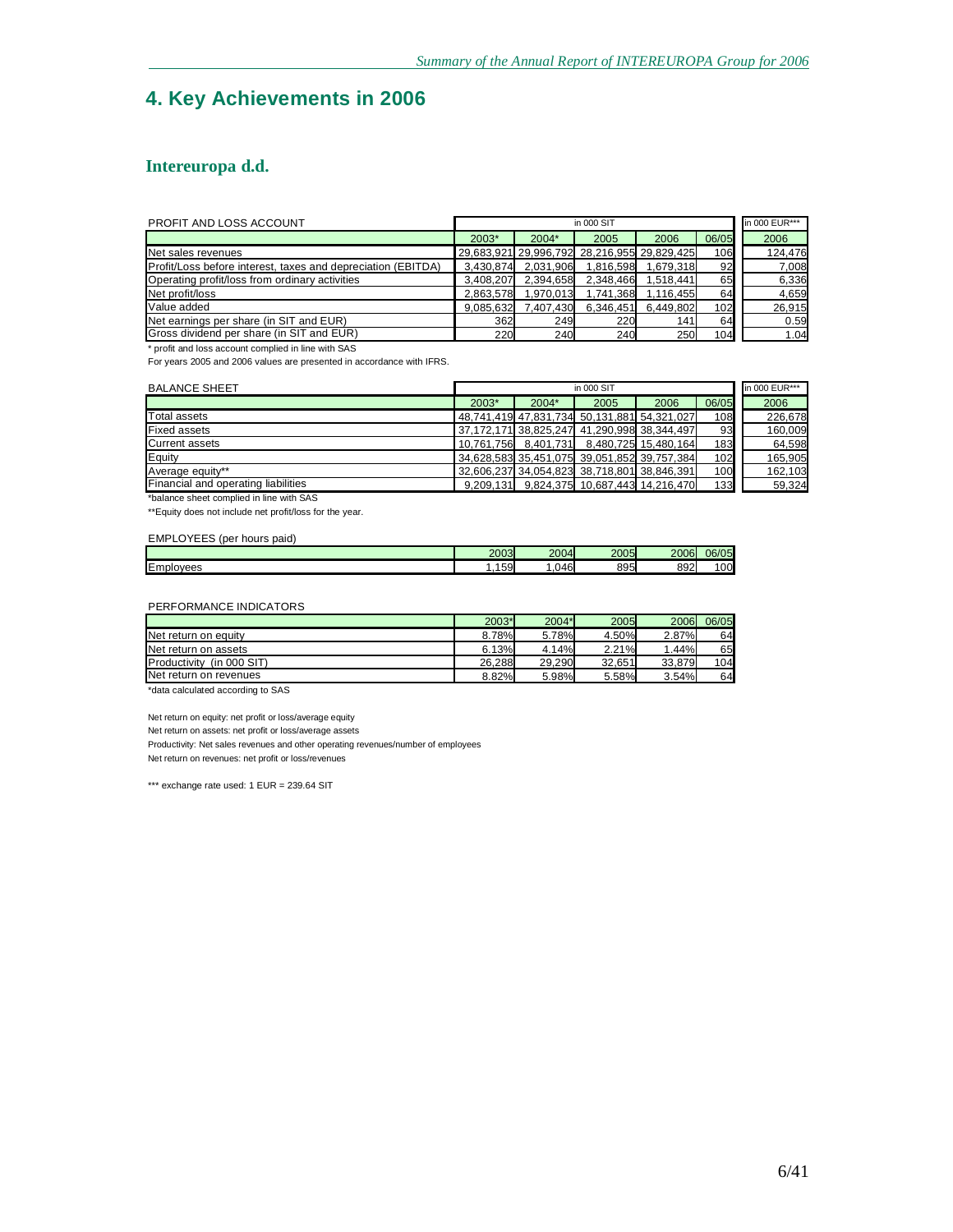#### **Intereuropa Group**

| PROFIT AND LOSS ACCOUNT                                      |           |                     | in 000 SIT |                                             |       | in 000 EUR*** |
|--------------------------------------------------------------|-----------|---------------------|------------|---------------------------------------------|-------|---------------|
|                                                              | 2003*     | 2004                | 2005       | 2006                                        | 06/05 | 2006          |
| Net sales revenues                                           |           |                     |            | 45,117,517 51,022,064 49,494,200 52,618,717 | 106   | 219.574       |
| Profit/Loss before interest, taxes and depreciation (EBITDA) |           | 5,387,823 3,822,446 | 4,081,366  | 4.240.945                                   | 104   | 17,697        |
| Operating profit/loss from ordinary activities               | 3.744.847 | 3,178,755           | 3,166,050  | 2.249.551                                   | 71    | 9,387         |
| Net profit/loss                                              | 3.004.558 | 2,559,408           | 2,300,305  | 1.615.595                                   | 70    | 6,742         |
| Value added                                                  |           |                     |            | 12.576.880 13.725.799 13.195.801 13.968.292 | 106   | 58,289        |
| Net earnings per share (in SIT and EUR)                      | 372       | 314                 | 280        | 194                                         | 69    | 0.81          |
| Gross dividend per share (in SIT and EUR)                    | 220       | 240                 | 240        | 250                                         | 104   | 1.04          |
| * profit and loss account complied in line with SAS          |           |                     |            |                                             |       |               |

For years 2004, 2005 and 2006 values are presented in accordance with IFRS.

| <b>BALANCE SHEET</b>                       |         | in 000 SIT |      |                                             |       | in 000 EUR*** |
|--------------------------------------------|---------|------------|------|---------------------------------------------|-------|---------------|
|                                            | $2003*$ | 2004       | 2005 | 2006                                        | 06/05 | 2006          |
| Total assets                               |         |            |      | 57,376,997 65,291,374 63,694,618 69,442,053 | 109   | 289,777       |
| <b>Fixed assets</b>                        |         |            |      | 41,102,995 50,628,187 48,325,098 45,858,556 | 95    | 191,364       |
| <b>Current assets</b>                      |         |            |      | 15,346,339 13,886,610 14,931,304 22,914,319 | 153   | 95,620        |
| Equity                                     |         |            |      | 35.820.375 42.546.906 42.190.270 43.456.169 | 103   | 181,339       |
| Average equity**                           |         |            |      | 34,126,106 37,901,436 41,218,436 42,015,422 | 102   | 175,327       |
| <b>Financial and operating liabilities</b> |         |            |      | 16,445,135 21,647,376 20,684,894 25,267,573 | 122   | 105,440       |

\*balance sheet complied in line with SAS

\*\*Equity does not include net profit/loss for the year.

#### EMPLOYEES (per hours paid)

|                                             | 2003              | 2004        | 2005                                        | 2006  | 06/05 |
|---------------------------------------------|-------------------|-------------|---------------------------------------------|-------|-------|
| number<br>emplovees<br>Average<br>0t        | 2.372             | 2.260       | 118<br>$\overline{\phantom{0}}$<br><u>.</u> | 2.180 | 103   |
| Number<br>emplovees in subsidiaries (<br>Ωt | 213<br>. <u>.</u> | .215<br>$-$ | .223                                        | .288  | 105   |

#### PERFORMANCE INDICATORS

|                                | 2003*  | 2004   | 2005   | 2006   | 06/05 |
|--------------------------------|--------|--------|--------|--------|-------|
| Net return on equity           | 8.80%  | 6.75%  | 5.58%  | 3.85%  | 69    |
| Net return on assets           | 5.40%  | 4.23%  | 2.37%  | .64%   | 69    |
| Productivity<br>$(in 000$ SIT) | 19.476 | 22.770 | 23.900 | 24.391 | 102   |
| Net return on revenues         | 6.30%  | 4.69%  | 4.36%  | 2.97%  | 68    |
| .<br>.                         |        |        |        |        |       |

\*data calculated according to SAS

Net return on equity: net profit or loss/average equity

Net return on assets: net profit or loss/average assets

Productivity: Net sales revenues and other operating revenues/number of employees

Net return on revenues: net profit or loss/revenues

\*\*\* exchange rate used: 1 EUR = 239.64 SIT

# **5. Most important events in 2006**

#### **JANUARY**

- 17 January 2006, the Supervisory Board appoints new Intereuropa Managing Board for a five year mandate. Andrej Lovšin is appointed President of Managing Board and Zvezdan Markežič Deputy President of the Managing Board.
- At the end of the month, Intereuropa Transport, d.o.o., Koper, starts using special semi-trailers for more rational use of transport units, and to reduce transport costs per unit of transported goods.

#### **FEBRUARY**

- The new Managing Board presents the Corporate Vision and Development Strategy for the term 2006-2011 and the plans for 2006, and carries out the necessary organizational changes accordingly in order to introduce a unified control and management of the business segments at the level of the entire Group.
- On the basis of the Stock Swap Agreement as at 6 February 2006 concluded between INFOND HOLDING finančna družba, d.d. and Slovenska odškodninska družba, d.d. (SOD – the Slovenian Restitution Fund), the latter acquires 474,926 shares of Intereuropa d.d.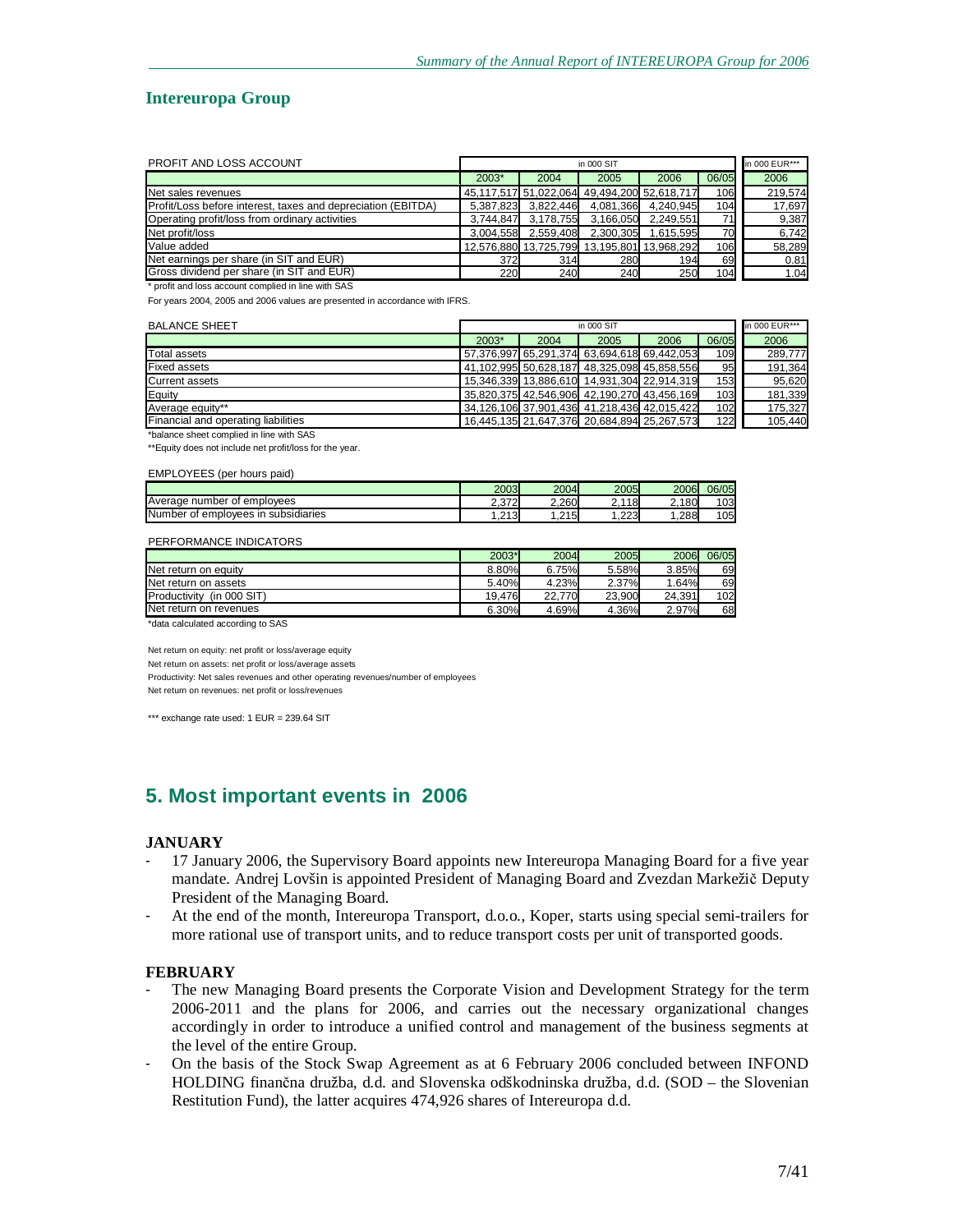The Managing Board adopts a resolution on the capital increase of the subsidiary Intereuropa Transport d.o.o. in the amount equalling the sum of losses from previous periods and the loss from 2005 (in total SIT 686,579,000).

### **MARCH**

- Commencement of the activities for the establishment of the our own companies in Montenegro and Kosovo with the objective of strengthening the position of the Group on the markets of South East Europe.

### **APRIL**

- 10 April, Intereuropa drivers are presented with the keys of 17 new trucks at a festive business meeting in Koper. The investment is estimated at 2.1 million EUR.
- Some of the largest Slovenian companies listed on the Ljubljana Stock Exchange, including Intereuropa d.d., present themselves on the Days of the Slovenian Capital Market, which takes place on 12 to 13 April 2006 in the Cankarjev dom.

### **MAY**

- 13 May, the Intereuropa Group organises a sport and social event "The First Intereuropa Managers' March".
- 9 May, the  $11<sup>th</sup>$  International Exhibition "Internautica 2006" opens, where Intereuropa presents itself for the first time.

### **JUNE**

- Intereuropa subsidiary, Intereuropa Transport & Spedition GmbH, Troisdorf, from Germany starts providing land transport on lines for Bulgaria, Hungary and Romania.
- The Intereuropa UPS agency receives three awards on a regular annual conference of UPS South District in Marrakech in Morocco: for the highest increase in sales, for best export service and for the best accumulated result in control elements in our division. The Slovenian success is complemented by two second place awards for UPS, Bosnia and Herzegovina (Intereuropa RTC d.d. Sarajevo).
- 1 June, Intereuropa d.d. presents its services on the Days of Slovenian Capital in Frankfurt.
- 10 June, the Intereuropa Group organises the  $22<sup>nd</sup>$  traditional sports games and social event "Intereuropiada", in Ankaran, where 21 teams from Intereuropa's subsidiaries, branch offices and agencies, comprising 630 employees of the Group, take part in various sports and games and spend an active weekend socialising.
- 20 June, on the basis of the proposal of the Workers' Council, the third Member of the Managing Board is appointed – the Human Resources Executive, Ondina Jonke.

### **JULY**

- 1 July, Intereuropa subsidiary Intereuropa Skopje, d.o.o., (Macedonia) acquires the status of a registered trader and becomes the first forwarding company with this status in Macedonia, which significantly improves our service.
- At the beginning of July, Intereuropa's subsidiary Intereuropa Kosova L.L.C. starts operating as the first Slovenian logistics operator on the Kosovo market. Intereuropa Kosova L.L.C. becomes the first registered trader in Kosovo.
- 3 July, Intereuropa proudly opens its largest Logistic Centre in Logatec. The Phase One of the warehouse facility extends on 8,100 m2; the production facility for additional work measures 1,100 m2, and business facilities measures 1,070 m2, the new centre also offers outdoor storage around the distribution centre. The new facility is one of the best equipped logistics facilities within the Intereuropa Group. This is a modern logistic centre, which is going to be built in several phases and it is going to comprise 78,000 m2 in total when completed. The investment is estimated at approx. 1.5 billion SIT.
- 6 July, Intereuropa signs a Letter of Intent on business cooperation with the Luka Koper, Pošta Slovenije and Holding SŽ (Slovenian Railways) for joint business cooperation in the area of logistics. This is a project liaising among the above mentioned corporations in order to undertake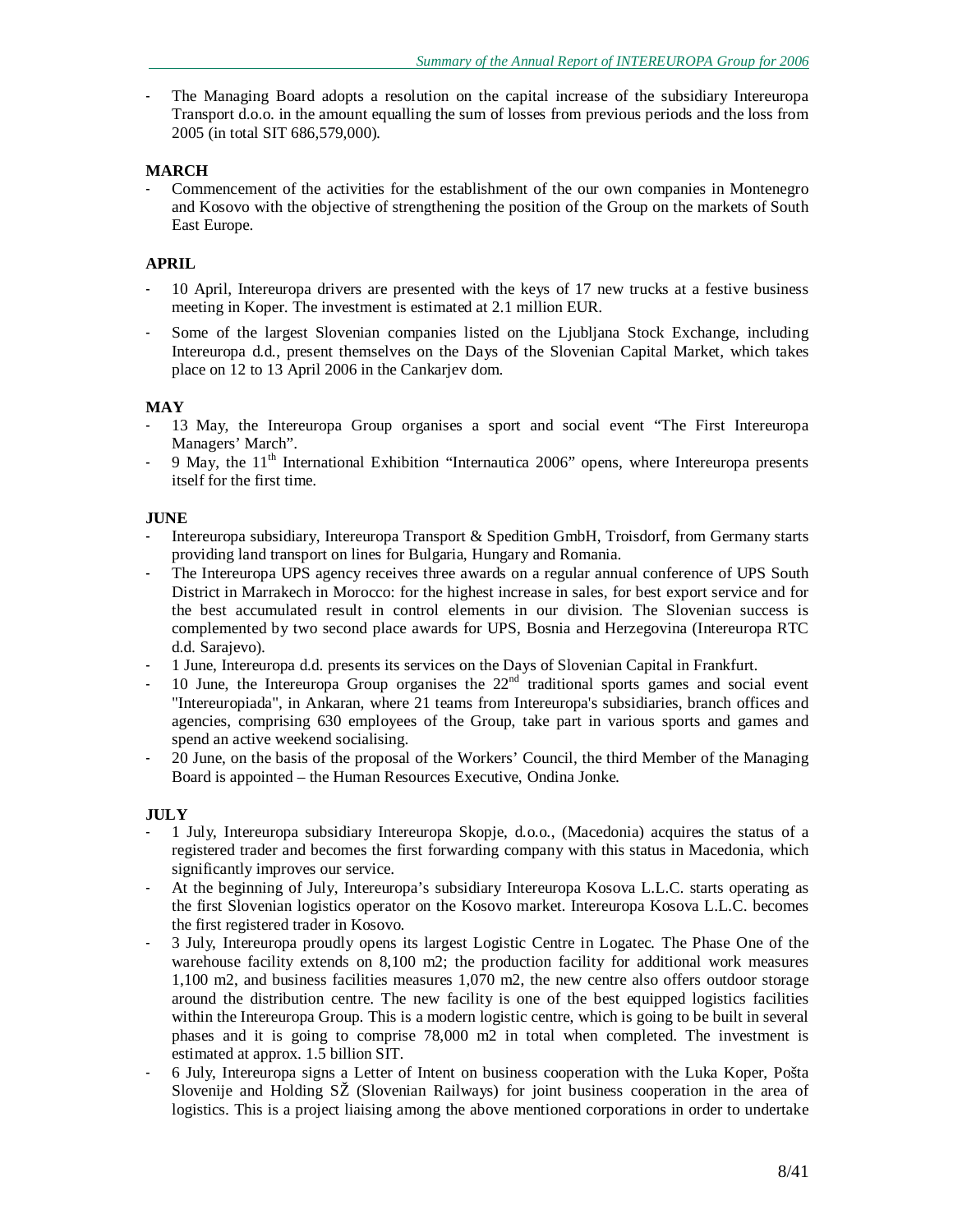organised venture and a concerted action on the European and global markets as providers of logistic services. This integration will improve the coordination and upgrade the range of logistic services offered.

- 21 July 2006, shareholders of Banka Koper, d.d., Intereuropa d.d., Istrabenz, d.d., Luka Koper, d.d., and Sanpaolo IMI sign an new Shareholder's Agreement, which extends the effectiveness of the key components of the previous agreement for next five-year period (the retention of the ownership share of the largest Slovenian shareholders and the retention of the current management and corporate governance model of the bank).

### **AUGUST**

- 7 August, Intereuropa hosts the Minister of Foreign Economic Relations of the Moscow Authority, Mr. Tigran Aleksandrovič Karahanov, the former Russian Ambassador to Slovenia. The main topic of the meeting with the President of the Managing Board of Intereuropa d.d., Andrej Lovšin MSc. is dedicated to strengthening the business ties between the Intereuropa Group and businessmen of the Russian Federation, and the potential for growing presence and recognition of Intereuropa on the Russian market.
- 26 August, Intereuropa organises another recreational and social event, "The  $1<sup>st</sup>$  Intereuropa Managers' Swimming and Rowing Day" in Portorož.

### **SEPTEMBER**

- 1 September, the Intereuropa Group appoints a new Regional Manager in Shanghai, China.
- 6 September, new subsidiary and logistics terminal measuring 1,800 m2, is festively opened in Priština, Kosovo
- 6 September 2006, Intereuropa concludes a contract with the Slovenian national airline Adria Airways, on long-term strategic cooperation in the area of carrying out international flights in Kosovo. The envisaged annual volume of the business exceeds 3 million EUR.
- 12 September, Intereuropa d.d. presents itself to the potential foreign investors on the Days of Slovenian Capital in Vienna, organised by the Ljubljana Stock Exchange in cooperation with the Raiffeisen Centrobank, Vienna.
- 20 September, the Ambassador of the Republic of Macedonia, Mr. Samoil Filipovski, visits Intereuropa. Intereuropa is willing to make further investments on the Macedonian market, as the expansion of the corporate network abroad is one of our main objectives.
- 19 to 22 September, the Intereuropa Group and Luka Koper jointly present their services at the fair Transport Logistic China in Shanghai.
- 27 September, Intereuropa carries out a logistic project of special air transport for Litostroj Ulitki – the biggest casting ever produced in Slovenia. Due to its weight, the casting could only be transported by the second largest plane on the world, Antonov A124. Preparations for this project commenced in August.
- 26 September, Intereuropa d.d. and the publishing company DZS d.d. express an intent on business cooperation in the segments of logistics within the countries in which they both operate.
- 26 September, festive handover of 70 new trucks in the Logistic Centre Logatec, intended for the markets of Slovenia, Croatia, Bosnia and Herzegovina, Serbia, Macedonia, Russia and Ukraine. The Investment is estimated at EUR 7.2 million. With this investment, Intereuropa opened at least 50 new job positions in the above mentioned countries.
- On the same event, the Ambassadors of Croatia, Bosnia and Herzegovina, Serbia, Macedonia, Russia and Ukraine receive a Letter of Intent by which Intereuropa undertakes the sponsorship of transport services for their national galleries for the period of one year in the amount of 20,000 EUR.
- Intereuropa opens a new branch office of UPS in Rijeka.
- In September, the newly-appointed Regional Manager departs for Shanghai in order to research the possibility of Intereuropa's entrance on the Asian markets, in particular the Chinese market.
- In the middle of September, Intereuropa sells its 24.28% share in Adriafin d.o.o., Koper (Consultancy and Finance Services) to the companies Istrabenz, d.d. and Luka Koper d.d.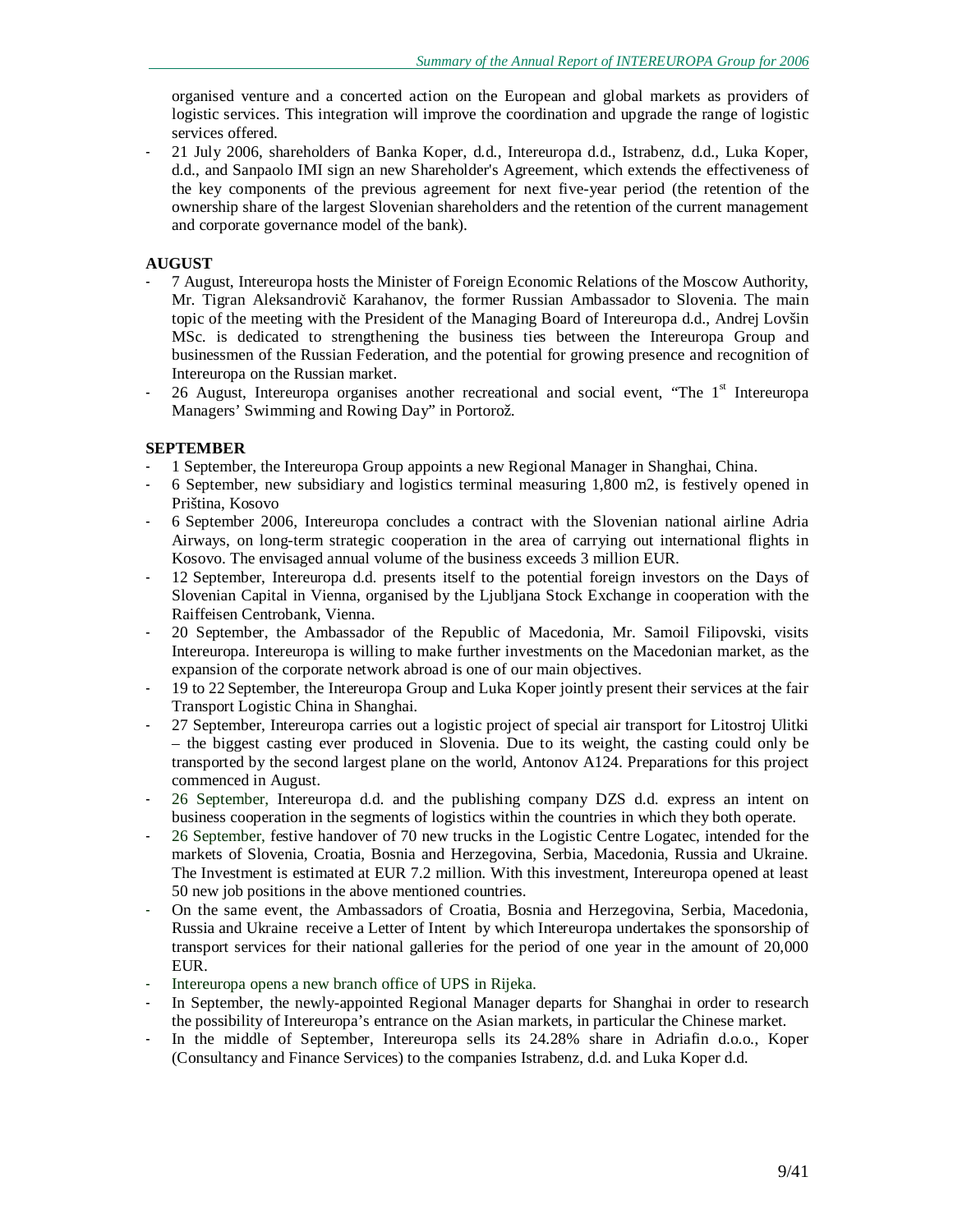### **OCTOBER**

- Starting from 1 October, new organisation is implemented within Intereuropa d.d., based on business areas (services) of Intereuropa.
- Intereuropa's subsidiary Intereuropa, Logističke usluge, d.o.o., Zagreb, opens a new subsidiary in Varaždin "Road Transport". Besides the investment into the new cargo vehicles, this represents a big gain on Croatian market, since it can offer quality transport services with its own vehicles.
- 10 October, Intereuropa makes a donation in the amount of 2,016,067.00 SIT to the General Hospital in Izola for the purchase of a modern, portable electrocardiograph (ECG).
- The 2005 Annual Report of the Intereuropa Group receives a special prize on the competition for the best Annual Report 2005 by the business daily paper Finance. The professional jury assessed the Annual Report of the Intereuropa Group as the best annual report in the category Corporate Governance.
- 26 October, Intereuropa organises a press conference in the company Intereuropa RTC d.d. Sarajevo at the completion of the construction of the  $3<sup>rd</sup>$  phase of the customs warehouse.

### **NOVEMBER**

- 3 November, a regular annual conference of the Intereuropa Group for the year 2006 is held at the registered office of Intereuropa d.d. in Koper. The conference is attended by the members of the Managing Boards, Executives, Directors of subsidiaries and departments, and Directors of daughter companies from 10 countries of the Group.
- The introduction of a new daily flight connection with cargo airplane Boeing 767 between Cologne and Brnik is an important achievement for UPS and Intereuropa being an exclusive contractual representative of UPS in Slovenia, Croatia and Bosnia and Herzegovina.

### **DECEMBER**

- 7 December, Intereuropa d.d. presents itself on the Days of Slovenian Capital in London organised by the Ljubljana Stock Exchange, the Clearing Depository Company (KDD), and the company CA-IB London, in order to promote Slovenian companies and attract international portfolio investors.
- Intereuropa d.d. increases the capital of the subsidiary Intereuropa, Logistične usluge, d.o.o., Zagreb, by SIT 1,144,230,399.14 SIT. The company will allocate the cash to finance the project in Samobor.

### **Events after the end of 2006**

- Since 1 January, the subsidiary A.D. Interjug-AS has been operating under a new name: A.D. Intereuropa logističke usluge, Beograd.
- 19 January, on the sixteenth Annual General Meeting, the shareholders of Intereuropa d.d. adopt a decision on the dismissal of the member of the Supervisory Board Anton Može, and elect a new Member Emerik Eržen.
- 24 January 2007, the Intereuropa Group gathers at a business meeting titled "Kosovo a New Challenge for Leading Slovenian Economists", and invites numerous economists who share the interest of entering the Kosovo market, or are only interested in cooperating with partners from Kosovo.
- 26 January 2007, at its 15<sup>th</sup> regular session, the Supervisory Board adopts the Resolution on the Conversion of the Company's Share Capital from Slovenian Tolars into Euro, and on the harmonisation of the Company's Statute pertaining to the value of the share capital. The Supervisory Board also appoints a new Deputy President of the Supervisory Board, Nevija Pečar, and adopts the amendment of the Company's Statute in the point which pertains to the value of the share capital.
- 29 January 2007, the Supervisory Board of Intereuropa d.d. informs itself on the economic eligibility of the investments into the logistic centres in Moscow Čechov and Kiev, which are to be carried out in 2007.
- In February, Intereuropa sells its 8.33% interest in the bank Banka Koper d.d. to Intesa Sanpaolo S.p.A. The proceeds will be allocated to investments in developing new markets and building up new logistics facilities, in line with the Corporate Vision and Strategy of the Intereuropa Group (2006-2011).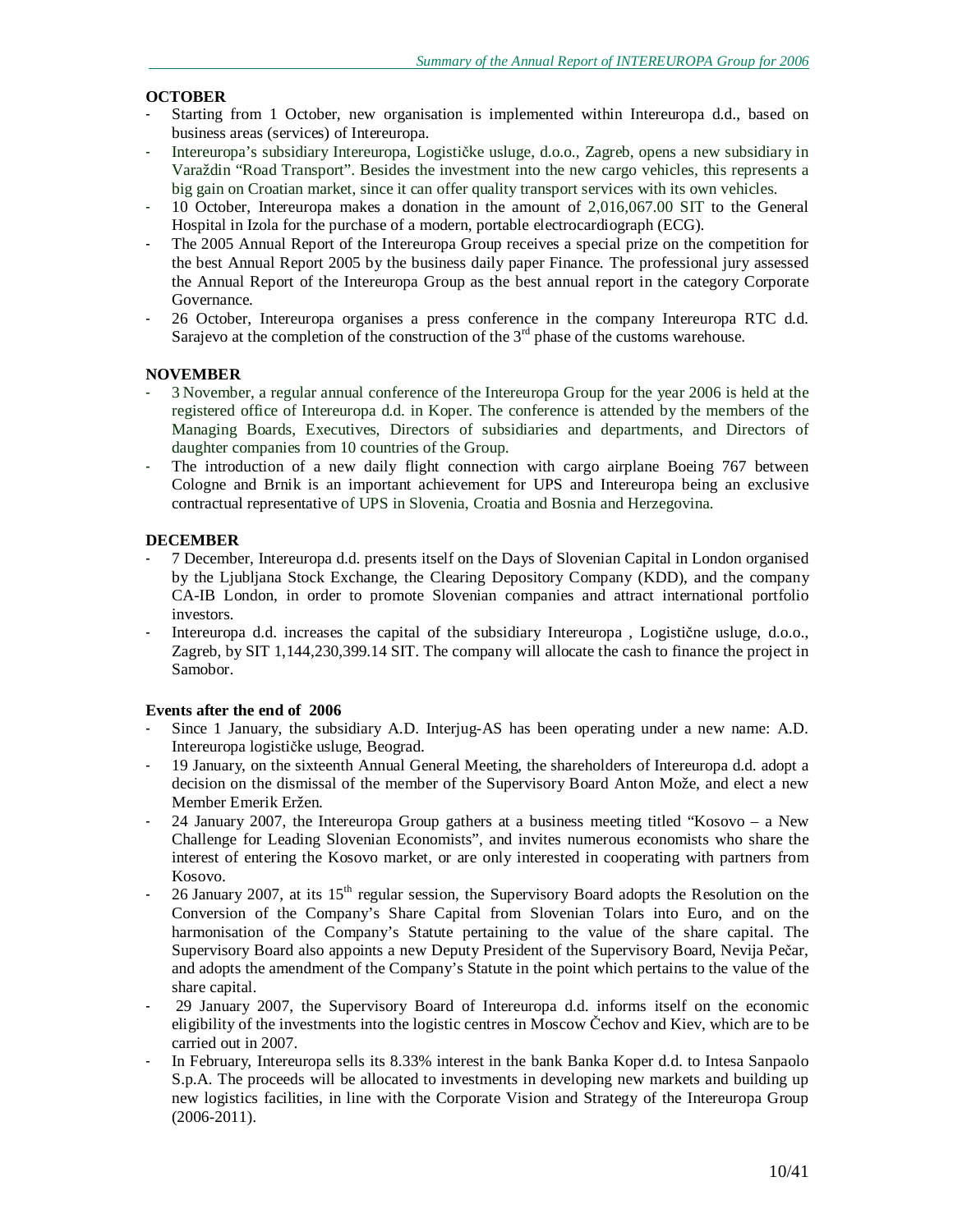- Intereuropa celebrates its 60<sup>th</sup> Anniversary in February.
- 5 March 2007, Intereuropa reaches a court settlement with the company BORZA CAFE d.o.o., Celje, in off-set value of mutual receivables and liabilities in the amount of SIT 78,000 thousand, resulting in set-off receivables for rents in the total amount of SIT 10,272 thousand with the business office in the amount of SIT 88,272 thousand.
- In March, the District Court in Koper issues a Decision on the change of the Company's share capital from Slovenian tolars into Euro, whereby the share capital in the value 32,976,185.11 EUR is recorded in the register of companies.

# **6. Supervisory Board and Managing Board**

### **Supervisory Board structure:**

| Boštjan Rigler  | Chairman of the Supervisory Board - Shareholders' Representative (from   |
|-----------------|--------------------------------------------------------------------------|
|                 | 16.11.2005)                                                              |
| Nevija Pečar    | Deputy Chairman of the Supervisory Board - Workers' Representative (from |
|                 | 26.01.2007)                                                              |
| Anton Može      | Deputy Chairman of the Supervisory Board - Shareholders' Representative  |
|                 | (until 19.01.2007)                                                       |
| Emerik Eržen    | Shareholders' Representative (from 19.01.2007)                           |
| Ervin Bužan     | Shareholders' Representative (from 16.11.2005)                           |
| Manja Skernišak | Shareholders' Representative (from 16.11.2005)                           |
| Zlatka Čretnik  | Workers' Representative (from 18.11.2005)                                |
| Vinko Rebula    | Workers' Representative (from 18.11.2005)                                |

#### **Managing Board structure:**

|                  | Andrej Lovšin, M Sc. President of the Managing Board (from 17.01.2006) |
|------------------|------------------------------------------------------------------------|
| Zvezdan Markežič | Deputy President of the Managing Board (from od 17.01.2006)            |
| Ondina Jonke     | Member of the Managing Board – Human Resources Executive (from         |
|                  | 20.06.2006)                                                            |

# **7. Corporate Governance Code for Joint Stock Companies**

**Statement on Compliance with the Corporate Governance Code for Joint Stock Companies by Intereuropa, Global Logistics Service, Ltd. Co.** 

Pursuant to the provisions of Article 70 of the Companies Act (ZGD-1), Securities Market Act, and Rules of the Ljubljana Stock Exchange, the Managing and the Supervisory Boards of Intereuropa, Global Logistics Service, Ltd. Co. have issued the following Statement on Compliance with the Corporate Governance Code for Joint Stock Companies.

The Managing and Supervisory Boards of Intereuropa, Global Logistics Service, Ltd. Co. herewith state that the management of Intereuropa, Global Logistics Service, Ltd. Co. in the financial year 2006 corresponded with the Corporate Governance Code for Joint Stock Companies as of 14 December 2005.

The Managing and Supervisory Boards of Intereuropa, Global Logistics Service, Ltd. Co. would hereby like inform all the shareholders and the public that the governing of the Company is in line with the provisions of the amended Corporate Governance Code for Joint Stock Companies adopted on 5 February 2007, apart from a single exception, presented below, together with its explanation. The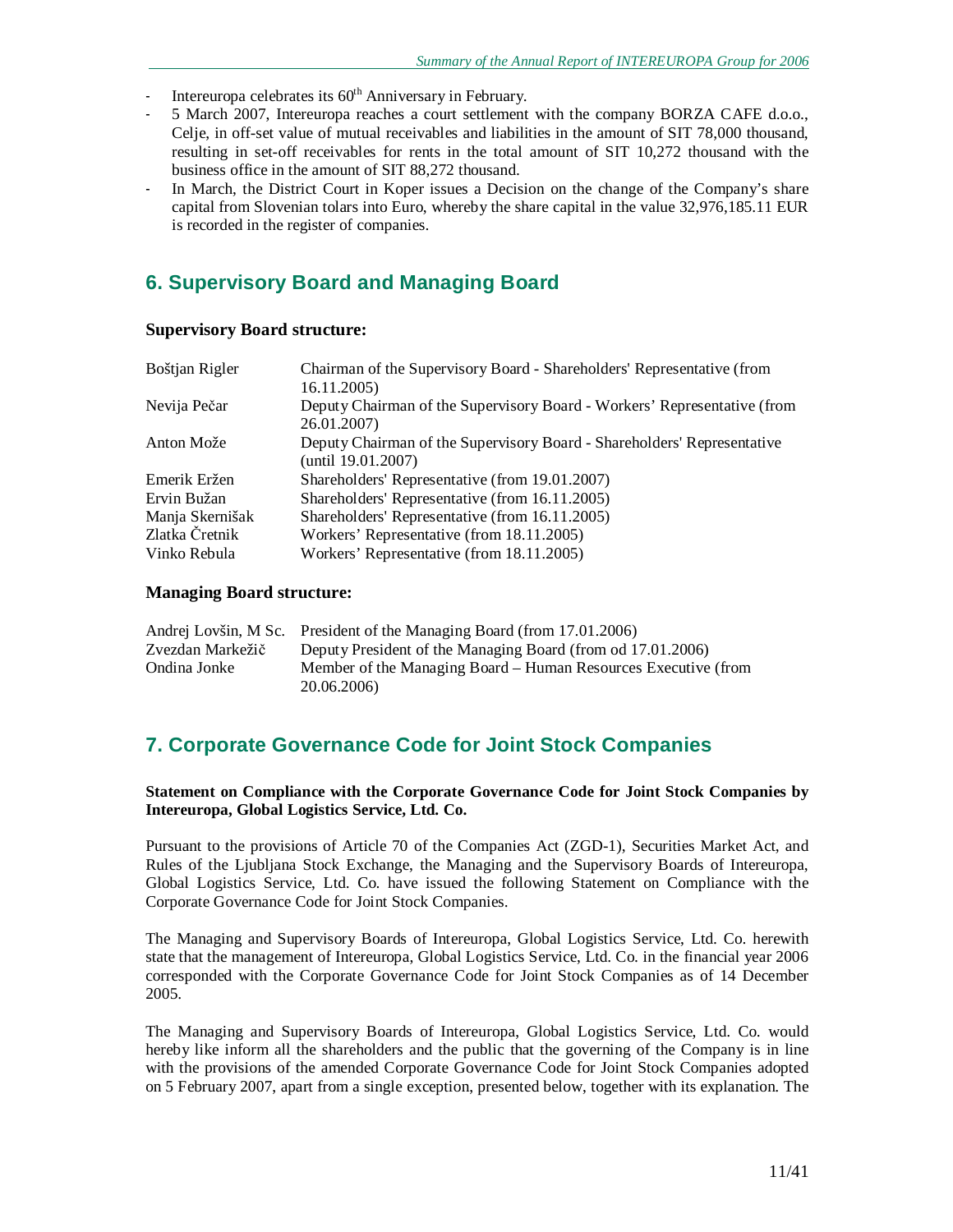content of the described exception which originates from the amendments of the Corporate Governance Code for Joint Stock Companies is as follows:

Provision 8.15.1 of the Code: "Members of executive and supervisory bodies are obliged for the duration of their mandate and also after its expiry to strictly comply with their duty of protecting confidential information and business secrets. In addition, the management shall also be responsible for the establishment of the procedures for compliance with the stated principles by the company employees. The management shall adopt special Rules on the protection of business secrets and internal information, which shall govern the denotation and protection of such information and stipulate sanctions for any violations."

Currently, the Company does not have such Rules on the protection of business secrets and internal information, which would govern the denotation and protection of such information and stipulate sanctions for any violations."

# **8. Total Sales of the Intereuropa Group**

In 2006, the Intereuropa Group generated a total of SIT 52.6 billion in net sales revenue. We estimate the generated income to be a very good result, as the revenue exceeded that from 2005 by 6%.

|                            | <b>Jan-Dec</b><br>2006 | <b>Share</b> | <b>Index</b><br>2006/plan | <b>Index</b><br>2006/2005 |
|----------------------------|------------------------|--------------|---------------------------|---------------------------|
| Land transport             | 30,962                 | 59%          | 96                        | 102                       |
| Logistical solutions       | 5,484                  | 10%          | 110                       | 118                       |
| Intercontinental transport | 14.978                 | 28%          | 105                       | 113                       |
| Other services             | 1,195                  | 2%           | 110                       | 109                       |
| <b>TOTAL</b>               | 52,619                 | 100%         | 100                       | 106                       |

*Table: Net sales revenue of the Intereuropa Group by area of operation (in millions of SIT)* 

The Group tracks sales results according to segments, which we refer to as areas of operation. In 2006, the Group generated 59% of net sales revenue in the area of land transport, 29% of net sales revenue in the area of intercontinental transport, 10% in logistical solutions and a small part (2%) with other services.

Compared to the previous year, all areas of operation achieved better operating results in 2006. The Intereuropa Group generated the largest share of net sales revenue in the country of its parent company. A total of 69% of net sales revenue was thus generated in Slovenia at the Group level.

|                  | <b>Jan-Dec</b><br>2006 | <b>Share</b> | <b>Index</b><br>$2006$ /plan | <b>Index</b><br>2006/2005 |
|------------------|------------------------|--------------|------------------------------|---------------------------|
| EU countries     | 40.145                 | 76%          | 99                           | 105                       |
| Non-EU countries | 12.474                 | 24%          | 103                          | 110                       |
| <b>TOTAL</b>     | 52,619                 | 100%         | 100                          | 106                       |

*Table: Net sales revenue of the Intereuropa Group by country (in millions of SIT)* 

Among the export markets, Intereuropa d.d. continues to generate the largest part of its revenue in the countries of the former Yugoslavia, not yet members of the European Union, particularly in the Republic of Croatia.

In Croatia, Intereuropa continues to retain a position of the largest and most important provider of integral logistics services. The logistics market in Croatia is controlled by two associated companies: Intereuropa, Logističke usluge, d.o.o., Zagreb, and Intereuropa Sajam, d.o.o., Zagreb. The mentioned companies together generate a total of 16% of the Group's net sales revenues.

In the rest of the countries, a total of 15% of the Group's net sales revenue was generated.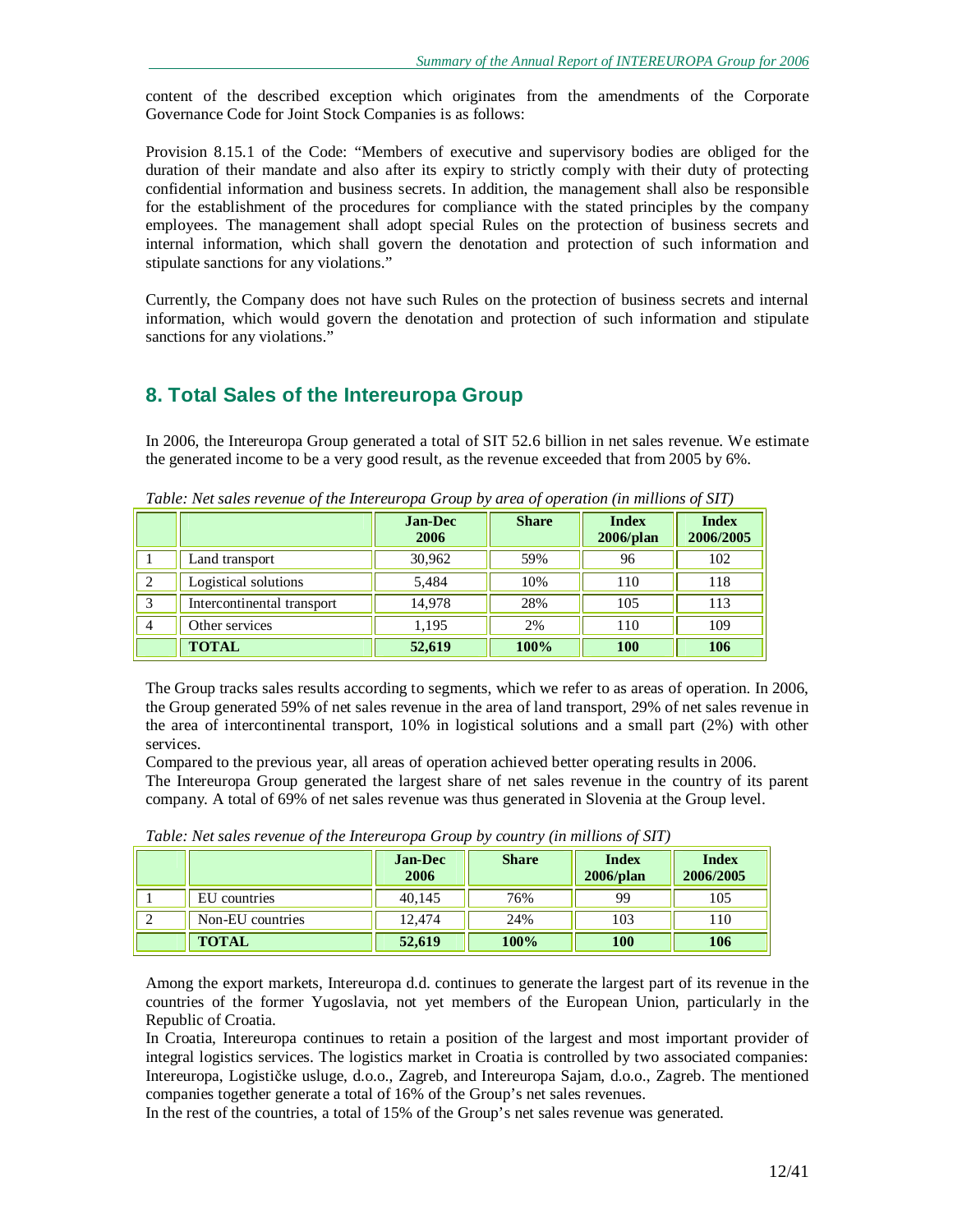# **9. Performance Analysis**

### **Achieving the Annual Plan**

In 2006 the Intereuropa Group generated a total of SIT 52.6 billion in net sales revenue, achieved the set goals and exceeded the previous year's results by 6.3 percent. Compared to the previous year, the sales per employee increased by 3.3 percent, and the added value per employee grew by 2.8 percent.

The Group generated SIT 1.5 billion of net operating profit, a figure 37 per cent lower than planned, and SIT 4.2 billion of earnings before interest, tax, depreciation and amortisation (EBITDA), which is 14 per cent lower than planned. Compared to 2005, the Group fell short of the planned net operating profits by 3.7 per cent, and surpassed the EBITDA by 3.9 per cent.

In 2006, the group Generated SIT 1.6 billion of net profit, and thus fell behind the planned net profit by 20 per cent. The reason for not achieving the planned profit figures can mostly be attributed to the negative performance of the Schneider & Peklar GmbH, Vienna, and Intereuropa Transport d.o.o., Koper, which could not be compensated by the remaining companies in the Group.

|                                             |                                    | 31, 12, 2006 | 31, 12, 2005 | <b>Index</b><br>06/05 |  |  |
|---------------------------------------------|------------------------------------|--------------|--------------|-----------------------|--|--|
| <b>BASIC INDICATORS OF INVESTMENT STATE</b> |                                    |              |              |                       |  |  |
|                                             | Basic investment rate              | 0.61         | 0.62         | 99                    |  |  |
| 2.                                          | Long-term investment rate          | 0.66         | 0.76         | 87                    |  |  |
|                                             | <b>BASIC INDICATORS OF ECONOMY</b> |              |              |                       |  |  |
| 3.                                          | Operating economy coefficient      | 1.03         | 1.03         | 100                   |  |  |
| 4.                                          | Total economy coefficient          | 1.04         | 1.06         | 98                    |  |  |
| <b>BASIC INDICATORS OF PROFITABILITY</b>    |                                    |              |              |                       |  |  |
| 5.                                          | Net capital gains (in %)           | 3.85         | 5.58         | 69                    |  |  |

# **10. Basic Indicators for Intereuropa Group**

# **11. Investments in fixed Assets**

Intereuropa Group saw SIT 5,416 million invested in fixed assets in 2006, of which SIT 2,087 million were invested in immovable property and SIT 3,329 million in equipment, comprising 63.2 per cent of the total annual investment plan.

*Table: Overview of realised investments plan from January-December 2006 in million SIT* 

|                    | <b>Total immovables</b><br><b>Total equipment</b> |          | <b>TOTAL</b>      | $\frac{0}{0}$ |                   |          |                   |
|--------------------|---------------------------------------------------|----------|-------------------|---------------|-------------------|----------|-------------------|
| <b>Company</b>     | revised<br>plan.*                                 | realised | revised<br>plan.* | realised      | revised<br>plan.* | realised | annual<br>realis. |
| Intereuropa d.d.   | .289                                              | 834      | 692               | 285           | 1.981             | 1,119    | 56.5              |
| other companies    | 3,183                                             | 1.253    | 3,396             | 3.044         | 6.579             | 4,297    | 65.3              |
| <b>TOTAL GROUP</b> | 4.472                                             | 2,087    | 4,088             | 3,329         | 8.560             | 5,416    | 63.3              |

\*footnote: revised = amendments to the initial plan (based on a decision by the Managing Board of the parent company or the Supervisory Board of the associated company)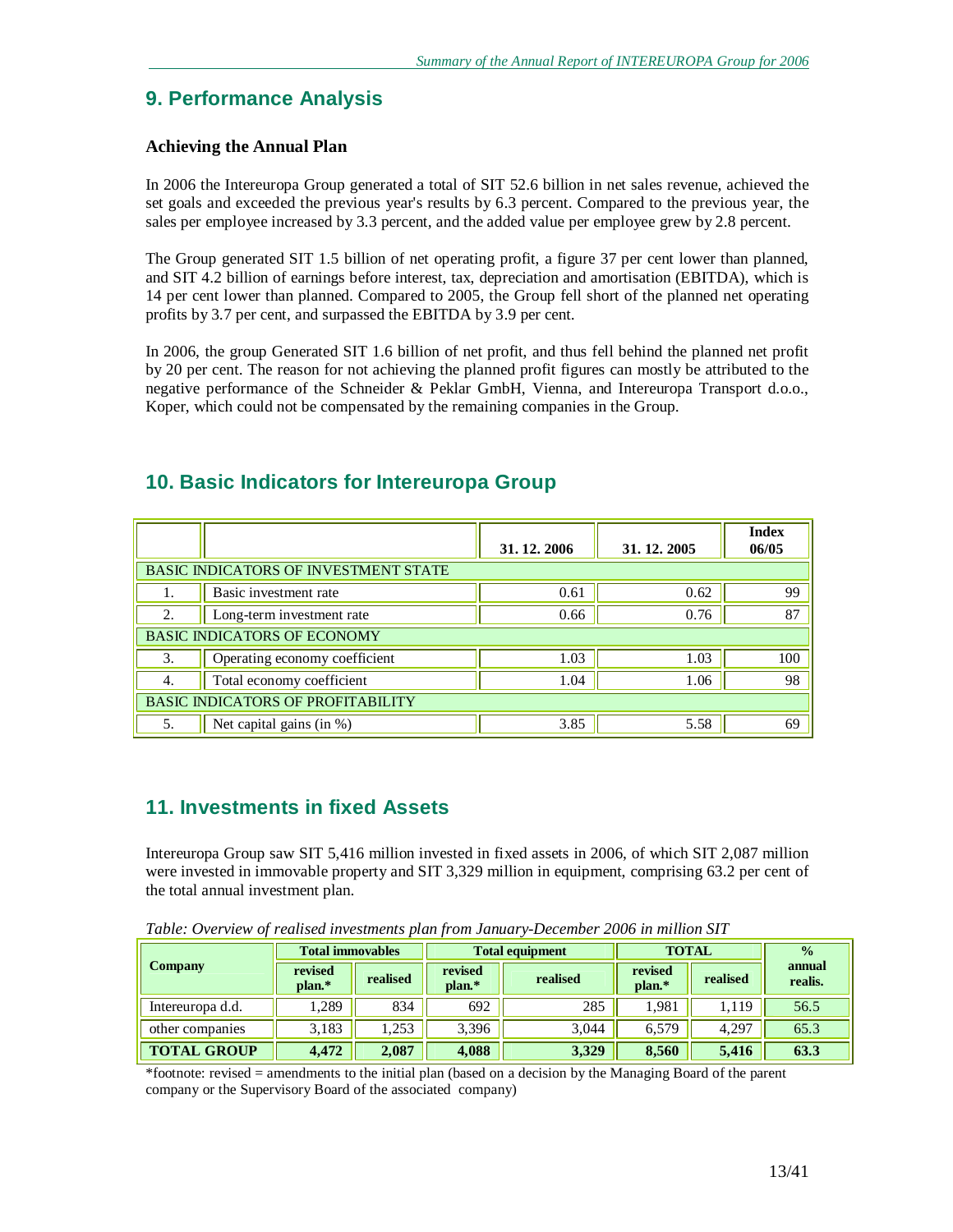# **12. Human Resources Management**

In 2006, Intereuropa d.d. as the parent company saw an increase in the number of employees after two years, which is a result of the successful change in business practices of Intereuropa d.d. following Slovenia's entry to the European Union.

The increase in net sales revenues and employee productivity in comparison to 2005 are the reasons for the recruitment of new personnel. After a period of having to face redundancies, this has been positively uplifting to the mood in the Company. Past investments in the optimisation of the number and the structure of the workforce in Intereuropa in Slovenia carried out in 2005, are bringing results, and activities are continuing in 2006. The Company was compelled to come to terms with the process of reorganisation and optimisation of work process with a view to improve work planning, improve utilisation of resources, and labour costs management.

|                                                   | 31.12.2006              | 31.12.2005     | <b>Change</b><br>$06 - 05$ | <b>Index</b><br>06/05 |
|---------------------------------------------------|-------------------------|----------------|----------------------------|-----------------------|
| Intereuropa d.d.                                  | 934                     | 909            | 25                         | 103                   |
| Intereuropa IT, d.o.o.                            | 35                      | 33             | 2                          | 106                   |
| Interagent d.o.o.                                 | 25                      | 29             | $-4$                       | 86                    |
| Interzay d.o.o.                                   | 5                       | $\overline{4}$ | 1                          | 125                   |
| Intereuropa Transport d.o.o.                      | 298                     | 291            | $\overline{7}$             | 102                   |
| <b>Slovenia</b>                                   | 1,297                   | 1,266          | 31                         | 102                   |
| Intereuropa Zagreb d.o.o.                         | 554                     | 535            | 19                         | 104                   |
| Intereuropa Sajam Zagreb d.o.o.                   | 51                      | 52             | $-1$                       | 98                    |
| Croatia                                           | 605                     | 587            | 18                         | 103                   |
| Intereuropa Skopje, d.o.o. (FYRM)                 | 12                      | 11             | 1                          | 109                   |
| Intereuropa Transport dooel, Skopje (FYRM)        | $\overline{\mathbf{4}}$ | $\Omega$       | $\overline{4}$             | $\Omega$              |
| Intereuropa RTC d.d. Sarajevo (BA)                | 170                     | 131            | 39                         | 130                   |
| Intereuropa - East d.o.o., Moskva (RU)            | 15                      | 4              | 11                         | 300                   |
| A.D. Intereuropa Logističke usluge Beograd (RS)   | 107                     | 94             | 13                         | 114                   |
| Intereuropa Kosova L.C.C. Priština (RS)           | 25                      | $\Omega$       | 25                         | $\Omega$              |
| Intereuropa S.A.S., Saint Pierre de Chandieu (FR) | 5                       | 5              | $\theta$                   | 100                   |
| Schneider & Peklar, GmbH, Dunaj (AT)              | 46                      | 50             | $-4$                       | 92                    |
| TEK ZTS, d.o.o., Užgorod (UA)                     | 17                      | 16             | 1                          | 106                   |
| Intereuropa Trans.&Sped.GmbH, Troisdorf (DE)      | $\overline{7}$          | $\overline{3}$ | $\overline{4}$             | 233                   |
| <b>Other countries</b>                            | 408                     | 314            | 94                         | 130                   |
| <b>TOTAL</b>                                      | 2,310                   | 2,167          | 143                        | 107                   |

*Table: The number of employees in the Intereuropa Group for the 2005-2006 period*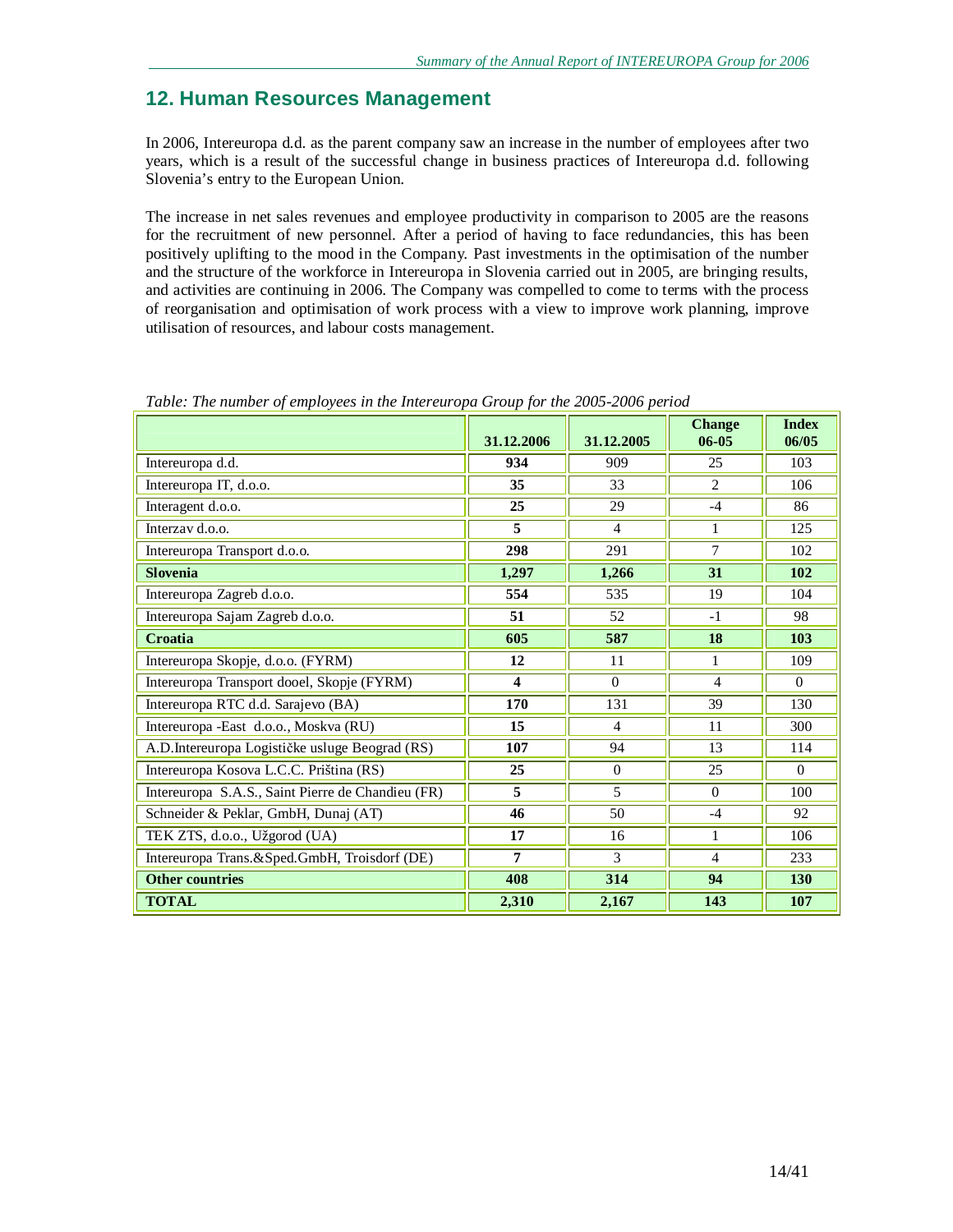#### **Systematic Management of Human Resources Development**

The Company's excellent performance can be attributed to its capable, highly-motivated and responsible employees. One of the Groups' competitive advantages is the skills and the knowledge of our leaders and their teams, who have achieved effective cooperation within the Groups' network.

The following schemes ensure quality in human resources management: the personnel needs scheme, the training scheme, the benefits and work performance evaluation scheme, the identification and management of key and promising personnel scheme, the system of internal communication, and the system of employee co-management. According to different function specific skills, the bulk of professional training in 2006 was spent on learning foreign languages and health protection at work. Hence, each employee in the Group spent on average 11 hours exclusively in function specific training.

#### **Ongoing Monitoring of Employee Satisfaction and the Business Environment**

Care for the livelihood of employees within the Group has not changed; moreover, it has even improved in comparison to past years, if the addition of the voluntary supplementary pension insurance scheme in Slovenia is considered.

At the end of 2006, the Group joined the Best Employer 2006 research, which provides for monitoring of employee satisfaction within the Group from 2000 onward and up-to-date comparisons with similar companies in the region. For the first time, the Croatian and the Bosnian subsidiaries were included in the research.

Based on the findings of up-to-date research, considerable improvements have been made to the system of internal communication since 2000. Also, language and computer courses and standards for skills in employee management have been introduced. The system of work performance evaluation has been revised and benefits schemes have been introduced based on achievement of objectives.

### **13. Data on Intereuropa Share**

During the preparations for the changeover to the euro, the Company's General Meeting at its 15th regular session adopted a decision on the amendment of the Statute of the Company. The company's share capital in the amount of SIT 7,902,413,000.00 is to be divided into 7,902,413 transferable common stock. Each regular common stock shall represent the same percentage share and shall be issued in the corresponding amount of the share of the Company's share capital.

In 2006, IEKG shares were traded 2,954 times and a total of 750,938 shares were traded, making up for 9.5 per cent of all regular common stock. Trading amounted to SIT 3,295 m, or 1.7 per cent of the total volume of trading with shares at Ljubljana Stock Exchange.

The Company's performance, the fair, transparent and up-to-date relations with the public, and the purchase of shares by the President have undoubtedly contributed significantly to the IEKG share growth. This has also led to strengthened trust by shareholders in meeting set annual plans.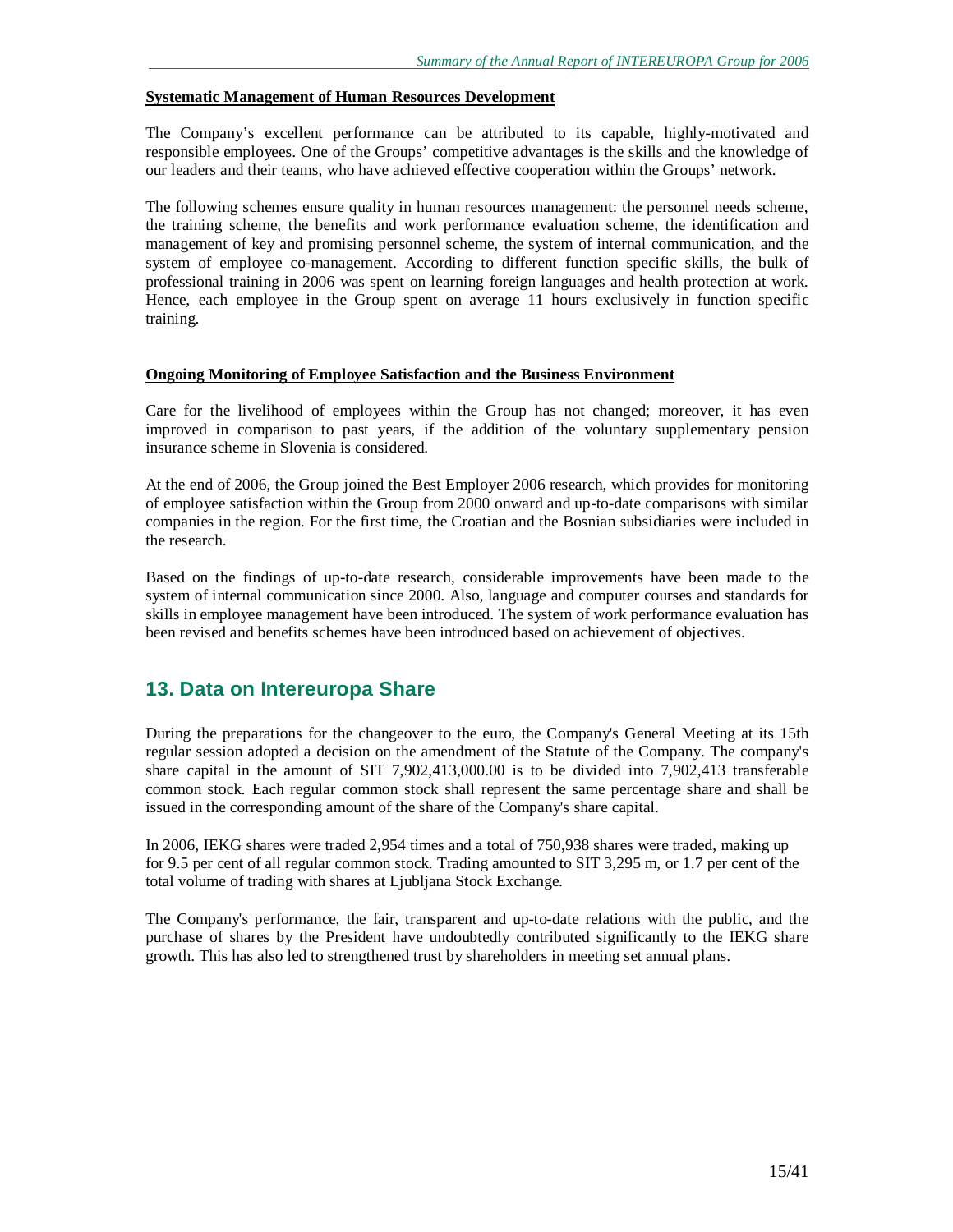|                                      | 2003*     | 2004*     | 2005      | 2006      |
|--------------------------------------|-----------|-----------|-----------|-----------|
| Number of shares                     | 7,902,413 | 7,902,413 | 7,902,413 | 7,902,413 |
| <b>Trading information</b>           |           |           |           |           |
| Book value of per share              | 4,368     | 4,486     | 4,942     | 5,031     |
| Average price per share              | 5,384     | 7,442     | 5,363     | 6,114     |
| Weighted average price               | 5,331     | 6,696     | 6,552     | 5,663     |
| <b>Best Ask</b>                      | 5,486     | 7,700     | 7,773     | 6,420     |
| Best Bid                             | 5,001     | 5,266     | 5,105     | 4,605     |
| Market capitalisation in SIT million | 42,550    | 58,810    | 42,379    | 48,317    |
| <b>Volume in SIT million</b>         | 3,758     | 11,819    | 2,165     | 3,295     |
| <b>Indicators</b>                    |           |           |           |           |
| Net earnings per share               | 362       | 249       | 220       | 141       |
| Cash flow per share                  | 346       | 204       | 128       | 35        |
| Gross dividend per share             | 220       | 240       | 240       | 250       |
| P / BV                               | 1.23      | 1.66      | 1.09      | 1.21      |
| P / CF                               | 15.56     | 36.50     | 41.83     | 176.34    |
| P/E                                  | 14.86     | 29.85     | 24.34     | 43.28     |
| Capital gains                        | 3.7%      | 39.1%     | $-28.5%$  | 14.0%     |
| Dividend yield                       | 4.2%      | 4.5%      | 3.2%      | 4.8%      |
| Total return per share               | 8.0%      | 43.6%     | $-25.3%$  | 18.8%     |

*Table: Key data on Intereuropa d.d. shares for the 2003–2006 period* 

*\* for 2003 and 2004 value is adjusted in accordance with the SRS* 

*Book value = capital / number of common shares* 

*Market capitalisation = closing price at the end of the year \* number of listed shares* 

*Net earnings per share = net earnings / number of common shares* 

*Cash flow per share = net earnings - dividend + depreciation) / number of common shares* 

*P / BV = share price at the end of the year / share book value* 

*P / E = share price at the end of the year / earnings per share* 

*P / CF = share price at the end of the year / cash flow per share* 

*Capital gains = price increase over one year* 

*Dividend yield = gross dividend / price at the start of the year* 

|                                                          |                                        | Ownership as<br>at 31.12.2006 |                      |
|----------------------------------------------------------|----------------------------------------|-------------------------------|----------------------|
| shareholder                                              | head office                            | <b>Shares</b>                 | <b>Stake</b><br>in % |
| LUKA KOPER D.D.                                          | Vojkovo nabrežje 38, 6000 Koper        | 1,960,513                     | 24.8                 |
| KAPITALSKA DRUŽBA, D.D.                                  | Dunajska cesta 119,1000 Ljubljana      | 719,797                       | 9.1                  |
| SLOVENSKA ODŠKODNINSKA DRUŽBA D.D.                       | Mala ulica 5, 1000 Ljubljana           | 474,926                       | 6.0                  |
| INFOND ID D.D.                                           | Vita Kraigherja 5, 2000 Maribor        | 348,139                       | 4.4                  |
| <b>ISTRABENZ D.D.</b>                                    | Cesta Zore Perello-Godina 2,6000 Koper | 299,516                       | 3.8                  |
| Vzajemni sklad PROBANKA GLOBALNO<br>NALOŽBENI SKLAD      | Svetozarska ulica 12, 2000 Maribor     | 257,987                       | 3.3                  |
| DELNIŠKI VZAJEMNI SKLAD TRIGLAV<br><b>STEBER I</b>       | Slovenska cesta 54, 1000 Ljubljana     | 232,776                       | 3.0                  |
| ZAVAROVALNICA TRIGLAV, D.D.                              | Miklošičeva 19, 1000 LJubljana         | 213,640                       | 2.7                  |
| KD INVESTMENTS, Delniški vzajemni sklad<br><b>RASTKO</b> | Celovška ulica 206, 1000 Ljubljana     | 130,626                       | 1.7                  |
| ABANKA VIPA D.D.                                         | Slovenska cesta 58,1000 Ljubljana      | 119,870                       | 1.5                  |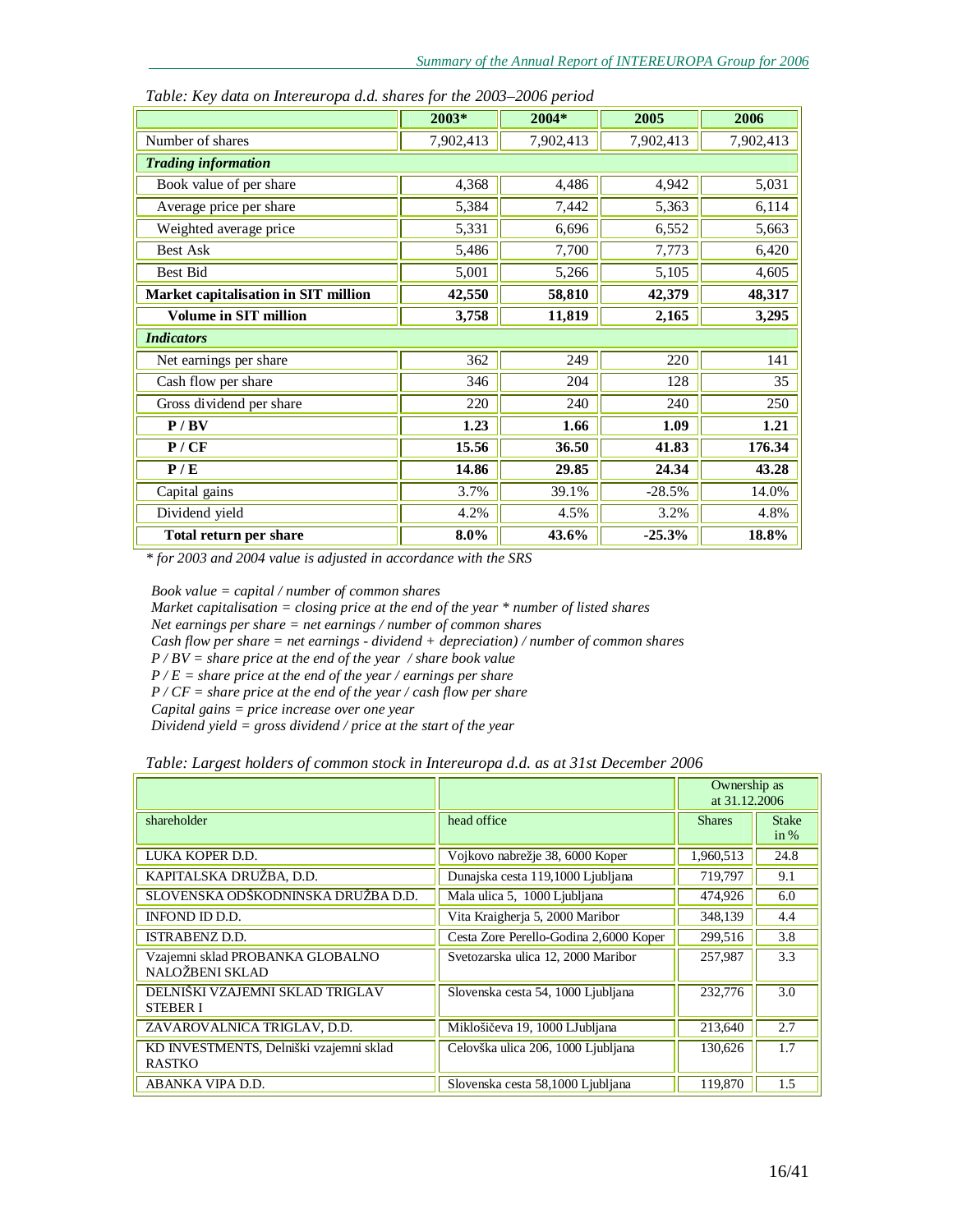*Table: Number of shares owned by Members of the Managing Board as at 31 December 2006* 

|                                                | <b>Shares</b> | Stake in % |
|------------------------------------------------|---------------|------------|
| ANDREJ LOVŠIN, M. Sc., president               | 49.650        | 0.628      |
| MARKEŽIČ ZVEZDAN, deputy president             | 3.094         | 0.039      |
| JONKE ONDINA, member-human resources executive | 2.787         | 0.035      |

*Table: Number of shares owned by Members of the Supervisory Board as at 31 December 2006* 

|                              | <b>Shares</b> | Stake in % |
|------------------------------|---------------|------------|
| NEVJA PEČAR, deputy chairman | 4.185         | 0.053      |
| VINKO REBULA, member         | 450           | 0.006      |

*Tabela: Ownerhip structure as at 31.12.2006 and 31.12.2005* 

| Shareholder                                              | Ownership as at<br>31.12.2006 |                  | Shareholder                                        | Ownership as at<br>31.12.2005 |                  |  |
|----------------------------------------------------------|-------------------------------|------------------|----------------------------------------------------|-------------------------------|------------------|--|
|                                                          | <b>Shares</b>                 | Stake in<br>$\%$ |                                                    | <b>Shares</b>                 | Stake in<br>$\%$ |  |
| LUKA KOPER D.D.                                          | 1,960,513                     | 24.8             | LUKA KOPER D.D.                                    | 1,940,513                     | 24.6             |  |
| KAPITALSKA DRUŽBA, D.D.                                  | 719,797                       | 9.1              | KAPITALSKA DRUŽBA, D.D.                            | 719,797                       | 9.1              |  |
| SLOVENSKA ODŠKODNINSKA DRUŽBA<br>D.D.                    | 474,926                       | 6.0              | INFOND HOLDING D.D.                                | 459,248                       | 5.8              |  |
| INFOND ID D.D.                                           | 348,139                       | 4.4              | INFOND ID D.D.                                     | 348,139                       | 4.4              |  |
| <b>ISTRABENZ D.D.</b>                                    | 299,516                       | 3.8              | <b>ISTRABENZ D.D.</b>                              | 291,424                       | 3.7              |  |
| Vzajemni sklad PROBANKA GLOBALNO<br>NALOŽBENI SKLAD      | 257,987                       | 3.3              | ZLATA MONETA I D.D.                                | 255,987                       | 3.2              |  |
| DELNIŠKI VZAJEMNI SKLAD TRIGLAV<br><b>STEBER I</b>       | 232,776                       | 3.0              | DELNIŠKI VZAJEMNI SKLAD<br><b>TRIGLAV STEBER I</b> | 239,775                       | 3.0              |  |
| ZAVAROVALNICA TRIGLAV, D.D.                              | 213,640                       | 2.7              | ZAVAROVALNICA TRIGLAV,<br>D.D.                     | 213,640                       | 2.7              |  |
| KD INVESTMENTS, Delniški vzajemni sklad<br><b>RASTKO</b> | 130,626                       | 1.7              | DELNIŠKI VZAJEMNI SKLAD<br><b>MODRA LINIJA</b>     | 137,261                       | 1.7              |  |
| ABANKA VIPA D.D.                                         | 119,870                       | 1.5              | KD INVESTMENTS D.O.O.PVS<br><b>RASTKO</b>          | 134,432                       | 1.7              |  |

In February 2006, Slovenska odškodninska družba d.d. acquired 474,926 IEKG shares from Infond holding finančna družba d.d., financial holding company, thus becoming the third largest shareholder in Intereuropa d.d. after Luka Koper d.d., which also increased its share by acquiring additional 20,000 IEKG shares and Kapitalska družba d.d.

The Chairman of the Managing Board, Andrej Lovšin, acquired 49,650 IEKG shares in 2006, representing a 0.6 per cent stake in the Company, making him the largest non-corporate shareholder. As at last day of 2006, the shareholders' register for Intereuropa d.d. showed 4,326 listed shareholders. The number of shareholders dropped by 106 compared to the number as at the end of the previous year.

#### **Own Shares**

Intereuropa d.d. does not have its own share portfolio.

At the end of the period, there are still available SIT 389,892,000 in authorised and unused capital – in accordance with the authorisation granted by shareholders to the Managing Board for the purchase of its own shares (in line with the Articles of Association of the company Intereuropa d.d.) - valid until 27 February 2007.

### **Dividend Policy**

The Managing Board of Intereuropa d.d. has declared a stable, long-term policy for paying dividends and has included it the Development Strategy.

In 2006, the gross dividend per share equalled SIT 250.00, which is 4.2 per cent higher than in 2005.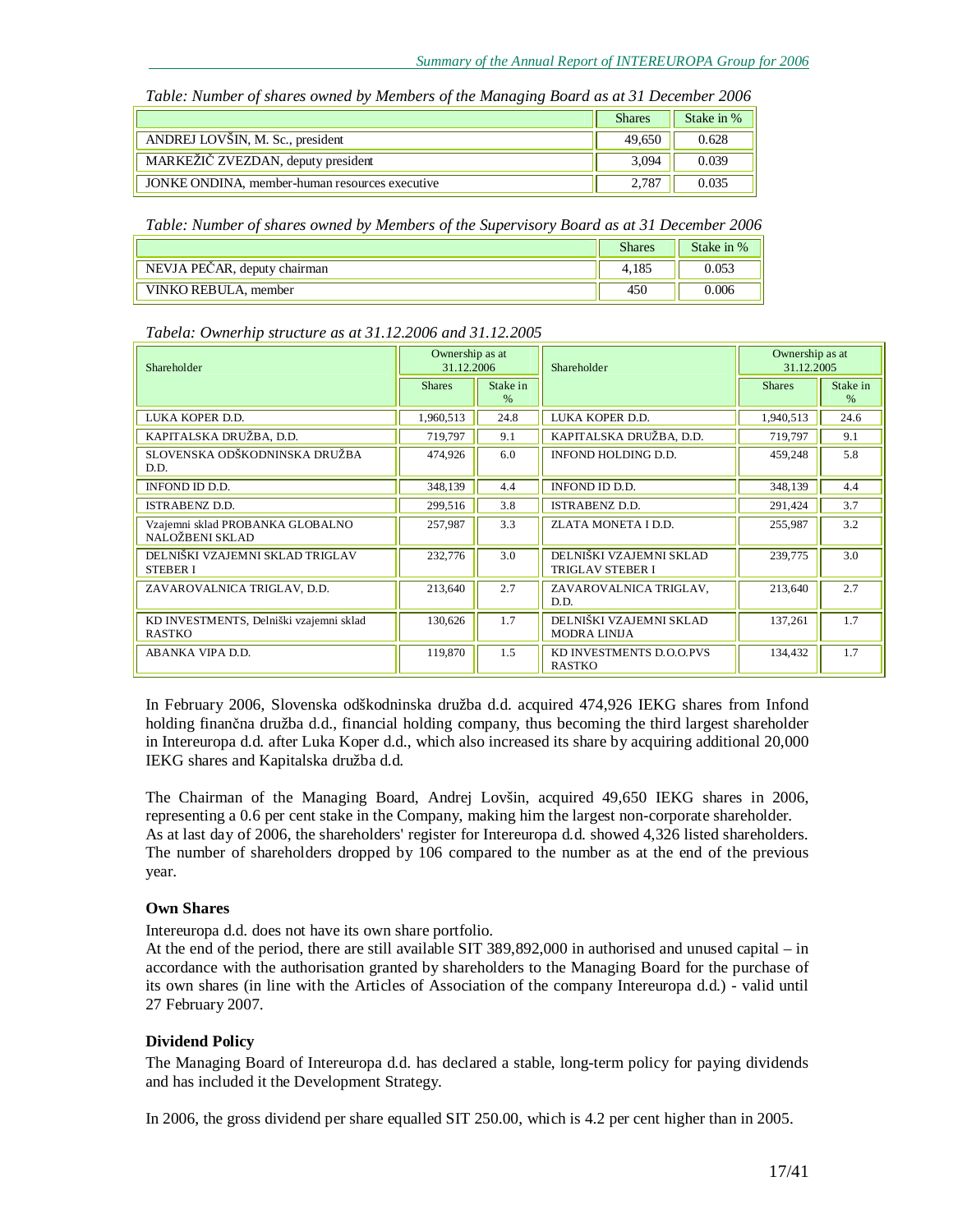## **14. Plans for 2007**

For 2007, net sales revenues are projected at SIT 58.5 billion ( $\epsilon$ 244.1 million), which is an 11.2 per cent increase over 2006. Net sales revenues are projected to grow in all countries and for all companies within the Intereuropa Group.

The highest rate of growth in net sales revenues is projected for Russia, Serbia and Kosovo, while the highest growth in added value is projected to be achieved in Slovenia and Croatia. Sales growth will be achieved by the following measures:

- ° Increasing market activities,
- ° Higher employee productivity,
- <sup>o</sup> Improved utilisation of resources and sale of excess capacities,<br><sup>o</sup> Heightened investment activity compared to past years.
- Heightened investment activity compared to past years.

Activities will continue in 2007 to systematically manage and reduce costs, both direct as well as general, with a view of reducing cost per unit of generated net sales revenues. The company has sold its 8.33 per cent stake in Banka Koper d.d. bank and has allocated the funds towards financing investments in the Company's principal business activity.

Consequently, the Company is set to meet its target of:

- ° SIT 5.8 billion ( $\in$  24.4 millon) of earnings before interest tax, depreciation and amortisation (EBITDA),
- ° SIT 2.8 billion (€11.5 millon) operating profit or loss,<br>° SIT 6.5 billion (€27.2 millon) in net profit or loss from
- SIT 6.5 billion ( $\epsilon$ 27.2 millon) in net profit or loss from ordinary activities,
- ° 16 per cent net return on capital.

In 2007, we are planning strong investment activities, for which we shall allocate SIT 24.2 billion ( $\epsilon$ ) 101.1 million). The funds will mainly be allocated for the modernisation and expansion of logistics and transport capacities of the Intereuropa Group. The bulk of investments are going to be placed in Russia, Slovenia, the Ukraine and Croatia. These investments are partly going to be financed in the form of depreciation, partly by sales of financial investments and partly by borrowing from commercial banks.

2007 marks the second year of implementation of the Corporate Vision and Development Strategy of the Intereuropa Group for the term 2006-2011. The objectives set out in the 2007 plan for the Intereuropa Group are ambitious, however, they are attainable and in line with our strategy for growth, which is designed to make us the largest and most successful logistics enterprise in Slovenia and in South Eastern Europe by 2011.

# **15. Summary of the important accounting policies for the Intereuropa Group and Intereuropa d.d. company**

The financial statements of the Intereuropa Group and the controlling company Intereuropa d.d. are compiled accordingly with International Financial Reporting Standards (IFRS) as adopted by the International Accounting Standards Board (IASB) and interpretations of the International Financial Reporting Interpretations Committee (IFRIC) as adopted by the European Union. Also, the reporting requirements stated in the Companies Act have been complied with. These are the first financial statements of the Intereuropa d.d. Company compiled accordingly with IFRS, while the financial statement of the Intereuropa Group was compiled accordingly with IFRS for the first time for the year 2005.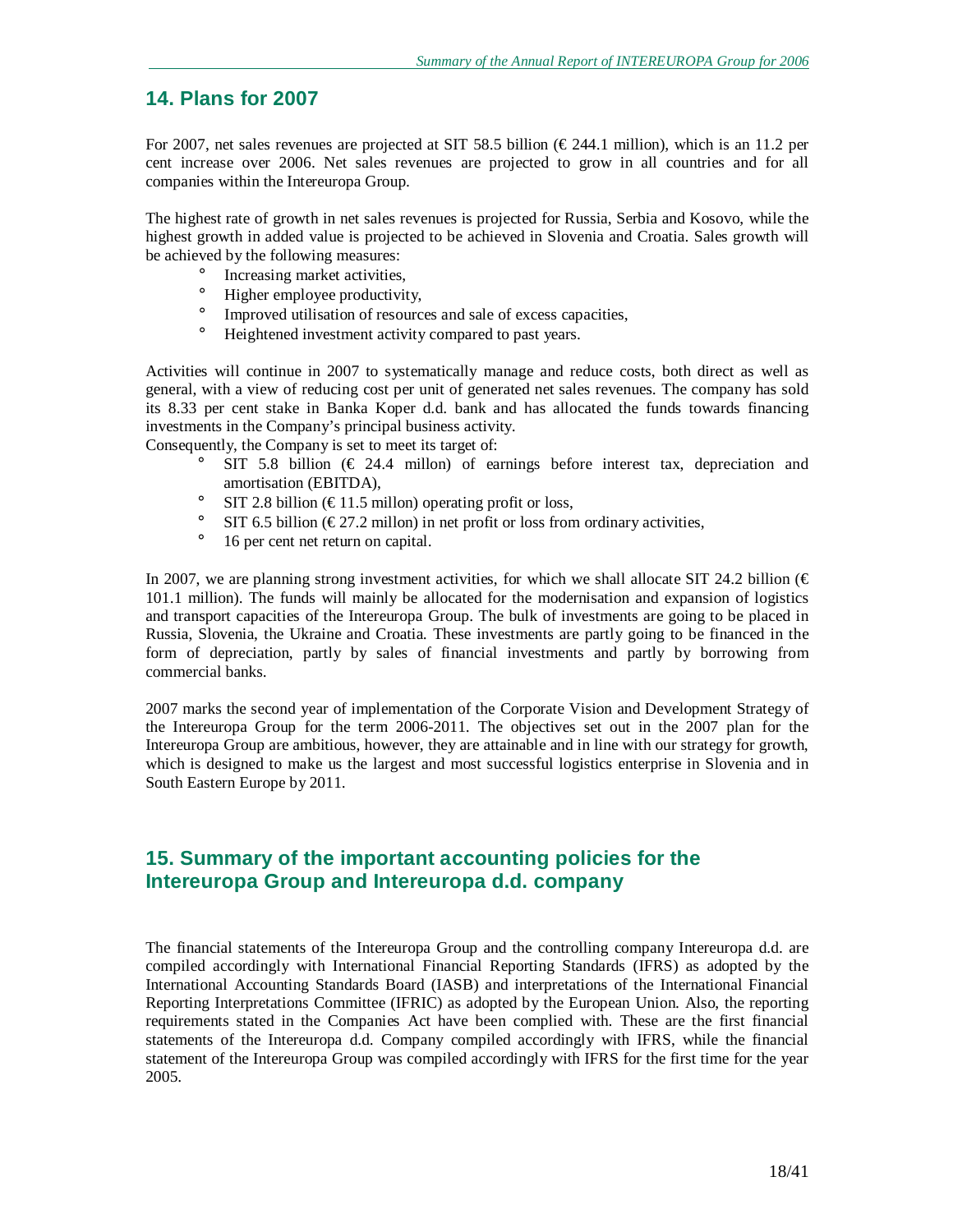The IFRS code includes:

- the International Accounting standards (IAS), published before April 2001,
- explanatory notes of the Standards Interpretations Committee (SIC), published before March 2002,
- IFRS, published from April 2001 onwards, and
- explanatory notes of the International Financial Reporting Interpretations Committee (IFRIC), published form March 2002 onwards.

IFRS include requirements on recognising, metering, presentation and disclosing of transactions and business events important for the financial statements.

The new standards that were not effective on 31 December 2006 have not been complied with, namely:

IFRS 7 – Financial Instruments: Disclosures (effective 1 January 2007) – The Standard requires extended disclosures of the financial instruments significance for an entity's financial position and performance and quantitative and qualitative disclosures of nature and extent of risks arising from financial instruments. Additionally required disclosures are bound by aims, policies and processes in the context of company's financial risks management.

IAS 1 Amended: Presenting Financial Statements – Disclosures of capital (effective 1 January 2007) – According to Supplementation, extended disclosures of a capital structure will be necessary.

IFRS 8 – Operating Segments (effective 1 January 2009) – This standard will replace the IAS 14 and will apply only to entities whose equity or debt securities are publicly traded and entities that are in the process of issuing equity or debt securities in public securities markets. According to the explanatory, the Group shall no longer be obliged to disclose data on operating segments and geographical areas.

IFRIC 7 – Applying the Restatement Approach under IAS 29: Financial Reporting in Hyperinflationary Economies (effective 1 March 2006) – The explanatory contains guidance on how a legal entity would restate its financial statements in the first year it identifies the existence of hyperinflation in the economy of its functional currency, accordingly with the IAS 29. The explanatory effective in 2007 is not relevant for the Group, since the Group does not operate in hyperinflationary Economy.

IFRIC 8 – Scope of IFRS 2 (effective 1 May 2006) – According to the interpretation, the Standard IFRS 2 Share-based Payment applies to arrangements where an entity makes share-based payments for apcontrollingly nil or inadequate consideration. The explanatory effective in 2007 is not relevant for the Group, since there are no such payments.

IFRIC 9 - Reassessment of Embedded Derivatives (effective 1 June 2006) – An entity must assess whether an embedded derivative is required to be separated from the host contract and accounted for as a derivative when the entity first becomes a party to the contract. Subsequent reassessment is prohibited unless there is a change in the terms of the contract that significantly modifies cash flows that otherwise would be required under the contract. The explanatory effective in 2007 is not relevant for the Group, since the Group does not use embedded derivatives.

IFRIC 10 - Interim Financial Reporting and Impairment (effective 11 November 2006) – It is prohibited for an entity to reverse an impairment loss recognised in a previous interim period in respect of goodwill or an investment in either an equity instrument or a financial asset carried at cost. IFRIC 11 – IFRS 2 Group and Treasury Share Transactions (effective 1 March 2007) - Provides guidance on share-based payment to the employees of a controlling company and to employees of its subsidiaries. The Group is not in possession of its own shares.

IFRIC 12 - Service Concession Arrangements (effective 1 January 2008) – The explanatory defines concessions granting to the concessionaire when conceder controls the services and to whom and at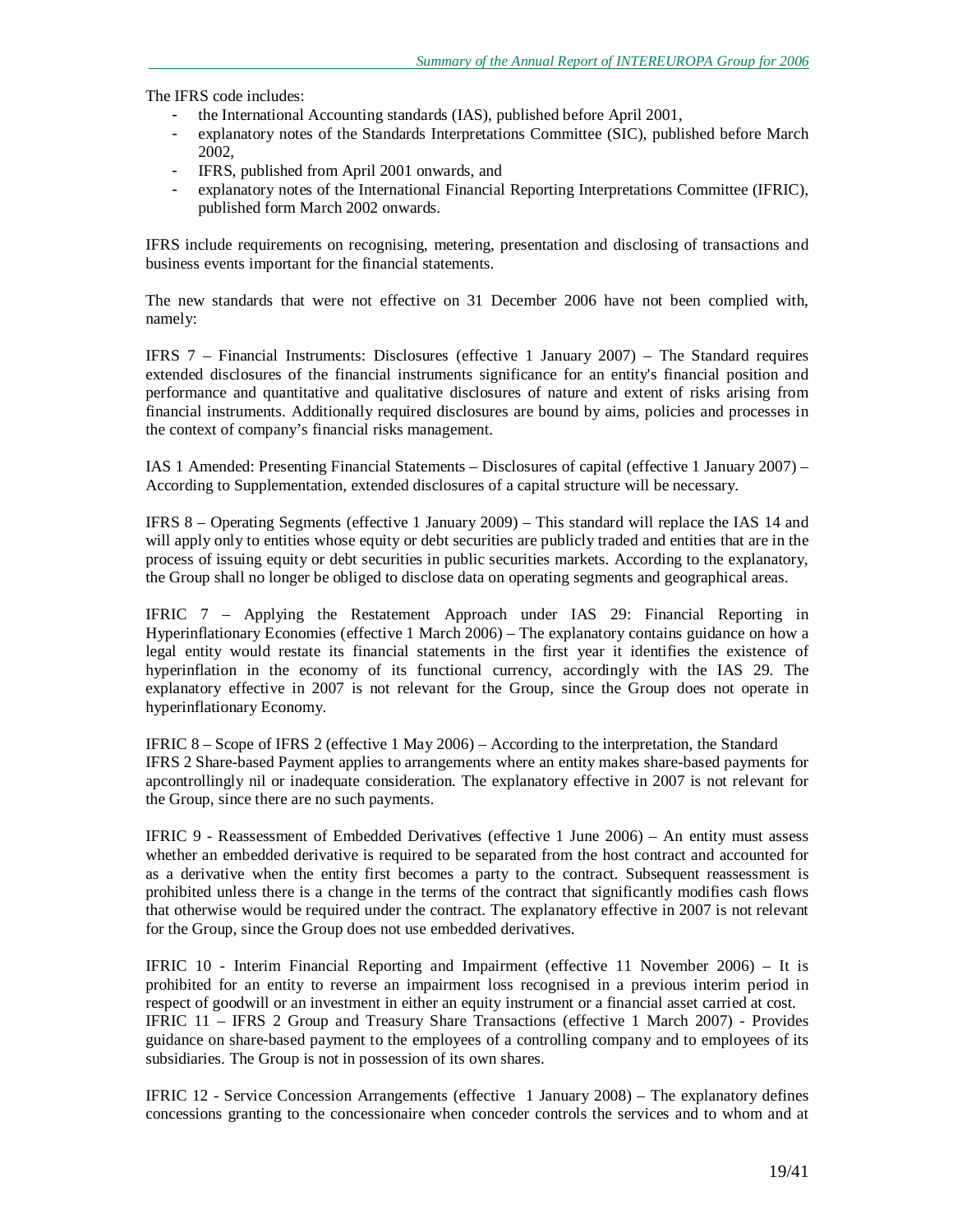what price the services must be provided by the concessionaire and also the remaining infrastructure value at the end of the concession agreement. The Group will apply the explanatory from 1 January 2008 for all the concessions that are by their nature treated by IFRIC 12.

In process of examination and adopting of the accounting policy, the management has examined and assessed impacts on the financial statements. By their judgement, positing the financial assets into particular category significantly impacts the financial statements. The bulk of the financial assets are classified as the "available-for-sale financial assets". The effect of the policy regarding disclosing financial assets on financial statements is described in accounting policies.

### **Reporting currency**

The reporting currency of consolidated financial statements is the Slovenian Tolar (SIT). The Slovenian Tolar is also the reporting and functional currency of the controlling company and subsidiaries with registered office in Slovenia. Reporting and operating currencies of the subsidiaries with registered office abroad equal to the national currencies of their underlying countries. Amounts presented are in thousands of SIT.

### **Presentation of Data by Geographical Area and Business Segment**

Consolidated financial statements disclose information by geographical area and business segment. The market principle is used in measuring revenues of an area/segment resulting from transactions with other areas/segments.

#### **Geographical areas:**

- Ø European Union area and
- Ø Areas outside the European Union.

### **Business segments:**

- Ø Land transport
- Ø Logistic solutions
- Ø Intercontinental transport and
- Ø Other services (leases, fair and market services…).

### **Recognition of Corporation Tax, Deferred Tax Assets and Deferred Tax Liabilities**

Current tax payable of the Group is based on tax legislation of respective countries of Group members. The financial year used for accounting purposes equals the calendar year, which in turn equals the tax year.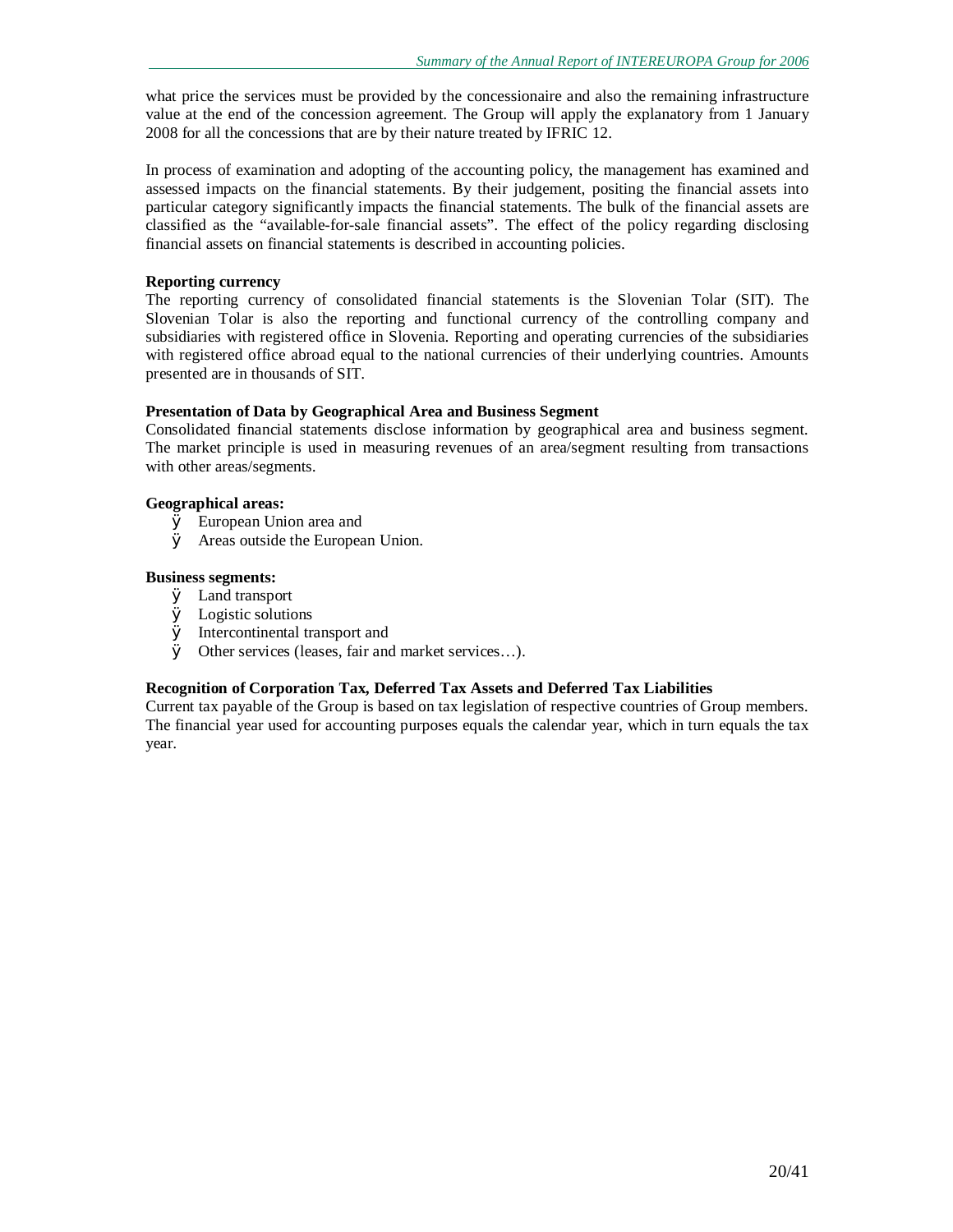# **16. Auditor's report**

# Deloitte.

DELOITTE REVIZIJA d.o.o. Dunajska cesta 9 1000 Ljubljana Slovenija

Tel: +386 (0) 1 3072 800 Fax: +386 (0) 1 3072 900 www.deloitte.com/Slovenia

#### **AUDITOR'S REPORT** Issued for the purpose of publishing summarized financial statements

We have audited the financial statements of Intereuropa d.d. and the Intereuropa Group for the year ended December 31, 2006 and the notes thereto, from which the summarized financial statements were derived, in accordance with International Standards on Auditing. In our report dated March 29, 2007 we expressed an opinion that the financial statements and notes thereto, from which the summarized financial statements were derived, give a true and fair view of the financial position of Intereuropa d.d. and the Intereuropa Group of December 31, 2007, and of their financial performance and cash flows for the year ended in accordance with International Financial and Reporting Standards as adopted by the European Union. Having reviewed the Business Report we determined that it is consistent with audited financial statements.

In our opinion, the accompanying summarized financial statements are consistent, in all material respects, with the financial statements from which they were derived.

For a better understanding of the Intereuropa d.d. and the Intereuropa Group's financial position, the results of their operations and cashflows for the period and of the scope of our audit, the summarized financial statements should be read in conjunction with the financial statements and the notes thereto from which the summarized financial statements were derived and our audit report thereon.

#### DELOITTE REVIZIJA d.o.o.

Lidija Jezernik Certified auditor Member of the Board

Ljubljana, March 29, 2007



Audit. Tax. Consulting. Financial Advisory.

Member of Deloitte Touche Tohmatsu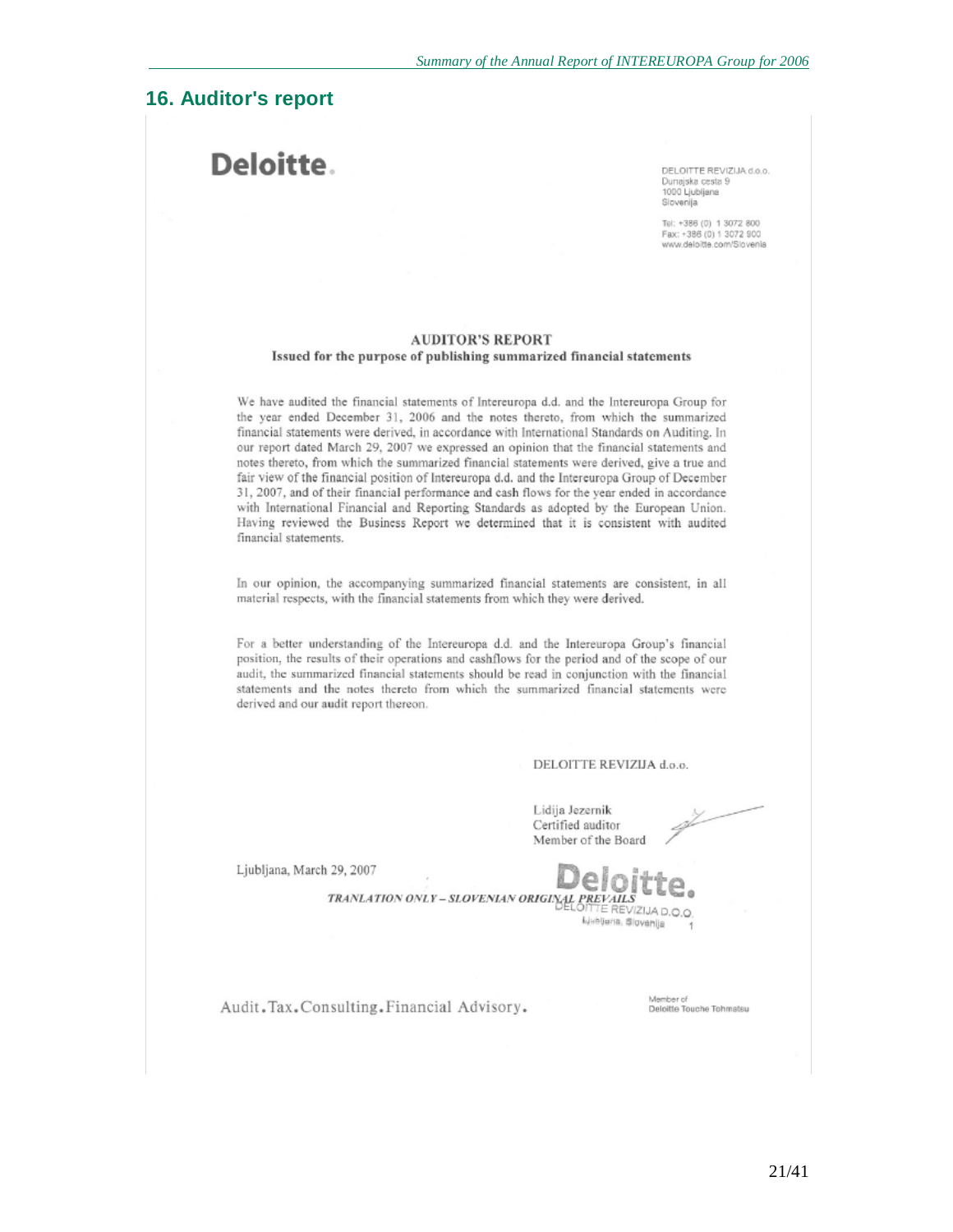# **17. Audited consolidated financial statements of the Intereuropa Group**

### CONSOLIDATED PROFIT & LOSS ACCOUNT OF THE INTEREUROPA GROUP from 1 January to 31 December 2006

| in '000 of SIT                                                                                      |                       | Note Year 2006          | <b>Year 2005</b>    | 106/05    |
|-----------------------------------------------------------------------------------------------------|-----------------------|-------------------------|---------------------|-----------|
| <b>1. NET SALES REVENUES</b>                                                                        | 1                     | 52,618,717              | 49,494,200          | 106       |
| 2. PRODUCT INVENTORIES AND WORK IN PROGRESS VALUE CHANGE                                            |                       | $\bf{0}$                | $\bf{0}$            |           |
| 3. CAPITALISED OWN PRODUCTS AND SERVICES                                                            |                       | $\bf{0}$                | $\bf{0}$            |           |
| <b>4. OTHER OPERATING REVENUES</b>                                                                  | $\overline{2}$        | 557,961                 | 1,125,885           | 50        |
| 5. COST OF GOODS, MATERIAL AND SERVICES                                                             | 3                     | 38,324,624              | 35,976,349          | 107       |
| 5.1 Cost of goods and materials sold and costs of materials used                                    | $\overline{4}$        | 2,714,858               | 2,462,442           | 110       |
| 5.2 Costs of services                                                                               | 5                     | 35,609,766              | 33,513,907          | 106       |
| <b>6. LABOUR COSTS</b>                                                                              | 6                     | 9,727,347               | 9,114,435           | 107       |
| 6.1 Wages and salaries                                                                              |                       | 6,859,632               | 6,494,243           | 106       |
| 6.2 Social security costs (separate disclosure of pension insurance costs)                          |                       | 1,394,347               | 1,293,953           | 108       |
| 6.2 a) Pension insurance costs                                                                      |                       | 561,977                 | 505,914             | 111       |
| 6.2 b) Other social security costs                                                                  |                       | 832,370                 | 788,039             | 106       |
| 6.3. Other labour costs                                                                             |                       | 1,473,368               | 1,326,239           | 111       |
| 7. DEPRECIATION AND AMORTISATION                                                                    | 7                     | 3,060,399               | 3,163,822           | 97        |
| 7.1 Amortisation                                                                                    |                       | 2,644,209               | 2,446,752           | 108       |
| 7.2 Depreciation and other intangible long-term assets write-downs and tangible fixed assets write- |                       |                         |                     |           |
| offs                                                                                                |                       | 130,256                 | 111,227             | 117       |
| 7.3 Current assets revaulation and amortisation adjustments                                         |                       | 285,934                 | 605,843             | 47        |
|                                                                                                     |                       |                         |                     |           |
| <b>8. OTHER OPERATIONAL EXPENSES</b>                                                                | 8<br>$\boldsymbol{9}$ | 597,828                 | 842,092             | 71        |
| 9. OPERATING PROFIT OR LOSS (1+2+3+4-5-6-7-8)                                                       |                       | 1,466,480               | 1,523,387           | 96        |
| <b>10. FINANCIAL REVENUES FROM STAKES</b>                                                           |                       | 909,489                 | 1,561,816           | 58        |
| 10.1 Financial revenues from stakes in Group members                                                |                       |                         |                     |           |
| 10.2 Financial revenues from stakes in associated companies                                         |                       | 47.942                  | 33,897              | 141       |
| 10.3 Financial revenues from stakes in other companies                                              |                       | 348,325                 | 317,793             | 110       |
| 10.4 Financial revenues from other investments                                                      |                       | 513,222                 | 1,210,126           | 42        |
| <b>11. FINANCIAL REVENUES FROM LOANS GIVEN</b>                                                      |                       | 57,366                  | 92,442              | 62        |
| 11.1 Financial revenues from loans given to Group members                                           |                       | $\Omega$                |                     |           |
| 11.2 Financial revenues from loans given to others                                                  |                       | 57,366                  | 92,442              | 62        |
| 12. FINANCIAL REVENUES FROM OPERATING RECEIVABLES                                                   |                       | 316,657                 | 499,102             | 63        |
| 12.1 Financial revenues from operating receivables to Group members                                 |                       | $\Omega$                |                     |           |
| 12.2 Financial revenues from operating receivables to others and cash assets                        |                       | 316,657                 | 499,102             | 63        |
| 13. FINANCIAL EXPENSES FROM FINANCIAL INVESTMENTS IMPAIRMENT AND                                    |                       |                         |                     |           |
| <b>WRITE OFFS</b><br>14. FINANCIAL EXPENSES FROM FINANCIAL LIABILITIES                              |                       | 13,535                  | 53,348              | 25<br>115 |
| 14.1 Financial expenses from loans received from Group members                                      |                       | 382,562<br>$\mathbf{0}$ | 333,790<br>$\Omega$ |           |
| 14.2 Financial expenses from loans received from banks and others                                   |                       |                         |                     | 112       |
| 14.3 Financial expenses from other financial liabilities and investments                            |                       | 373,333<br>9,229        | 333,413<br>377      |           |
| <b>15. FINANCIAL EXPENSES FROM OPERATING LIABILITIES</b>                                            |                       | 104,344                 | 123,559             | 84        |
| 15.1 Financial expenses from operating liabilities to Group members                                 |                       |                         | $\Omega$            |           |
| 15.2 Financial expenses from suppliers liabilities and bills of exchange liabilities                |                       | 104,344                 | 123,559             | 84        |
| 15.3 Other financial expenses from other operating liabilities                                      |                       | $\Omega$                | $\Omega$            |           |
| 16. PROFIT OR LOSS FROM ORDINARY ACTIVITIES (9+10+11+12-13-14-15)                                   | 10                    | 2,249,551               | 3,166,050           | 71        |
| <b>17. OTHER REVENUES</b>                                                                           |                       | $\mathbf{0}$            | $\vert$ 0           |           |
| 18. OTHER EXPENSES                                                                                  |                       | $\mathbf{0}$            | $\vert 0 \vert$     |           |
| 19. NET PROFIT OR LOSS FROM EXTRAORDINARY ACTIVITIES (17-18)                                        |                       | $\Omega$                |                     |           |
| 20. Corporation tax                                                                                 | 11                    | 576,340                 | 1,277,295           | 45        |
| 21. Deferred taxes                                                                                  | 12                    | 57,616                  | $-411,550$          | $-14$     |
| 22. a Net profit or loss of the minority shareholders                                               |                       | 85,022                  | 84,825              | 100       |
| 22. b Net profit or loss of the mayority shareholder (16+19-20-21-22.a)                             |                       | 1,530,573               | 2,215,480           | 69        |
| <b>NET PROFIT OR LOSS FOR THE PERIOD (22.a+22.b)</b>                                                | 13                    | 1,615,595               | 2,300,305           | 70        |
|                                                                                                     |                       |                         |                     |           |
| <b>Basic Earnings per share (in SIT)</b>                                                            | 13a                   | 193.68                  | 280.35              | 69        |
| Adjusted net earnings per share (in SIT)                                                            |                       | 193.68                  | 280.35              | 69        |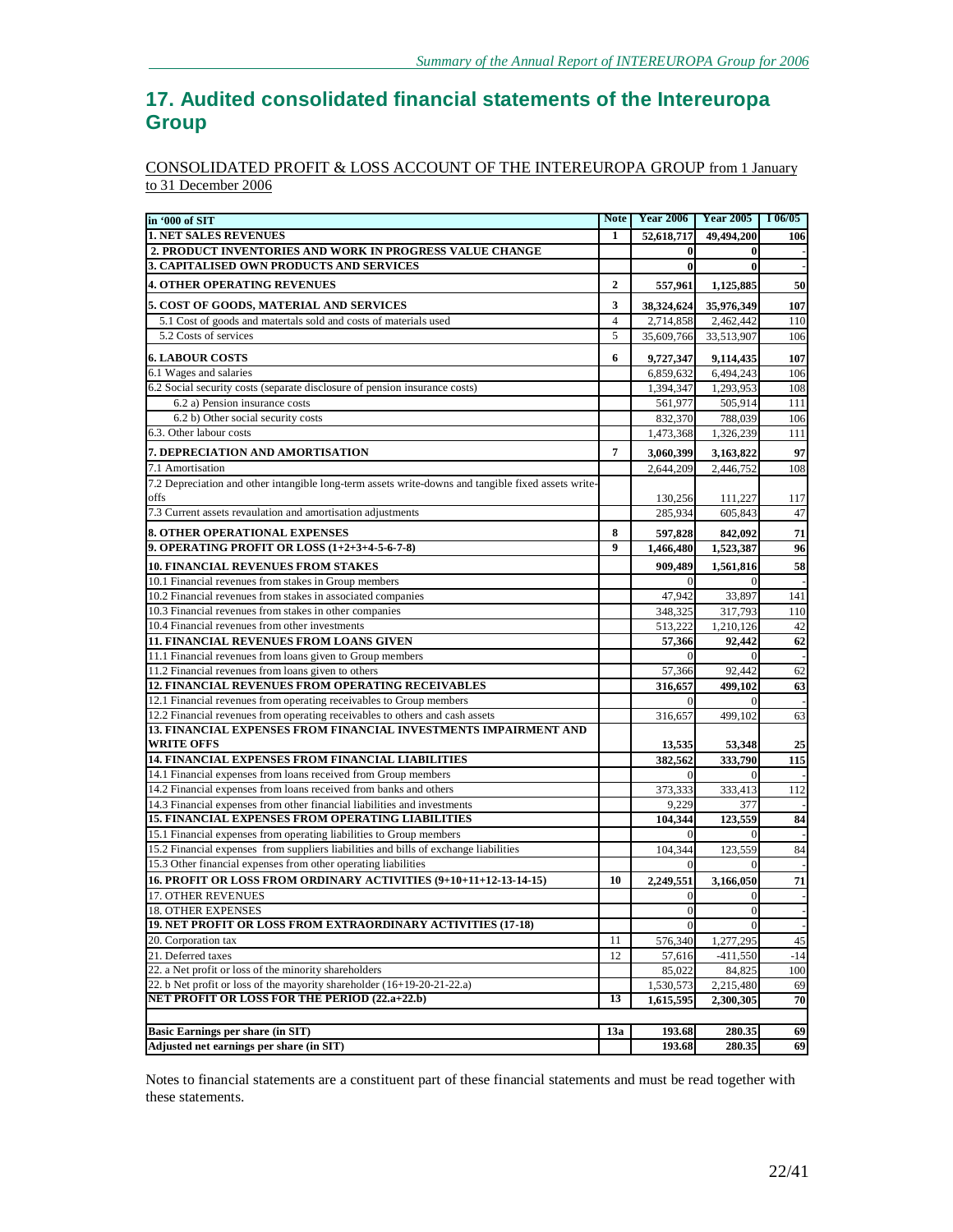| in '000 of SIT                                                           | <b>Note</b> | 31.12.2006     | 31.12.2005 | 1<br>06/05 |
|--------------------------------------------------------------------------|-------------|----------------|------------|------------|
| <b>ASSETS</b>                                                            |             | 69,442,053     | 63,694,618 | <b>109</b> |
| <b>A. LONG-TERM ASSETS</b>                                               | 14          | 45,858,556     | 48,325,098 | 95         |
| I. Intangible assets and long-term deferred items                        | 15          | 2,420,067      | 1,814,342  | 133        |
| 1. Long-term property rights                                             |             | 976,753        | 377,548    | 259        |
| 2. Goodwill                                                              |             | 1,131,055      | 1,243,692  | 91         |
| 3. Advances for intangible assets                                        |             | $\Omega$       |            |            |
| 4. Long-term deferred development costs                                  |             | 310,507        | 187,145    | 166        |
| 5. Long-term deferred items                                              |             | 1,752          | 5,957      | 29         |
| <b>II. Tangible Fixed Assets</b>                                         | 16          | 36,825,958     | 34,328,302 | 107        |
| 1. Lands and buildings                                                   |             | 29,341,299     | 28,944,728 | 101        |
| a) Lands                                                                 |             | 5,184,432      | 4,589,973  | 113        |
| b) Buildings                                                             |             | 24,155,643     | 24,353,362 | 99         |
| c) Foreign tangible fixed assets investment                              |             | 1,224          | 1,393      | 88         |
| 2. Production equipment and machinery                                    |             |                |            |            |
| 3. Other devices and equipment                                           |             | 6,117,901      | 4,881,517  | 125        |
| 4. Tangible fixed assets under construction or in manufactoring          |             | 1,366,758      | 502,057    | 272        |
| a) Tangible fixed assets under construction or in production             |             | 990,981        | 419,281    | 236        |
| b) Advances on acquisition of tangible fixed assets                      |             | 375,777        | 82,776     | 454        |
| <b>III. Investment proprety</b>                                          | 17          | 3,417,061      | 3,508,037  | 97         |
| <b>IV.</b> Long-term financial investments                               | 18          | 3,098,796      | 8,647,799  | 38         |
| 1. Long-term financial investments except loans                          |             | 3,023,869      | 8,558,497  | 38         |
| a) Shares and stakes in the Group                                        |             | 0              | $\Omega$   |            |
| b) Shares and stakes in associates and join ventures                     |             | 93.388         | 781,671    | 12         |
| c) Other shares and stakes                                               |             | 2,930,481      | 7,776,826  | 40         |
| c.1) Financial assets at fair value through profit or loss               |             | 41,036         | 42,988     | 95         |
| c.2) Available-for-sale financial assets                                 |             | 2,217,030      | 7,222,434  | 33         |
| c.3) Financial investments at historical cost                            |             | 672,415        | 511,404    | 131        |
| d) Held-to-maturity financial investments                                |             | $\overline{0}$ | $\theta$   |            |
| 2. Long-term loans given                                                 |             | 74,927         | 89.302     | 84         |
| a) Long-term loans given to Group members                                |             | 0              |            |            |
| b) Long-term loans given to others                                       |             | 74,927         | 89,302     | 84         |
| c) Long-term unpaid called capital                                       |             | $\theta$       |            |            |
| V. Long-term operating receivables                                       |             | 503            | 3,445      | 15         |
| 1. Long-term operating receivables from Group members                    |             | $\overline{0}$ | $\Omega$   |            |
| 2. Long-term accounts receivable                                         |             | $\theta$       | $\Omega$   |            |
| 3. Long-term operating receivables from others                           |             | 503            | 3,445      | 15         |
| VI. Deffered tax assets                                                  | 27          | 96,171         | 23,173     | 415        |
| <b>B. SHORT-TERM ASSETS</b>                                              |             | 22.914.319     | 14,931,304 | 153        |
| I. Assets available-for-sale                                             | 19          | 6,335,353      | 259,022    | 2,446      |
| <b>II.</b> Inventories<br>1. Material                                    | 20          | 18,790         | 45,535     | 41         |
|                                                                          |             | 18.644         | 45,535     | 41         |
| 2. Work in progress                                                      |             | $\overline{0}$ | $\Omega$   |            |
| <b>3. Products and merchandise</b>                                       |             | 146            |            |            |
| <b>4. Advances for inventories</b>                                       |             |                |            |            |
| <b>III.</b> Short-term financial investments                             | 21          | 1,048,648      | 2,135,142  | 49         |
| 1. Short-term financial investments except loans                         |             | 674,698        | 1,772,585  | 38         |
| a) Shares and stakes (except in Group members)                           |             | 11,749         | 4,940      | 238        |
| a.1) Financial assets at fair value through profit and loss              |             | $\Omega$       |            |            |
| a.2) Available-for-sale financial assets                                 |             | 11,749         | 4,940      | 238        |
| a.3) Financial assets at historical cost                                 |             | 0              |            |            |
| b) Held-to-maturity financial investments                                |             | 662,949        | 1,767,645  | 38         |
| 2. Short-term loans given                                                |             | 373,950        | 362,557    | 103        |
| a) Short-term loans given to Group members                               |             | $\Omega$       |            |            |
| b) Short-term loans given to others                                      |             | 373,950        | 362,557    | 103        |
| c) Short-term unpaid called capital                                      |             | $\overline{0}$ |            |            |
| <b>IV. Short-term operating receivables</b>                              | 22          | 14,664,860     | 11,632,748 | 126        |
| 1). Short-term operating receivables to Group members                    |             |                |            |            |
| 2) Short-term operating accounts receivable (except among Group members) |             | 13,653,897     | 10,940,238 | 125        |
| 3) Short-term operating receivables from others                          |             | 724,807        | 663,818    | 109        |
| 4) Short-term receivables from corporation taxes                         |             | 286,156        | 28,692     | 997        |
| V. Cash<br><b>C. SHORT-TERM DEFERRED ITEMS</b>                           | 23<br>24    | 846,668        | 858,857    | 99         |
|                                                                          |             | 669,178        | 438,216    | 153        |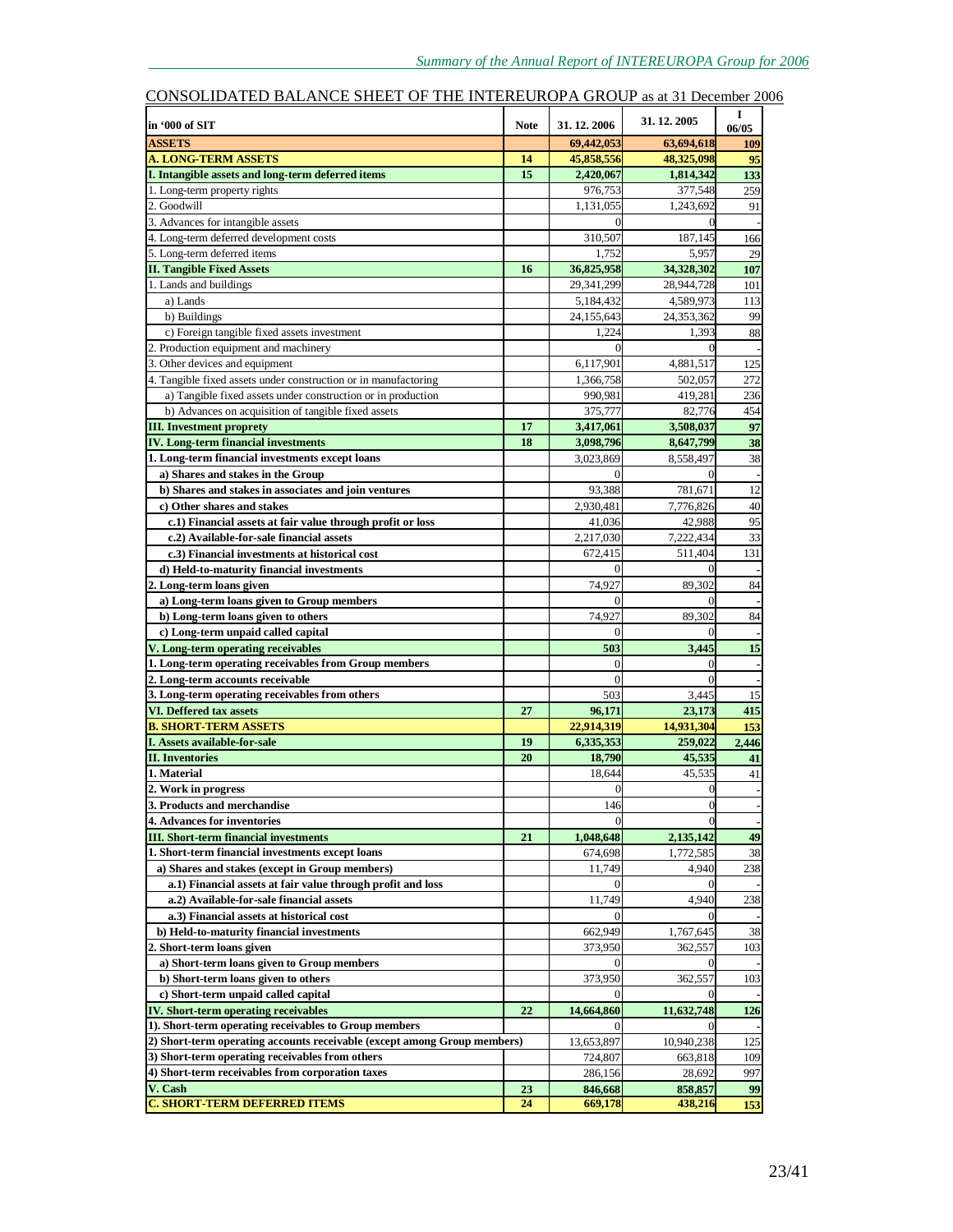|                                                                                           |    | 31.12.2006                   | 31.12.2005            | 1<br>06/05 |
|-------------------------------------------------------------------------------------------|----|------------------------------|-----------------------|------------|
| <b>LIABILITIES</b>                                                                        |    | 69,442,053                   | 63,694,618            | 109        |
| <b>A. CAPITAL</b>                                                                         | 25 | 43,456,169                   | 42,190,270            | 103        |
| I. Called capital                                                                         |    | 7,902,413                    | 7,902,413             | 100        |
| 1. Share capital                                                                          |    | 7,902,413                    | 7,902,413             | 100        |
| 2. Uncalled capital (as deductible item)                                                  |    | $\Omega$                     |                       |            |
| <b>II. Capital reserves</b>                                                               |    | 11,838,861                   | 11,838,861            | 100        |
| <b>III. Profit reserves</b>                                                               |    | 2,877,563                    | 2,659,005             | 108        |
| 1. Legal reserves                                                                         |    | 2,877,563                    | 2,659,005             | 108        |
| 2. Reserves for own shares and own stakes                                                 |    | 0                            | $\Omega$              |            |
| 3. Own shares and stakes (as deductible item)                                             |    | 0                            |                       |            |
| 4. Statutory reserves                                                                     |    | 0                            |                       |            |
| 5. Other reserves from profit                                                             |    |                              |                       |            |
| <b>IV. Revaluation surplus</b>                                                            |    | 6,114,604                    | 4,547,614             | 138        |
| V. Net profit/loss brought forward                                                        |    | 12,031,075                   | 11,952,200            | 101        |
| VI. Net profit or loss for the financial year                                             |    | 1,530,573                    | 2,215,480             | 69         |
| VII. Consolidation capital adjustment (exchange rate translation                          |    |                              |                       |            |
| differences)                                                                              |    | 330,589                      | 312,132               | 106        |
| <b>VIII. Minority interest</b>                                                            |    | 830.491                      | 762,565               | 109        |
|                                                                                           |    |                              |                       |            |
| B. PROVISIONS AND LONG-TERM PASSIVE ACCRUED ITEMS                                         | 26 | 718,311                      | 761,902               | 94         |
| 1. Provisions for pension and similar liabilities                                         |    | 589,886                      | 634,836               | 93         |
| 2. Other provisions                                                                       |    | 89,405                       | 91,973                | 97         |
| 3. Long-term passive accrued items                                                        |    | 39,020                       | 35,093                | 111        |
| <b>C. LONG-TERM LIABILITIES</b>                                                           | 27 | 7,621,443                    | 7,597,214             | <b>101</b> |
| I. Long-term financial liabilities                                                        |    | 6,585,864                    | 6,274,456             | 105        |
| 1. Long-term financial liabilities to Group members                                       |    |                              |                       |            |
| 2. Long-term financial liabilities to banks                                               |    | 6,585,864                    | 6,274,456             | 105        |
| 3. Long-term liabilities arising from bonds                                               |    | 0                            |                       |            |
| 4. Other long-term financial liabilities                                                  |    |                              |                       |            |
| <b>II.</b> Long-term operating liabilities                                                |    | 114,898                      | 30,319                | 379        |
| 1. Long-term operating liabilities to Group members                                       |    |                              |                       |            |
| 2. Long-term accounts payable                                                             |    | 78,254                       | $\sqrt{ }$            |            |
| 3. Long-term bills of exchange liabilities                                                |    |                              |                       |            |
| 4. Long-term operating iabilities from advances                                           |    |                              |                       |            |
| 5. Other long-term operating liabilities                                                  |    | 36,644                       | 30,319                | 121        |
| <b>III.</b> Deffered tax liability                                                        |    | 920,681                      | 1,292,439             | 75         |
| <b>D. SHORT-TERM LIABILITIES</b><br>I. Liabilities included in disposal group             | 28 | 17,646,130                   | 13,087,680            | 135        |
| <b>II. Short-term financial liabilities</b>                                               |    |                              |                       |            |
| 1. Short-term financial liabilities to Group members                                      |    | 5,476,512                    | 2,165,850             | 253        |
| 2. Short-term financial liabilities to banks                                              |    | 5.416.523                    | 2,093,424             |            |
|                                                                                           |    | $\overline{0}$               | $\Omega$              | 259        |
| 3. Short-term liabilities arising from bonds                                              |    |                              |                       |            |
| 4. Other short-term financial liabilities<br><b>III.</b> Short-term operating liabilities |    | 59,989<br>12,169,618         | 72,426<br>10,921,830  | 83<br>111  |
| 1. Short-term operating liabilities to Group members                                      |    | $\overline{0}$               |                       |            |
| 2. Short-term accounts payable                                                            |    |                              |                       |            |
| 3. Short-term bills of exchange liabilities                                               |    | 10,785,961<br>$\overline{0}$ | 8,873,124<br>$\Omega$ | 122        |
| 4. Short-term operating liabilities from advances                                         |    | 280,158                      | 342,648               | 82         |
| 5. Other short-term operating liabilities                                                 |    | 1,043,436                    | 1,107,880             | 94         |
| 6. Short-term corporation tax payable                                                     |    | 60,063                       | 598,178               | 10         |
| <b>E. SHORT-TERM PASSIVE ACCRUED ITEMS</b>                                                | 29 | $\bf{0}$                     | 57,552                |            |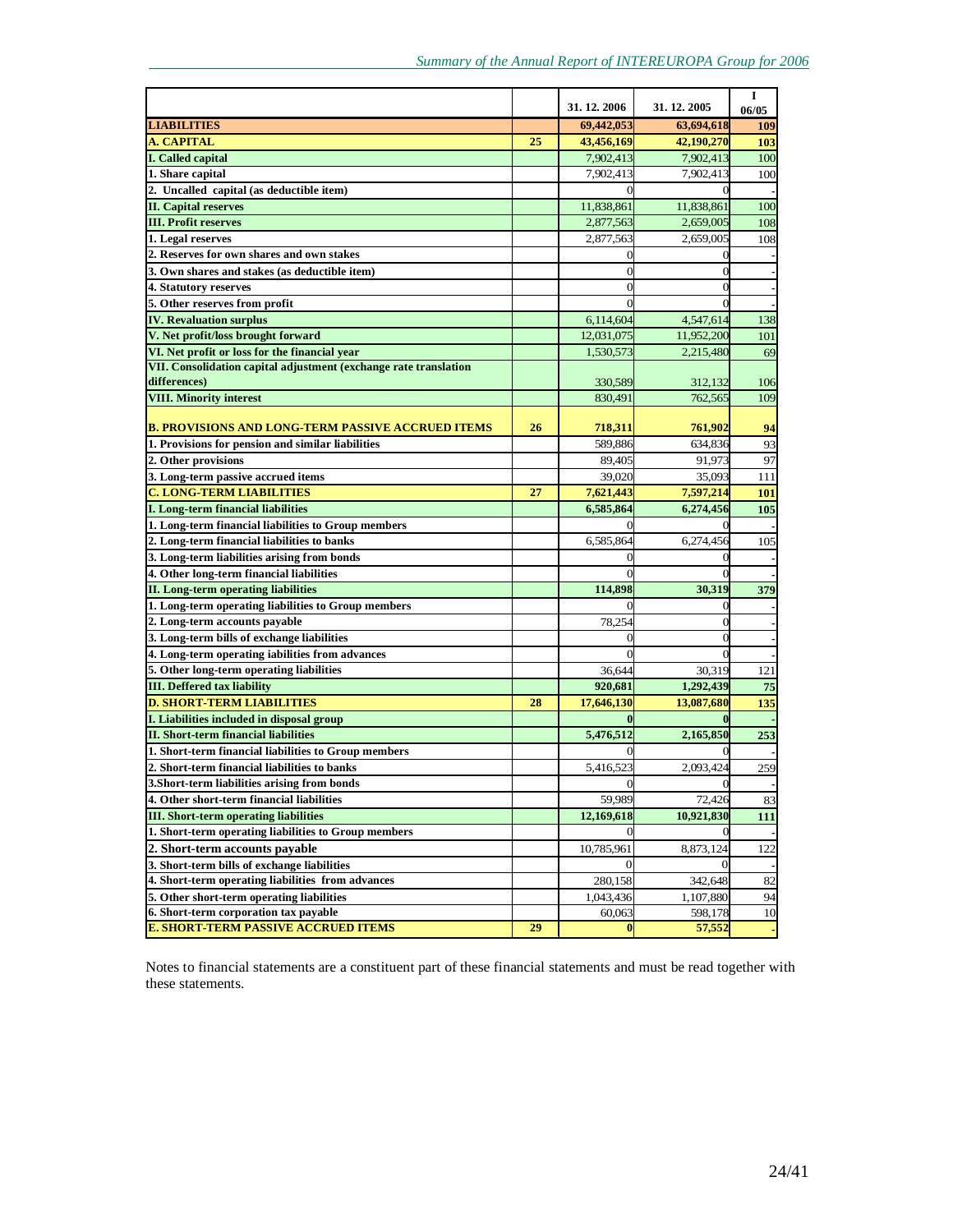### CONSOLIDATED CASH-FLOW STATEMENT OF THE INTEREUROPA GROUP for the period from 1 January 2006 to 31 December 2006

|              | in '000 of SIT                                                                                  | <b>Note</b> | <b>Year 2006</b> | <b>Year 2005</b>            |
|--------------|-------------------------------------------------------------------------------------------------|-------------|------------------|-----------------------------|
| А.           | <b>Cash flow from operations</b>                                                                | 33          |                  |                             |
| $\bf{a}$     | Profit & loss account items                                                                     |             | 3,150,286        | 3,290,001                   |
|              | Operating revenues (except for revaluation) and financial revenues due to operating receivables |             | 53,238,662       | 49.710.580                  |
|              | Operating expenses without amortisation and long-term provisions (except for                    |             |                  |                             |
|              | revaluation) and financial expenses due to operating liabilities                                |             |                  | $-48,721,555$ $-45,801,571$ |
|              | Corporation taxes and other taxes not included in operating expenses                            |             | $-1,366,821$     | $-619,008$                  |
|              | Changes in working capital (and deferred and accrued items, provisions and                      |             |                  |                             |
| b)           | deferred tax assets and liabilities) of operating items in the balance sheet                    |             | $-1,455,833$     | $-177,538$                  |
|              | Opening less closing operating receivables and active accrued items                             |             | $-3,271,981$     | $-102,599$                  |
|              | Opening less closingl inventories                                                               |             | 26,745           | $-24,599$                   |
|              | Opening less closing operating debts, passive accrued items and provisions                      |             | 1,789,403        | $-50,340$                   |
| c)           | <b>Surplus inflows from operations</b>                                                          |             | 1,694,453        | 3,112,463                   |
| B.           | <b>Cash flow from investments</b>                                                               | 34          |                  |                             |
| a)           | <b>Inflows from investments</b>                                                                 |             | 3,230,692        | 6,009,034                   |
|              | Inflows from received interest                                                                  |             | 90.930           | 202,502                     |
|              | Inflows from profit stakes with others                                                          |             | 348,325          | 317,793                     |
|              | Inflows from disposal of intangible long-term assers                                            |             | $\Omega$         |                             |
|              | Inflows from cancellation of tangible fixed assets and immovable property                       |             | 479,301          | 2,479,986                   |
|              | Inflows from cancellation of long-term financial investments                                    |             | 2,013,790        | 3,008,753                   |
|              | Offset decrease of short-term financial investments                                             |             | 298,346          |                             |
| $\mathbf{b}$ | <b>Investment expenses</b>                                                                      |             | $-6,029,419$     | $-6,060,316$                |
|              | Expenses for gaining intangible fixed long-term assets                                          |             | $-869,459$       | $-181,890$                  |
|              | Expenses arising from cancellation of tangible fixed assets and immovable property              |             | $-5,110,760$     | $-5,086,299$                |
|              | Expenses for gaining long-term financial investments                                            |             | $-49,200$        | $-635,749$                  |
|              | Offset increase of short-term financial investments                                             |             | $\overline{0}$   | $-156,378$                  |
| c)           | <b>Investment revenues surplus</b>                                                              |             | $-2,798,727$     | $-51,282$                   |
| C.           | <b>Cash flows from financing</b>                                                                | 35          |                  |                             |
| a)           | <b>Inflows from financing</b>                                                                   |             | 5,621,249        | 2,626,366                   |
|              | Capital increase                                                                                |             | 3,654            |                             |
|              | Revenues based on long-term loans                                                               |             | 2,875,142        | 2,626,366                   |
|              | Offset increase of received short-term loans                                                    |             | 2,742,453        |                             |
| $\mathbf{b}$ | <b>Financing expenses</b>                                                                       |             | $-4,491,729$     | $-5,824,170$                |
|              | Expenses for given financing related interests                                                  |             | $-374,229$       | $-435,157$                  |
|              | Capital decrease (dividends payout and other profit stakes)                                     |             | $-2,044,958$     | $-2,011,309$                |
|              | Long-term loans payback expenses                                                                |             | $-2,072,542$     | $-1,304,380$                |
|              | Offset decrease of short-term loans                                                             |             | $\Omega$         | $-2,073,324$                |
| c)           | <b>Financing revenues or expenses surplus</b>                                                   |             | 1,129,520        | $-3,197,804$                |
| D.           | Net increase/reduction of cash assets                                                           |             | 25,246           | $-136,623$                  |
| E.           | <b>Currencies exchange effect</b>                                                               |             | $-37,435$        | $-11,106$                   |
| F.           | Cash assets at beginning of the period                                                          |             | 858,857          | 1,006,586                   |
| G.           | Cash assets at the end of the period $(D+E+F)$                                                  | 23,36       | 846,668          | 858,857                     |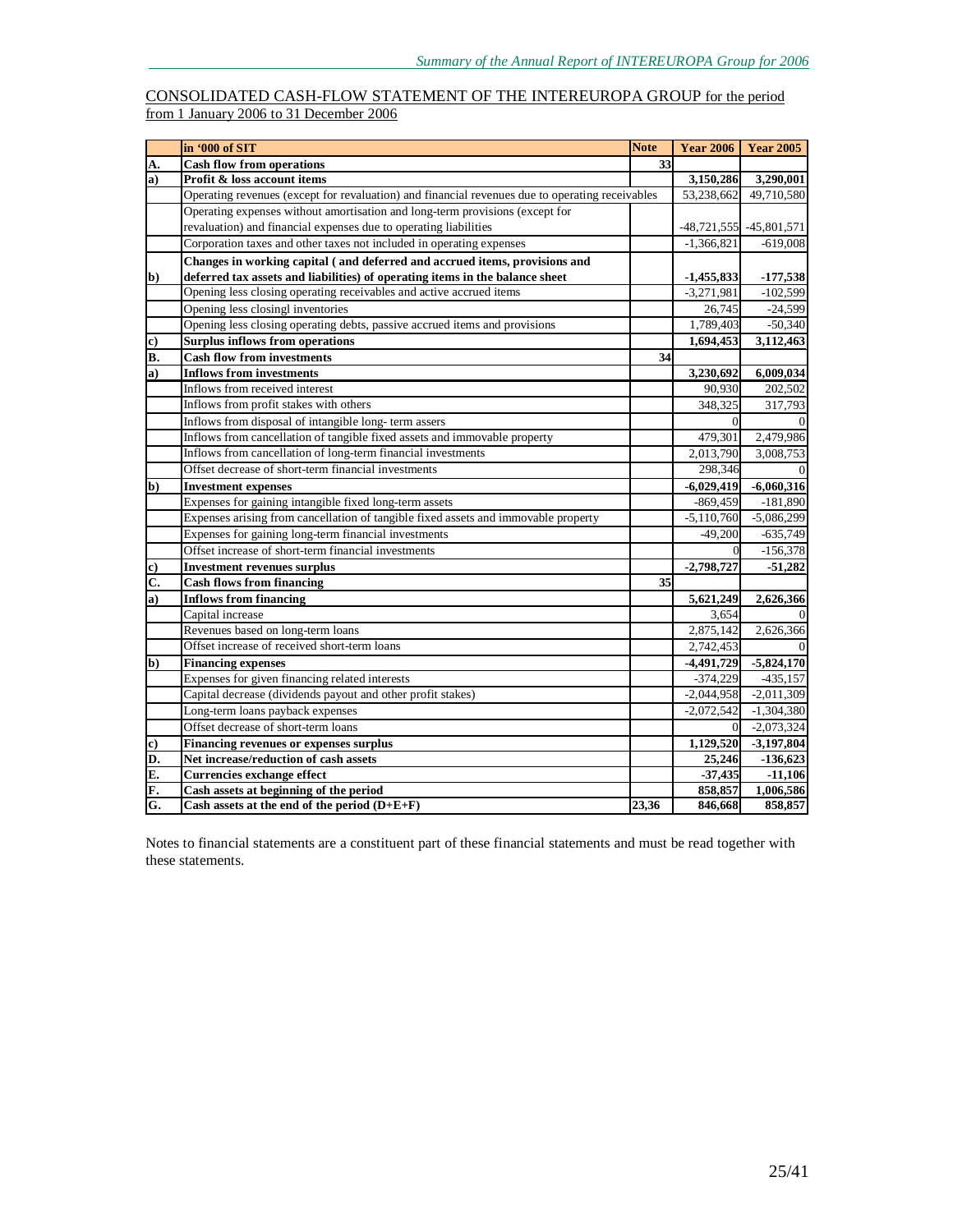### CONSOLIDATED CAPITAL FLOW STATEMENT OF THE GROUP for the year 2006

|                                                                              |             |                |            |            |                    |                                 | Net profit   | Consolidation<br>capital |              |              |
|------------------------------------------------------------------------------|-------------|----------------|------------|------------|--------------------|---------------------------------|--------------|--------------------------|--------------|--------------|
|                                                                              |             |                |            |            |                    |                                 | or loss for  | adjustment               |              |              |
|                                                                              |             |                |            |            |                    |                                 | the          | (exchange rate           | Capital of   |              |
|                                                                              |             | <b>Share</b>   | Capital    | Legal      |                    | <b>Revaluation Retained net</b> | financial    | translation              | minority     | Total        |
| in '000 of SIT                                                               | <b>Note</b> | capital        | reserves   | reserves   | surplus            | profit/loss                     | vear         | differences)             | shareholders | capital      |
|                                                                              |             |                |            |            |                    |                                 |              |                          |              |              |
| Initial state 01.01.2006                                                     |             | 7,902,413      | 11,838,861 | 2,659,005  | 4,547,614          | 11,952,200                      | 2,215,480    | 312,132                  | 762,565      | 42,190,270   |
| Entry of net profit or loss for the financial year                           |             |                | $\Omega$   |            |                    |                                 | 1,530,573    |                          | 85,022       | 1,615,595    |
| Increase in surplus from revaluation of financial investments                |             |                | $\Omega$   | $\Omega$   | 1,039,614          |                                 | $\Omega$     |                          | 1,124        | 1,040,738    |
| Cancellation of tax deferred liabilities to the benefit of capital           |             |                | $\Omega$   | $\Omega$   | 527,376            |                                 | $\Omega$     |                          | $\Omega$     | 527,376      |
| Exchange rate translation differences                                        |             |                | $\Omega$   |            |                    |                                 |              | 18.457                   | $-5,282$     | 13,175       |
| Total recognised revenues and expenses in capital in the finacial year       |             |                | $\Omega$   |            | 1,566,990          |                                 | 1,530,573    | 18,457                   | 80.864       | 3.196.884    |
| Increase due to purchases or new companies establishment                     |             |                | $\Omega$   |            |                    |                                 | $\Omega$     |                          | 3,654        | 3,654        |
| Transfer from transfered net profit & loss intp legal reserves               |             |                | $\Omega$   | 218,558    | $\Omega$           | $-218,558$                      | $\Omega$     |                          |              |              |
| Other increases of capital components                                        |             |                | $\Omega$   |            |                    | 57.556                          |              |                          | 50.386       | 107,942      |
| Other redistribution of capital components                                   |             |                | $\Omega$   |            | $\Omega$           | 2,215,480                       | $-2,215,480$ |                          |              |              |
| Dividend payout or profit stakes                                             |             |                | $\Omega$   |            | $\Omega$           | $-1,975,603$                    | $\Omega$     | $\Omega$                 | $-66,978$    | $-2,042,581$ |
| <b>Final state on 31.12.2006</b>                                             | 31          | 7,902,413      | 11,838,861 | 2,877,563  | 6,114,604          | 12,031,075                      | 1,530,573    | 330,589                  | 830,491      | 43,456,169   |
| CONSOLIDATED CAPITAL FLOW STATEMENT Y OF THE GROUP for the year 2005         |             |                |            |            |                    |                                 |              |                          |              |              |
|                                                                              |             |                |            |            |                    |                                 |              |                          |              |              |
|                                                                              |             |                |            |            |                    |                                 |              | Consolidation            |              |              |
|                                                                              |             |                |            |            |                    |                                 | Net profit   | capital                  |              |              |
|                                                                              |             |                |            |            |                    |                                 | or loss for  | adjustment               |              |              |
|                                                                              |             |                |            |            |                    | <b>Retained</b>                 | the          | (exchange rate           | Capital of   |              |
|                                                                              |             | <b>Share</b>   | Capital    | Legal      | <b>Revaluation</b> | net                             | financial    | translation              | minority     | Total        |
| in '000 of SIT                                                               | <b>Note</b> | capital        | reserves   | reserves   | surplus            | profit/loss                     | year         | differences)             | shareholders | capital      |
|                                                                              |             |                |            |            |                    |                                 |              |                          |              |              |
| Initial state on 01.01.2005                                                  |             | 7,902,413      | 11,838,861 | 2,659,005  | 5,407,820          | 11,360,014                      | 2,482,924    | 143,190                  | 752,679      | 42,546,906   |
| Entry of net profit or loss for the financial year                           |             | $\Omega$       |            | $\Omega$   |                    |                                 | 2,215,480    |                          | 84,82        | 2,300,305    |
| Decrease of the financial investments revaluation surplus                    |             | $\Omega$       | ∩          | $\Omega$   | $-83,059$          |                                 | C            |                          |              | $-83,059$    |
| Revaluation to revenues surplus transfer (due to financial investment sales) |             | $\Omega$       | $\Omega$   | C          | $-1,064,389$       |                                 | $\Omega$     | $\Omega$                 |              | $-1,064,389$ |
| Cancellation of tax deferred liabilities to the benefit of capital           |             | $\overline{0}$ |            | $\sqrt{ }$ | 287,242            |                                 |              |                          |              | 287,242      |
| Exchange rate translation differences                                        |             | $\Omega$       |            |            |                    |                                 | C            | 168,942                  |              | 168,942      |
| Total recognised revenues and expenses in capital in the finacial year       |             | $\mathbf{0}$   |            | $\Omega$   | $-860,206$         |                                 | 2,215,480    | 168,942                  | 84,825       | 1,609,041    |
| Other increases of capital components                                        |             | $\Omega$       | $\Omega$   | $\Omega$   |                    | 63,853<br>$\Omega$              | $\Omega$     |                          |              | 63,853       |
| Other redistribution of capital components                                   |             | $\Omega$       |            | $\sqrt{ }$ |                    | 2,482,924<br>$\Omega$           | $-2,482,924$ |                          |              |              |
| Dividend payout                                                              |             | $\Omega$       |            | $\sqrt{ }$ |                    | $-1,896,579$                    |              |                          | $-60,379$    | $-1,956,958$ |
| Other cancellation of capital components<br><b>Final state on 31.12.2005</b> |             |                |            |            |                    | $-58,012$                       |              |                          | $-14,560$    | $-72,572$    |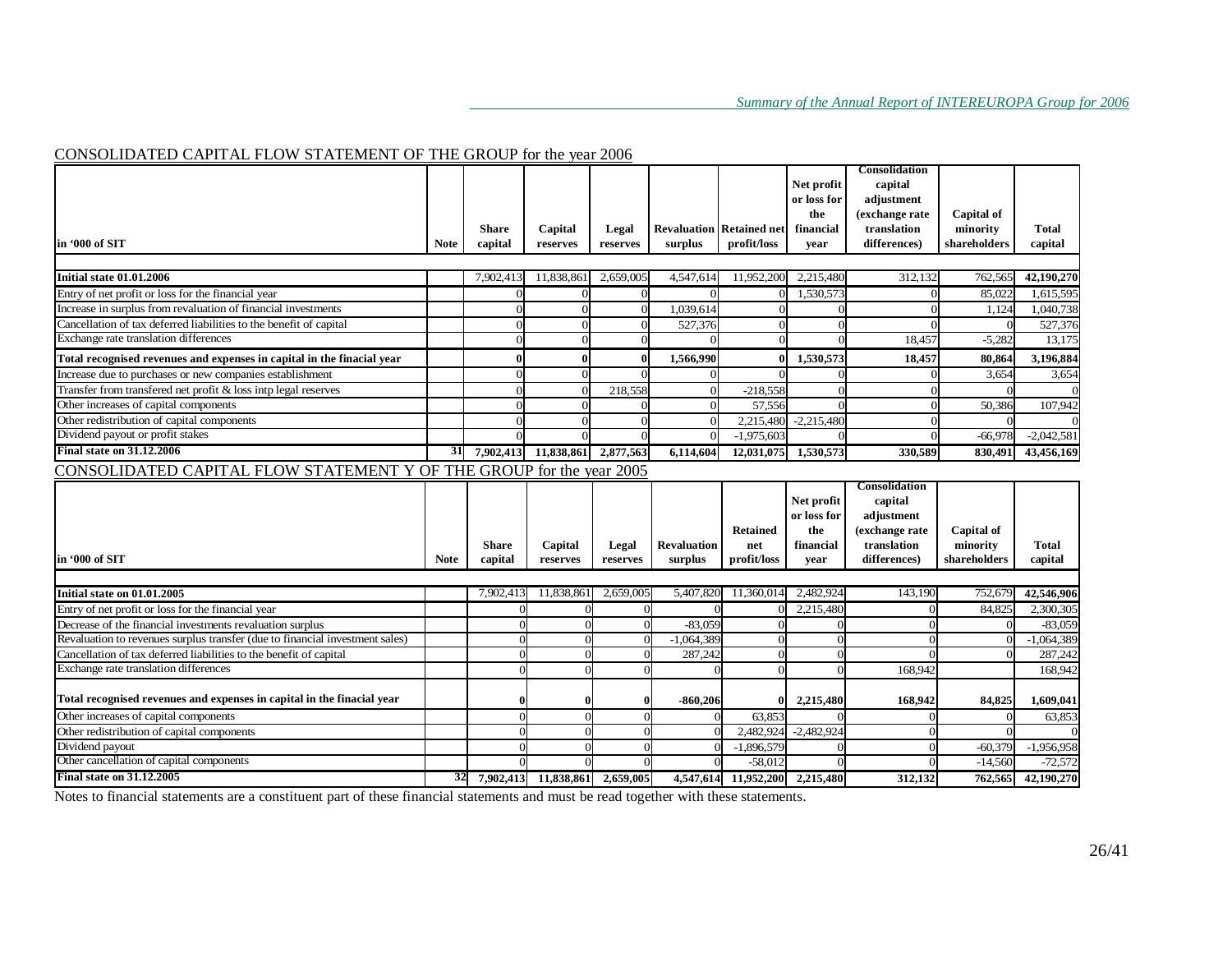# **18. Notes to consolidated financial statements of the Intereuropa Group**

# **NOTES TO CONSOLIDATED FINANCIAL STATEMENTS OF THE INTEREUROPA GROUP**

Consolidated financial statements include the consolidated balance sheet, consolidated profit & loss account, consolidated cash flow statement and consolidated capital flow statement. Consolidated financial statements of the Intereuropa Group were compiled in line with the accounting and reporting requirements of the IFRS as adopted by the European Union.

### **Consolidated Profit and Loss Account**

Generated **net sales revenues** of the Group have increased by 6 per cent. Detailed presentation of the generated revenues is available in segment reporting.

The Group has achieved **operating profit** in the amount of SIT 1,466,480 thousand, which is by 4 per cent less than in the year 2005, foremost due to one-off events in the past year (fixed assets sales profit, reversal of short-term provisions for redundant employees) and the influence of associated company's goodwill impairment in the considered year.

The Group has realised **net profit** in 2006 in the amount of SIT 1,615,595 thousand, of which the amount of SIT 1,530,573 thousand is attributed to the majority owner and SIT 85,022 thousand to the minority owner.

### **Consolidated Balance Sheet**

**Long term assets** represent 66 per cent of all assets and are decreased by 5 per cent in comparison to the cut-off day of the comparative year. Their share in the asset structure is reduced by 10 per centage points due to reclassification of the intended sale of the long-term financial investment into Banka Koper d.d. to the "Available-for-sale Assets" item.

In the financial year, the **long-term financial investments** item has decreased its share in assets by 9 per centage points, mostly due to reclassification (due to intended sale) of the long-term financial investment into Banka Koper d.d. to the "Available-for-sale Assets" category.

93 per cent of **short-term operating receivables** represent operating accounts receivables. In comparison to the overall balance of the previous year, these are increased by 25 per cent.

|      | lin '000 of SIT                                                             | 31, 12, 2006 | in $%$ | 31, 12, 2005 | in $%$ | 06/05 |
|------|-----------------------------------------------------------------------------|--------------|--------|--------------|--------|-------|
|      | A. CAPITAL                                                                  | 43,456,169   | 100%   | 42,190,270   | 100%   | 103   |
|      | L. Called-up capital                                                        | 7,902,413    | 18%    | 7,902,413    | 19%    | 100   |
|      | II. Capital reserves                                                        | 11,838,861   | 27%    | 11,838,861   | 28%    | 100   |
|      | <b>III.</b> Profit reserves                                                 | 2,877,563    | 7%     | 2,659,005    | 6%     | 108   |
|      | <b>IV.</b> Revaluation surplus                                              | 6,114,604    | 14%    | 4,547,614    | 11%    | 134   |
|      | Transferred net profit/loss.                                                | 12,031,075   | 27%    | 11,952,200   | 28%    | 101   |
|      | VI. Net profit or loss for the financial year                               | 1,530,573    | 4%     | 2,215,480    | 5%     | 69    |
| VII. | Consolidation capital adjustment<br>(exchange rate translation differences) | 330,589      | $1\%$  | 312,132      | 1%     | 106   |
|      | VIII. Capital of minority shareholders                                      | 830,491      | 2%     | 762,565      | 2%     | 109   |

### **Capital**

Changes in capital in 2006 are presented in the capital flow statement.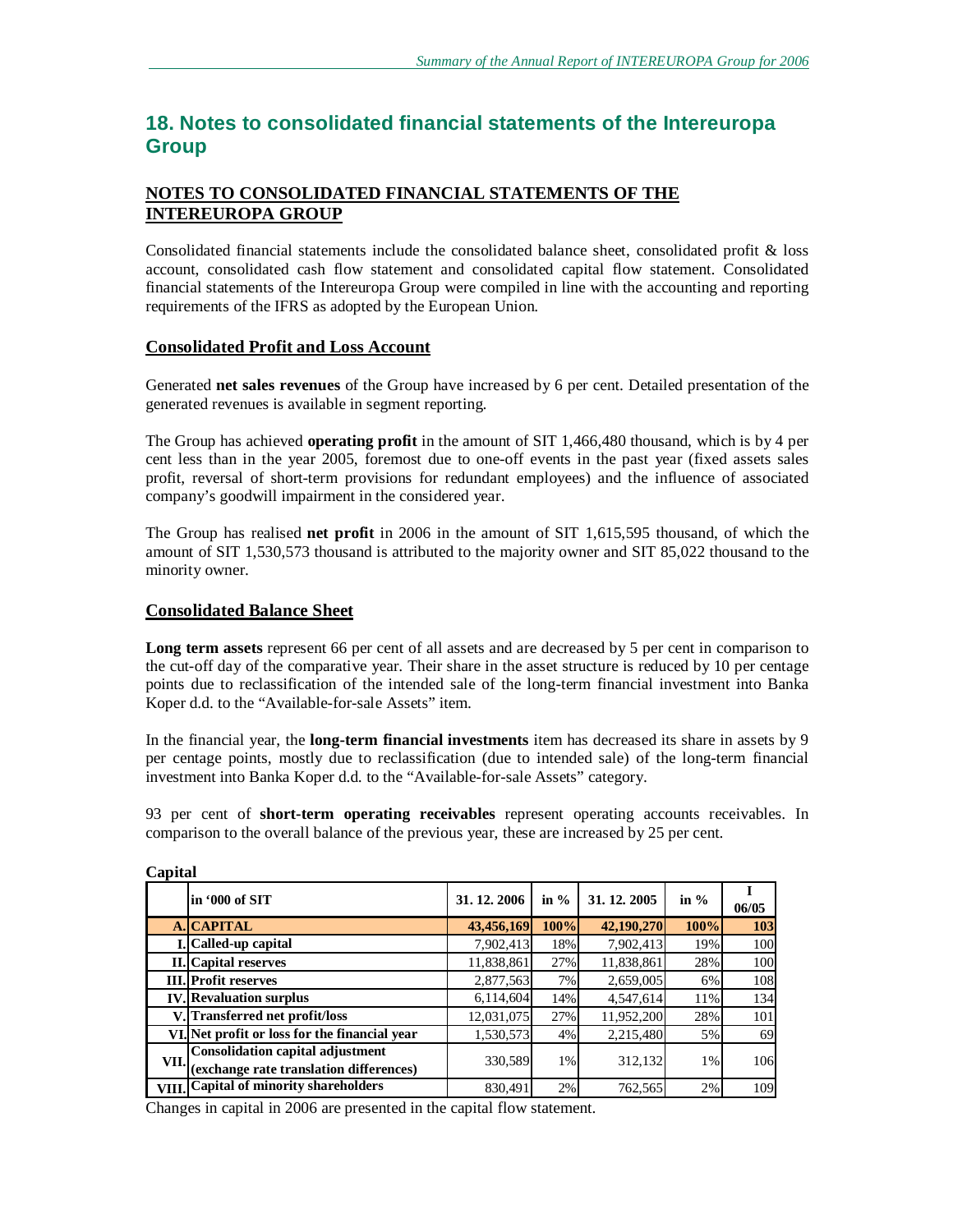# **19. Audited non-consolidated financial statements of the Intereuropa d.d. company**

### PROFIT & LOSS ACCOUNT OF INTEREUROPA d.d. from 1 January to 31 December 2006

|                                                                                       |                  |                  |                | $\mathbf I$     |
|---------------------------------------------------------------------------------------|------------------|------------------|----------------|-----------------|
| in '000 of SIT                                                                        | <b>Notes</b>     | <b>Year 2006</b> | Year 2005*     | $06/05*$        |
| <b>1. NET SALES REVENUES</b>                                                          | 1                | 29,829,425       | 28,216,955     | 106             |
|                                                                                       |                  |                  |                |                 |
| 2. PRODUCT INVENTORIES AND WORK IN PROGRESS VALUE CHANGE                              |                  | $\bf{0}$         | $\Omega$       |                 |
| 3. CAPITALIZED OWN PRODUCTS AND OWN SERVICES                                          |                  | $\bf{0}$         | $\Omega$       |                 |
| <b>4. OTHER OPERATIONAL REVENUES</b>                                                  | $\boldsymbol{2}$ | 387,035          | 1,005,543      | 38              |
| 5. COST OF GOODS, MATERIAL AND SERVICES                                               | 3                | 23,291,113       | 22,152,412     | 105             |
| 5.1 Cost of goods and matertals sold and costs of materials used                      | $\overline{4}$   | 578,622          | 528,402        | 110             |
| 5.2 Costs of services                                                                 | 5                | 22,712,491       | 21,624,010     | 105             |
| <b>6. LABOUR COSTS</b>                                                                | 6                | 4,770,484        | 4,529,853      | 105             |
| 6.1 Wages and salaries                                                                |                  | 3,262,311        | 3,096,823      | 105             |
| 6.2 Social security costs                                                             |                  | 533,150          | 510,561        | 104             |
| 6.2a) Pension insurance costs                                                         |                  | 289,382          | 276,433        | 105             |
| 6.2a) Other social insurances costs                                                   |                  | 243,768          | 234.128        | 104             |
| 6.3. Other labour costs                                                               |                  | 975,023          | 922,469        | 106             |
| 7. DEPRECIATION AND AMORTISATION                                                      | 7                | 1,331,905        | 1,540,630      | 86              |
| 7.1 Amortisation                                                                      |                  | 1,133,148        | 1,168,393      | 97              |
| 7.2 Depreciation and other intangible long-term assets write-downs and tangible fixed |                  |                  |                |                 |
| assets write-offs                                                                     |                  | 15,825           | 23,449         | 67              |
| 7.3 Current assets revaulation and amortisation adjustments                           |                  | 182,932          | 348,788        | 52              |
| <b>8. OTHER OPERATIONAL EXPENSES</b>                                                  | 8                | 292,613          | 374,847        | 78              |
| 9. OPERATING PROFIT OR LOSS (1+2+3+4-5-6-7-8)                                         | $\boldsymbol{q}$ | 530,345          | 624,756        | 85              |
| <b>10. FINANCIAL REVENUES FROM STAKES</b>                                             |                  | 1,062,537        | 1,715,862      | 62              |
| 10.1 Financial revenues from stakes in Group members                                  |                  | 102,478          | 233,005        | 44              |
| 10.2 Financial revenues from stakes in associated companies                           |                  | 16,091           |                |                 |
| 10.3 Financial revenues from stakes in other companies                                |                  | 348,326          | 317,792        | 110             |
| 10.4 Financial revenues from other investments                                        |                  | 595,642          | 1,165,065      | 51              |
| 11. FINANCIAL REVENUES FROM LOANS GIVEN                                               |                  | 93,538           | 127,729        | 73              |
| 11.1 Financial revenues from loans given to Group members                             |                  | 47,864           | 39,020         | 123             |
| 11.2 Financial revenues from loans given to others                                    |                  | 45,674           | 88,709         | 51              |
| <b>12. FINANCIAL REVENUES FROM OPERATING RECEIVABLES</b>                              |                  | 142,007          | 154,485        | 92              |
| 12.1 Financial revenues from operating receivables to Group members                   |                  | ∩                | $\theta$       |                 |
| 12.2 Financial revenues from operating receivables to others and cash assets          |                  | 142,007          | 154,485        | 92              |
| <b>13. FINANCIAL EXPENSES FROM FINANCIAL INVESTMENTS</b>                              |                  |                  |                |                 |
| <b>IMPAIRMENT AND WRITE OFFS</b>                                                      |                  | 113,098          | 48,330         | 234             |
| <b>14. FINANCIAL EXPENSES FROM FINANCIAL LIABILITIES</b>                              |                  | 175,083          | 186.029        | 94              |
| 14.1 Financial expenses from loans received from Group members                        |                  | 1,114            | $\theta$       |                 |
| 14.2 Financial expenses from loans received from banks and others                     |                  | 173,969          | 186,029        | 94              |
| 14.3 Financial expenses from other financial liabilities and investments              |                  |                  |                |                 |
| <b>15. FINANCIAL EXPENSES FROM OPERATING LIABILITIES</b>                              |                  | 21,805           | 40.007         | 55              |
| 15.1 Financial expenses from operating liabilities to Group members                   |                  | ∩                | $\Omega$       |                 |
| 15.2 Financial expenses from suppliers liabilities and bills of exchange liabilities  |                  | 21,805           | 40,007         | $\overline{55}$ |
| 15.3 Other financial expenses from other operating liabilities                        |                  |                  | $\Omega$       |                 |
| 16. PROFIT OR LOSS FROM ORDINARY ACTIVITIES (9+10+11+12-13-14-15)                     | 10               | 1,518,441        | 2,348,466      | 65              |
| <b>17. OTHER REVENUES</b>                                                             |                  | $\overline{0}$   | $\overline{0}$ |                 |
| <b>18. OTHER EXPENSES</b>                                                             |                  | $\overline{0}$   | $\mathbf{0}$   |                 |
| 19. NET PROFIT OR LOSS FROM EXTRAORDINARY ACTIVITIES (17-18)                          |                  | $\Omega$         | $\theta$       |                 |
| 20. Corporation tax                                                                   | 11               | 305,726          | 995,037        | 31              |
| 21. Deferred taxes                                                                    | 12               | 96,260           | -387,939       |                 |
| 22. NET PROFIT OR LOSS FOR THE PERIOD (16+19-20-21)                                   | 13               | 1,116,455        | 1,741,368      | 64              |
|                                                                                       |                  |                  |                |                 |
| Share net earnings per share (in SIT)                                                 | 13a              | 141.28           | 220.36         | 64              |
| Adjusted net earnings per share (in SIT)                                              |                  | 141.28           | 220.36         | 64              |

\*Data conformed according to IFRS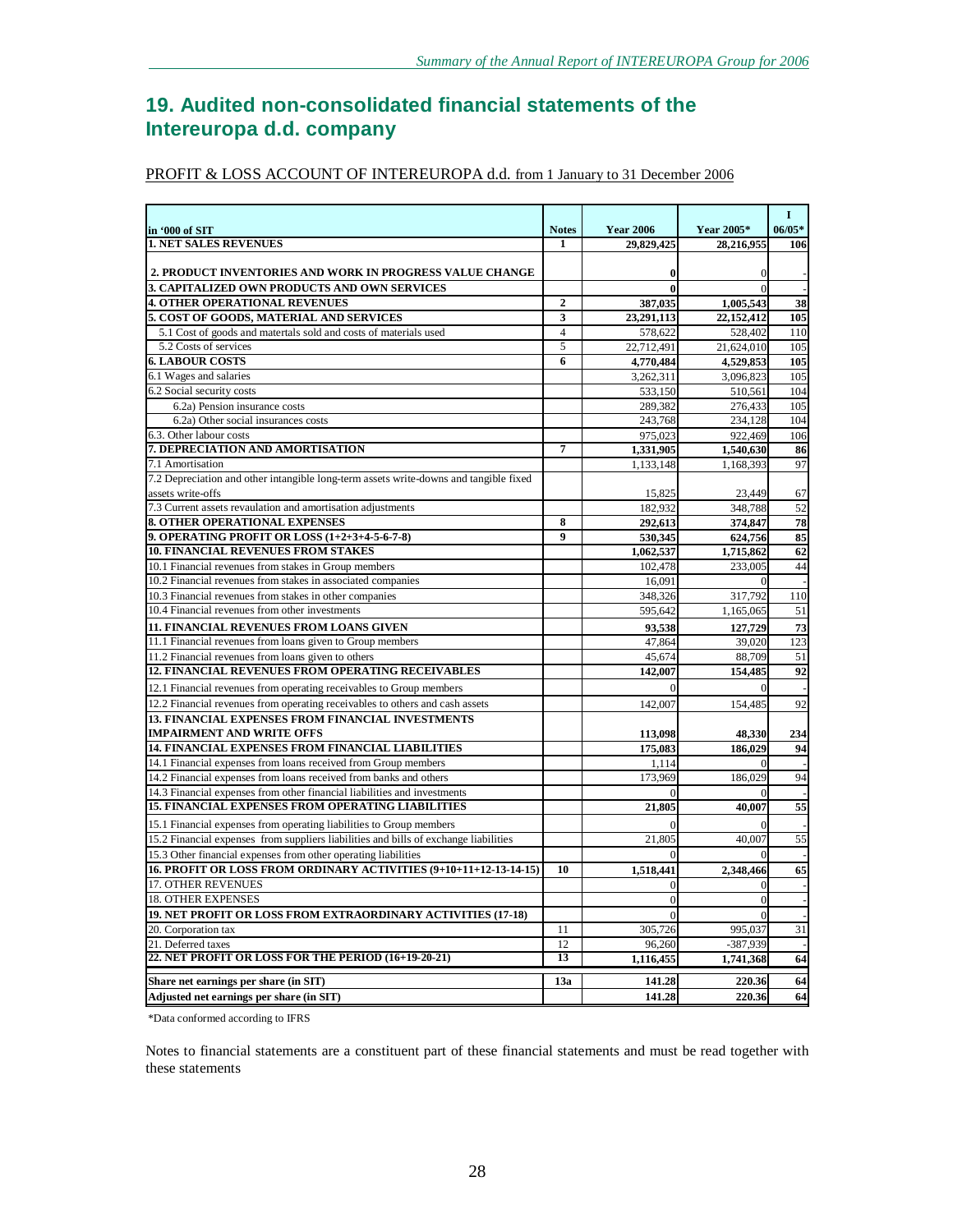# BALANCE SHEET OF INTEREUROPA d.d. as at 31 December 2006

| in '000 of SIT                                                            | <b>Notes</b> | 31. 12. 2006            | 31.12.2005*         | I 06/05*         |
|---------------------------------------------------------------------------|--------------|-------------------------|---------------------|------------------|
| <b>ASSETS</b>                                                             |              | 54,321,027              | 50,131,881          | 108              |
| A. LONG-TERM ASSETS                                                       | 14           | 38,344,497              | 41,290,998          | 93               |
| I. Intangible assets and long-term deferred items                         | 15           | 578,065                 | 186,940             | 309              |
| 1. Long-term property rights                                              |              | 284,442                 | 80,865              | 352              |
| 2. Goodwill                                                               |              | $\Omega$                | $\Omega$            |                  |
| 3. Advances for intangible assets                                         |              | $\Omega$                | $\overline{0}$      |                  |
| 4. Long-term deferred development costs                                   |              | 291,871                 | 100,118             | 292              |
| 5. Long-term deferred items                                               |              | 1.752                   | 5,957               | 29               |
| <b>II. Tangible Fixed Assets</b>                                          | 16           | 18,354,014              | 18,457,397          | 99               |
| 1. Lands and buildings                                                    |              | 16,884,214              | 16,909,362          | 100              |
| a) Lands                                                                  |              | 2,839,540               | 2,763,145           | 103              |
| b) Buildings                                                              |              | 14,043,450              | 14,144,824          | 99               |
| c) Foreign tangible fixed assets investment                               |              | 1,224<br>$\Omega$       | 1,393               | 88               |
| 2. Production equipment and machinery<br>3. Other devices and equipment   |              |                         | $\Omega$            | 95               |
| 4. Receivable tangible fixed assets                                       |              | 1,450,490<br>19,310     | 1,527,691<br>20,344 | 95               |
| a) Construction and production tangible fixed assets                      |              | 19,310                  | 20,344              | 95               |
| b) Tangible fixed assets acquisition advance payments                     |              | $\Omega$                | $\boldsymbol{0}$    |                  |
| <b>III.</b> Investment proprety                                           | 17           | 3,243,494               | 3,508,037           | 92               |
| <b>IV.</b> Long-term financial investments                                | 18           | 16,168,924              | 19,135,697          | 84               |
| 1. Long-term financial investments excluding loans                        |              | 15,143,937              | 18,931,276          | 80               |
| a) Shares and stakes in the Group                                         |              | 12,262,809              | 10,542,238          | 116              |
| b) Shares and stakes in associated and jointly controlled companies       |              | 45,718                  | 689,854             | $\overline{7}$   |
| c) Other shares and stakes                                                |              | 2,835,410               | 7,699,184           | 37               |
| c.1) Financial assets at fair value through profit or loss                |              | $\Omega$                | $\Omega$            |                  |
| c.2) Available-for-sale financial assets                                  |              | 2,165,800               | 7,203,742           | 30               |
| c.3) Financial assets at historical value                                 |              | 669,610                 | 495,442             | 135              |
| d) Held-to-maturity financial investments                                 |              | $\Omega$                | $\Omega$            |                  |
| 2. Long-term loans given                                                  |              | 1,024,987               | 204,421             | 501              |
| a) Long-term loans given to Group members                                 |              | 980,906                 | 140,441             | 698              |
| b). Long-term loans given to others                                       |              | 44,081                  | 63,980              | 69               |
| c) Long-term non paid-up called-up capital                                |              | $\vert$ 0               | $\Omega$            |                  |
| V. Long-term operating receivables                                        |              | $\bf{0}$                | 2,927               |                  |
| 1. Long-term operating receivables from Group members                     |              | $\theta$                | $\theta$            |                  |
| 2. Long-term operating account receivables                                |              | $\Omega$                | $\theta$            |                  |
| 3. Long-term operating receivables from others                            |              | $\bf{0}$                | 2,927               |                  |
| VI. Deferred tax receivables<br><b>B. SHORT-TERM ASSETS</b>               | 27           | $\mathbf{0}$            | $\bf{0}$            |                  |
| I. Assets (disposal group) for sale                                       |              | 15,480,164<br>6,335,353 | 8,480,725           | 183              |
| <b>II.</b> Inventories                                                    | 19<br>20     | 11,132                  | 259,022<br>12,653   | 2,446<br>88      |
| 1. Material                                                               |              | 10,986                  | 12,653              | 87               |
| 2. Work in progress                                                       |              | $\Omega$                | $\mathbf{0}$        |                  |
| 3. Products and merchant goods                                            |              | 146                     | $\overline{0}$      |                  |
| 4. Advances for inventories                                               |              | $\overline{0}$          | $\overline{0}$      |                  |
| <b>III. Short-term financial investments</b>                              | 21           | 1,273,388               | 2,348,561           | 54               |
| 1. Short-term financial investments excluding loans                       |              | $\mathbf{0}$            | 845,222             | $\boldsymbol{0}$ |
| a) Shares and stakes (except in Group members)                            |              | $\vert$ 0               | $\overline{0}$      |                  |
| a.1) Financial assets at fair value through profit or loss                |              | $\vert 0 \vert$         | $\mathbf{0}$        |                  |
| a.2) Available-for-sale financial assets                                  |              | $\overline{0}$          | $\overline{0}$      |                  |
| a.3) Financial assets at historical value                                 |              | $\Omega$                | $\Omega$            |                  |
| b) Held-to-maturity financial investments                                 |              | $\mathbf{0}$            | 845,222             |                  |
| 2. Short-term loans given                                                 |              | 1,273,388               | 1,503,339           | 85               |
| a) Short-term loans given to Group members                                |              | 1,149,175               | 1,182,509           | 97               |
| b). Short-term loans given to others                                      |              | 124,213                 | 320,830             | 39               |
| c) Short-term unpaid called-up capital                                    |              |                         |                     |                  |
| <b>IV. Short-term operating receivables</b>                               | 22           | 7,700,319               | 5,735,815           | 134              |
| 1. Short-term operating receivables to Group members                      |              | 224,739                 | 360,549             | 62               |
| 2. Short-term operating accounts receivables (except among Group members) |              | 7,027,706               | 5,262,376           | 134              |
| 3. Short-term operating receivables to others                             |              | 202,503                 | 112,890             | 179              |
| 4. Short-term receivables for income taxes<br>V. Cash                     |              | 245,371                 | $\mathbf{0}$        |                  |
| <b>C. SHORT-TERM DEFERRED ITEMS</b>                                       | 23<br>24     | 159,972<br>496,366      | 124,674             | 128<br>138       |
|                                                                           |              |                         | 360,158             |                  |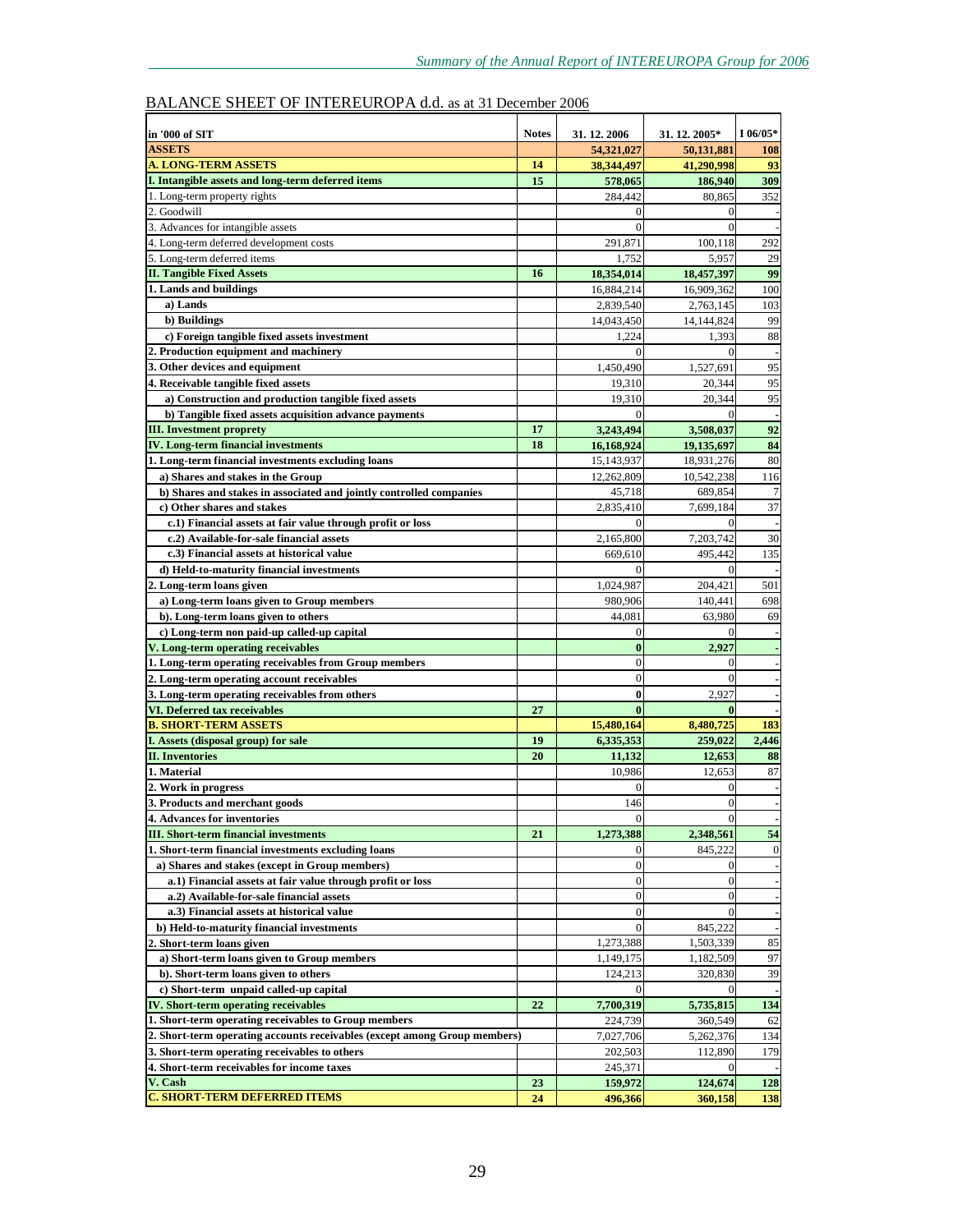| in '000 of SIT                                           | <b>Notes</b> | 31.12.2006     | 31.12.2005*    | $I 06/05*$ |
|----------------------------------------------------------|--------------|----------------|----------------|------------|
| <b>LIABILITIES</b>                                       |              | 54,321,027     | 50.131.881     | 108        |
| <b>A. CAPITAL</b>                                        | 25           | 39,757,384     | 39,051,852     | 102        |
| <b>I. Called-up capital</b>                              |              | 7,902,413      | 7,902,413      | 100        |
| 1. Share capital                                         |              | 7,902,413      | 7,902,413      | 100        |
| 2. Uncalled-up capital (as deductible item)              |              | $\theta$       | $\theta$       |            |
| <b>II. Capital reserves</b>                              |              | 11,838,861     | 11,838,861     | 100        |
| <b>III. Profit reserves</b>                              |              | 2,659,005      | 2,659,005      | 100        |
| 1. Legal reserves                                        |              | 2,659,005      | 2,659,005      | 100        |
| 2. Reserves for own shares and own stakes                |              | $\Omega$       | $\overline{0}$ |            |
| 3. Own shares and stakes (as deductible item)            |              | $\overline{0}$ | $\overline{0}$ |            |
| 4. Statutory reserves                                    |              | $\theta$       | $\theta$       |            |
| 5. Other reserves from profit                            |              | $\theta$       | $\theta$       |            |
| <b>IV. Revaluation surplus</b>                           |              | 6,110,430      | 4,545,750      | 134        |
| V. Transferred net profit/loss                           |              | 10,130,220     | 10,364,455     | 98         |
| VI. Net profit or loss for the financial year            |              | 1,116,455      | 1,741,368      | 64         |
| <b>B. PROVISIONS AND LONG-TERM PASSIVE ACCRUED ITEMS</b> | 26           | 347,173        | 340,783        | 102        |
| 1. Pension and similar liabilities provisions            |              | 266,682        | 266,683        | 100        |
| 2. Other provisions                                      |              | 52,600         | 47,600         | 111        |
| 3. Long-term passive accrued items                       |              | 27,891         | 26,500         | 105        |
| <b>C. LONG-TERM LIABILITIES</b>                          | 27           | 3,583,189      | 2,878,432      | 124        |
| <b>I. Long-term financial liabilities</b>                |              | 2,681,681      | 1,545,807      | 173        |
| 1. Long-term financial liabilities to Group members      |              | $\Omega$       | 0              |            |
| 2. Long-term financial liabilities to banks              |              | 2,681,681      | 1,545,807      | 173        |
| 3. Long-term liabilities arising from bonds              |              | $\theta$       | $\theta$       |            |
| 4. Other long-term financial liabilities                 |              | $\overline{0}$ | $\overline{0}$ |            |
| <b>II.</b> Long-term operating liabilities               |              | 4,479          | 4,479          | 100        |
| 1. Long-term operating liabilities to Group members      |              | $\Omega$       | $\overline{0}$ |            |
| 2. Long-term accounts payable                            |              | $\overline{0}$ | $\overline{0}$ |            |
| 3. Long-term bills of exchange liabilities               |              | $\theta$       | $\theta$       |            |
| 4. Long-term operating liabilities from advances         |              | $\Omega$       | $\Omega$       |            |
| 5. Other long-term operating liabilities                 |              | 4,479          | 4,479          | 100        |
| <b>III.</b> Deffered tax liability                       |              | 897,029        | 1,328,146      | 68         |
| <b>D. SHORT-TERM LIABILITIES</b>                         | 28           | 10,633,281     | 7,809,011      | 136        |
| I. Liabilities included in disposal group                |              | $\Omega$       | $\overline{0}$ |            |
| <b>II. Short-term financial liabilities</b>              |              | 3.997.581      | 1,748,054      | 229        |
| 1. Short-term financial liabilities to Group members     |              | 90,000         | 0              |            |
| 2. Short-term financial liabilities to banks             |              | 3,907,581      | 1,676,328      | 233        |
| 3. Short-term liabilities arising from bonds             |              | $\theta$       | $\theta$       |            |
| 4. Other short-term financial liabilities                |              | $\Omega$       | 71,726         |            |
| <b>III. Short-term operating liabilities</b>             |              | 6,635,700      | 6,060,957      | 109        |
| 1. Short-term operating liabilities to Group members     |              | 409,375        | 331,624        | 123        |
| 2. Short-term operating suppliers liabilities            |              | 5,691,329      | 4,675,433      | 122        |
| 3. Short-term bills of exchange liabilities              |              | $\Omega$       | $\theta$       |            |
| 4. Short-term operating liabilities from advances        |              | 47,980         | 52,523         | 91         |
| 5. Other short-term operating liabilities                |              | 460,226        | 413,155        | 111        |
| 6. Short-term corporation tax payable                    |              | 26,790         | 588.222        | 5          |
| <b>E. SHORT-TERM PASSIVE ACCRUED ITEMS</b>               |              | $\overline{0}$ | 51,803         |            |

**\*Data conformed according to IFRS**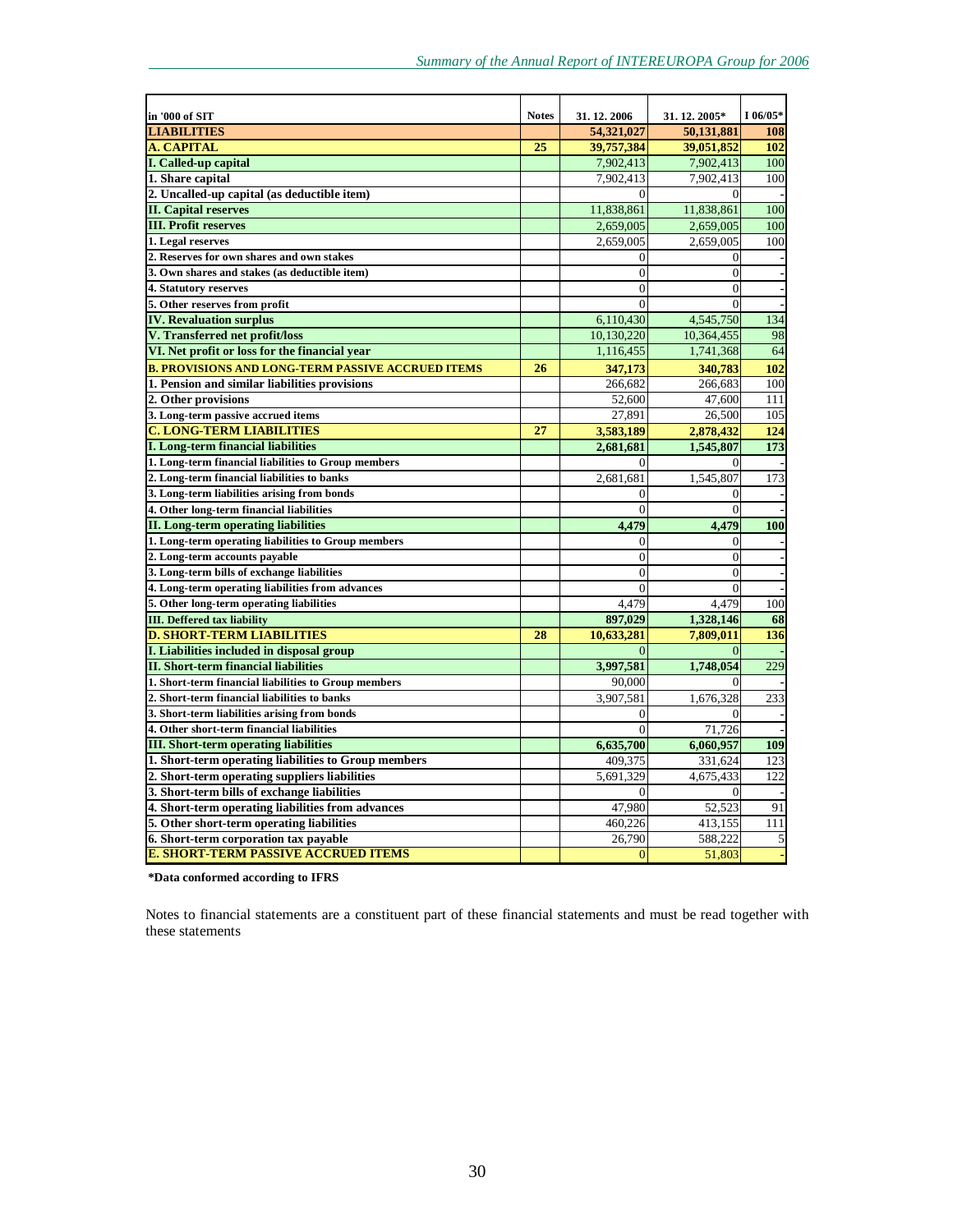### CASH-FLOW STATEMENT OF INTEREUROPA d.d. for the period from 1 January 2006 to 31 December 2006

|                           | in '000 of SIT                                                                      | <b>Notes</b> |              | <b>Year</b> 2006 Year 2005* |
|---------------------------|-------------------------------------------------------------------------------------|--------------|--------------|-----------------------------|
| A                         | <b>Cash flow from operations</b>                                                    | 30           |              |                             |
| $\bf{a}$                  | Profit & loss account items                                                         |              | 694,485      | 1,045,286                   |
|                           | Operating revenues (except for revaluation) and financial revenues due to operating |              |              |                             |
|                           | receivables                                                                         |              | 30,158,554   | 28,393,685                  |
|                           | Operating expenses without amortisation and long-term provisions (except for        |              |              |                             |
|                           | revaluation) and financial expenses due to operating liabilities                    |              |              | $-28,356,638$ $-27,008,912$ |
|                           | Corporation taxes and other taxes not included in operating expenses                |              | $-1,107,431$ | $-339,487$                  |
|                           | Changes in working capital (and deferred and accrued items, provisions and          |              |              |                             |
| $\mathbf{b}$              | deferred tax assets and liabilities) of operating items in the balance sheet        |              | -939,649     | $-206,327$                  |
|                           | Opening less closing operating receivables and active accrued items                 |              | $-2,068,843$ | 195,224                     |
|                           | Opening less closingl inventories                                                   |              | 1,521        | $-850$                      |
|                           | Opening less closing operating debts, passive accrued items and provisions          |              | 1,127,673    | $-400,701$                  |
| c)                        | <b>Surplus inflows from operations</b>                                              |              | $-245,164$   | 838,959                     |
| B.                        | <b>Cash flow from investments</b>                                                   |              |              |                             |
| a)                        | <b>Inflows from investments</b>                                                     | 31           | 3,388,763    | 6,055,585                   |
|                           | Inflows from received interest                                                      |              | 93,537       | 141,794                     |
|                           | Inflows from profit stakes with others                                              |              | 495,260      | 535,797                     |
|                           | Inflows from disposal of intangible long-term assets                                |              | $\vert$ 0    | 115,392                     |
|                           | Inflows from cancellation of tangible fixed assets and immovable property           |              | 238,834      | 2,459,963                   |
|                           | Inflows from cancellation of long-term financial investments                        |              | 2,154,939    | 2,684,541                   |
|                           | Offset decrease of short-term financial investments                                 |              | 406,193      | 118,098                     |
| b)                        | <b>Investment expenses</b>                                                          |              | $-4,347,318$ | $-3,767,387$                |
|                           | Expenses for gaining intangible fixed long-term assets                              |              | $-420,048$   | $-100, 118$                 |
|                           | Expenses arising from cancellation of tangible fixed assets and immovable property  |              | $-951,755$   | $-2,564,510$                |
|                           | Expenses for gaining long-term financial investments                                |              | $-2,975,515$ | $-1,102,759$                |
|                           | Offset increase of short-term financial investments                                 |              | $\Omega$     |                             |
| c)                        | <b>Investment revenues surplus</b>                                                  |              | $-958,555$   | 2,288,198                   |
| $\overline{\mathbf{C}}$ . | <b>Cash flows from financing</b>                                                    | 32           |              |                             |
| a)                        | <b>Inflows from financing</b>                                                       |              | 4,123,147    | 1,077,247                   |
|                           | Capital increase                                                                    |              | $\Omega$     |                             |
|                           | Revenues based on long-term loans                                                   |              | 1,667,726    | 1,077,247                   |
|                           | Offset increase of received short-term loans                                        |              | 2,455,421    |                             |
| $\mathbf{b}$              | <b>Financing expenses</b>                                                           |              | $-2,883,540$ | $-4,214,477$                |
|                           | Expenses for given financing related interests                                      |              | $-167,233$   | $-231,705$                  |
|                           | Capital decrease (dividends payout and other profit stakes)                         |              | $-1,977,979$ | $-1,954,590$                |
|                           | Long-term loans payback expenses                                                    |              | $-738,328$   | $-502,012$                  |
|                           | Offset decrease of short-term loans                                                 |              | $\Omega$     | $-1,526,170$                |
| c)                        | <b>Financing revenues or expenses surplus</b>                                       |              | 1,239,607    | $-3,137,230$                |
| D.                        | Net increase/reduction of cash assets                                               |              | 35,888       | $-10,073$                   |
| E.                        | <b>Currencies exchange effect</b>                                                   |              | $-590$       | $-600$                      |
| F.                        | Cash assets at beginning of the period                                              |              | 124,674      | 135,347                     |
| G.                        | Cash assets at the end of the period $(D+E+F)$                                      | 23.33        | 159,972      | 124,674                     |

**\*Data conformed according to IFRS**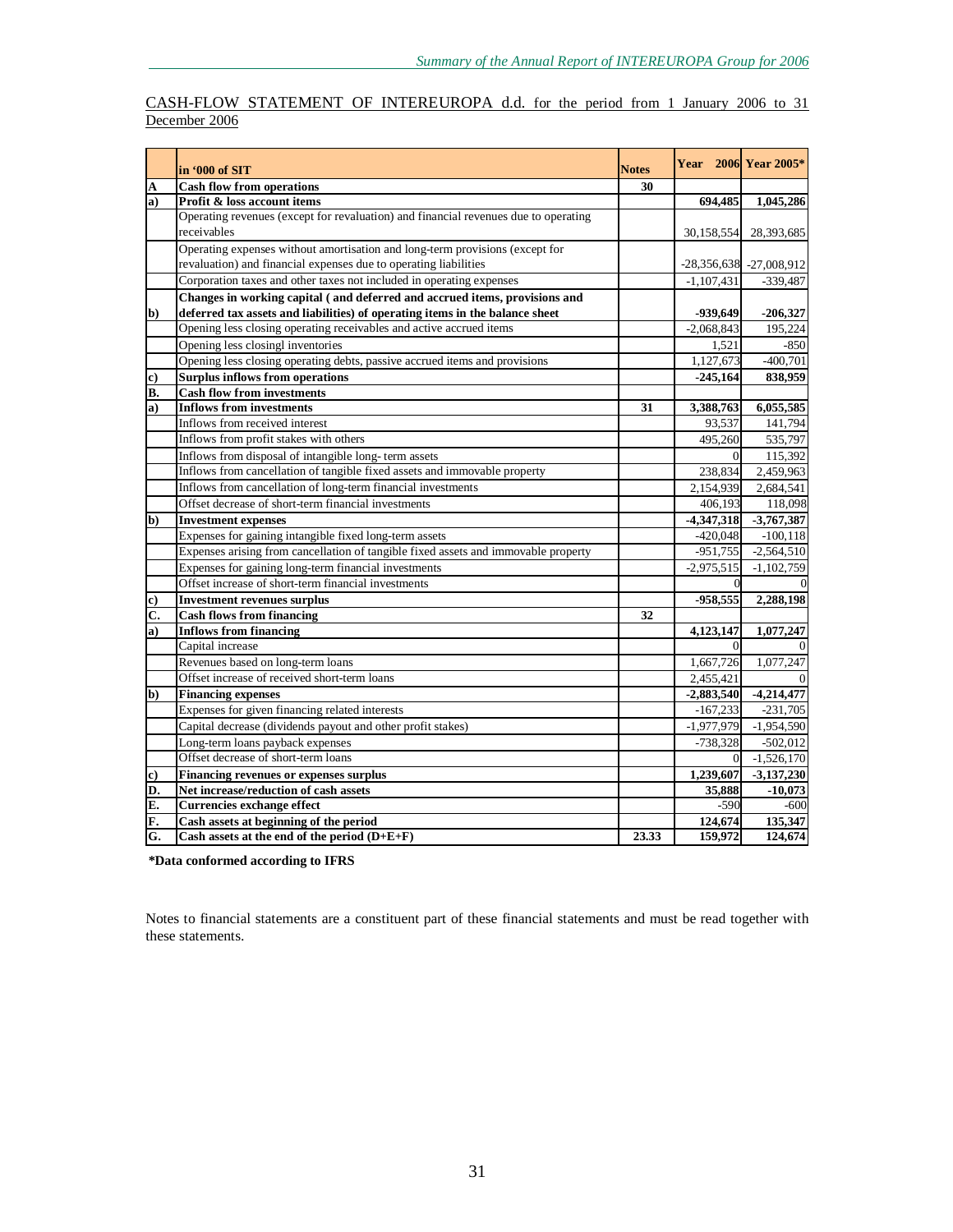### CHANGES IN EQUITY OF INTEREUROPA d.d. for the year 2006

|                                                                |              |                         |                     |                   |                               | <b>Transferred</b> | Net profit or<br>loss for the |                         |
|----------------------------------------------------------------|--------------|-------------------------|---------------------|-------------------|-------------------------------|--------------------|-------------------------------|-------------------------|
| lin '000 of SIT                                                | <b>Notes</b> | <b>Share</b><br>capital | Capital<br>reserves | Legal<br>reserves | <b>Revaluation</b><br>surplus | net<br>profit/loss | financial<br>year             | <b>Total</b><br>capital |
|                                                                |              |                         |                     |                   |                               |                    |                               |                         |
| Initial state 01.01.2006                                       |              | 7.902.413               | 11,838,861          | 2.659,005         | 4,545,750                     | 10.364.455         | 1,741,368                     | 39,051,852              |
| Entry of net profit or loss for the financial year             |              |                         |                     |                   |                               |                    | 1,116,455                     | 1,116,455               |
| Increase in surplus from revaluation of financial investments  |              |                         |                     |                   | 1,174,674                     |                    |                               | 1,174,674               |
| Transfer of revaluation surplus to revenues (due to financial  |              |                         |                     |                   |                               |                    |                               |                         |
| linvestment sales)                                             |              |                         |                     |                   | $-137,371$                    |                    |                               | $-137,371$              |
| Decrease of tax deferred liabilities to the benefit of capital |              |                         |                     |                   | 527,377                       |                    |                               | 527,377                 |
| Total recognized revenues and expenses in capital              |              |                         |                     | $\mathbf{0}$      | 1,564,680                     | $\bf{0}$           | 1,116,455                     | 2,818,506               |
| Other redistribution of capital components                     |              |                         |                     |                   | $\Omega$                      | 1,741,368          | $-1,741,368$                  |                         |
| Dividend payout                                                |              |                         |                     |                   |                               | $-1,975,603$       |                               | $-1,975,603$            |
| <b>Final state on 31.12.2006</b>                               | 25.34        | 7.902.413               | 11,838,861          | 2,659,005         | 6,110,430                     | 10,130,220         | 1,116,455                     | 39,757,384              |

### CHANGES IN EQUITY OF INTEREUROPA d.d. for the year 2005\*

| lin '000 of SIT                                                | <b>Notes</b> | <b>Share</b><br>capital | Capital<br>reserves | Legal<br>reserves | <b>Revaluation</b><br>surplus | <b>Transferred</b> | Net profit or<br>loss for the<br>net profit/loss financial year | <b>Total</b><br>capital |
|----------------------------------------------------------------|--------------|-------------------------|---------------------|-------------------|-------------------------------|--------------------|-----------------------------------------------------------------|-------------------------|
|                                                                |              |                         |                     |                   |                               |                    |                                                                 |                         |
| Initial state on 01.01.2005                                    |              | 7,902,413               | 11,838,861          | 2,659,005         | 5,407,793                     | 10,349,033         | 1,970,013                                                       | 40,127,118              |
| Entry of net profit or loss for the financial year             |              |                         |                     |                   |                               |                    | 1,741,368                                                       | 1,741,368               |
| Decrease of financial investments revaluation surplus          |              |                         |                     |                   | $-84,893$                     |                    |                                                                 | $-84,893$               |
| Transfer of revaluation surplus to revenues (due to financial  |              |                         |                     |                   |                               |                    |                                                                 |                         |
| investment sales)                                              |              |                         |                     |                   | $-1,064,389$                  |                    |                                                                 | $-1,064,389$            |
| Decrease of tax deferred liabilities to the benefit of capital |              |                         |                     |                   | 287,239                       |                    |                                                                 | 287,239                 |
| Total recognized revenues and expenses in capital              |              |                         |                     |                   | $-862,043$                    |                    | 1,741,368                                                       | 879,325                 |
| Other redistribution of capital components                     |              |                         |                     |                   |                               | 1,970,013          | $-1,970,013$                                                    |                         |
| Dividend payout                                                |              |                         |                     |                   |                               | $-1,896,579$       |                                                                 | $-1,896,579$            |
| Other cancellation of capital components                       |              |                         |                     |                   |                               | $-58,012$          |                                                                 | $-58,012$               |
| <b>Final state on 31.12.2005</b>                               | 25.35        | 7,902,413               | 11,838,861          | 2,659,005         | 4,545,750                     | 10,364,455         | 1,741,368                                                       | 39,051,852              |

### **\*Data conformed according to IFRS.**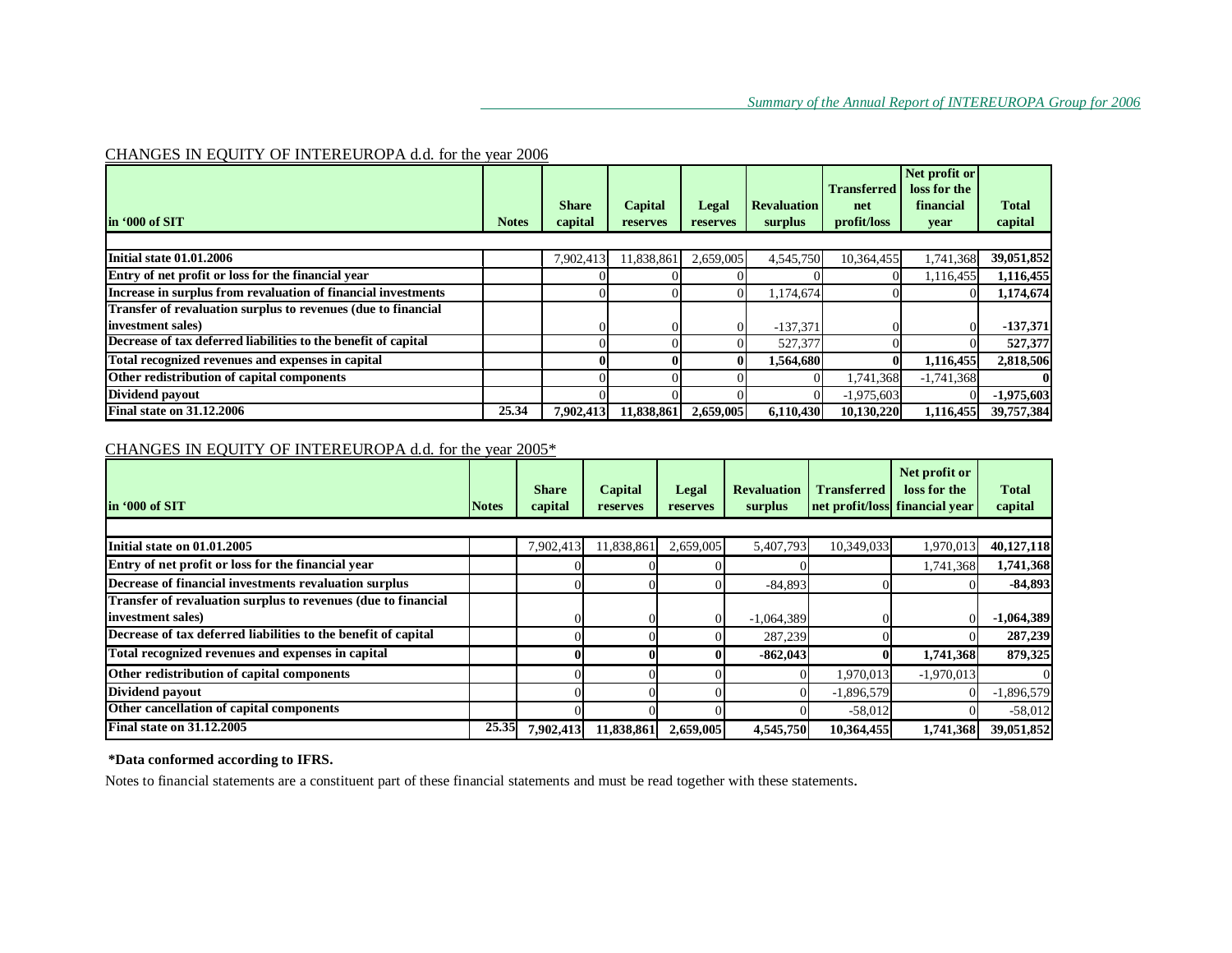|                                             |                                    | 31, 12, 2006 | 31, 12, 2005 | <b>Index</b><br>06/05 |  |  |  |  |  |
|---------------------------------------------|------------------------------------|--------------|--------------|-----------------------|--|--|--|--|--|
| <b>BASIC INDICATORS OF INVESTMENT STATE</b> |                                    |              |              |                       |  |  |  |  |  |
|                                             | Basic investment rate              | 0.41         | 0.44         | 92                    |  |  |  |  |  |
| 2.                                          | Long-term investment rate          | 0.71         | 0.82         | 86                    |  |  |  |  |  |
|                                             | <b>BASIC INDICATORS OF ECONOMY</b> |              |              |                       |  |  |  |  |  |
| 3.                                          | Operating economy coefficient      | 1.02         | 1.02         | 100                   |  |  |  |  |  |
| 4.                                          | Total economy coefficient          | 1.05         | 1.08         | 97                    |  |  |  |  |  |
| <b>BASIC INDICATORS OF PROFITABILITY</b>    |                                    |              |              |                       |  |  |  |  |  |
| 5.                                          | Net capital gains (in %)           | 2.87         | 4.50         | 64                    |  |  |  |  |  |

#### **Basic indicators of the Intereuropa d.d. company**

# **20. Notes to non-consolidated financial statements of the Intereuropa d.d. company**

Pursuant to the AGM's decision of 15 July 2005, the controlling company Intereuropa d.d. has transited to the use of the International Financial Reporting Standards (IFRS) as adopted by the European Union for compiling the financial statements for a period of at least five financial years starting from 1 January 2006.

The financial statements for 2006 were compiled for the first time in compliance to the IFRS with regards to the IFRS 1- First-time adoption of international financial reporting standards. The comparative data for 2005 and the opening balance sheet were compiled as on the 1 January 2005, the date, defined as the date of transition to the IFRS usage for compiling its financial statements.

In accordance with IFRS 1, in the opening balance sheet we have: Recognised all assets and liabilities whose recognition is required by IFRS; Not recognised items as assets or liabilities if IFRS do not permit such recognition; Reclassified items with regard to IFRS; and Applied IFRS in measuring all recognised assets and liabilities.

The explanation of the transition to IFRS effect on the financial balance, company performance and cash flows is included in the following notes and tables. All changes of the accounting standards caused by particular items reclassifications are also explained.

The influences of the IFRS transition in the comparative financial statements are also explained. As at that day, the revaluated amounts of the real estates, equipment and devices items of the previous SAS was considered, since it is our opinion it reflects the changes of the general index price. Investments in the subsidiaries and associates were revaluated to initial costs as at 1 January 2003 (abolition of the equity method and exchange rate differences before 1 January 2003).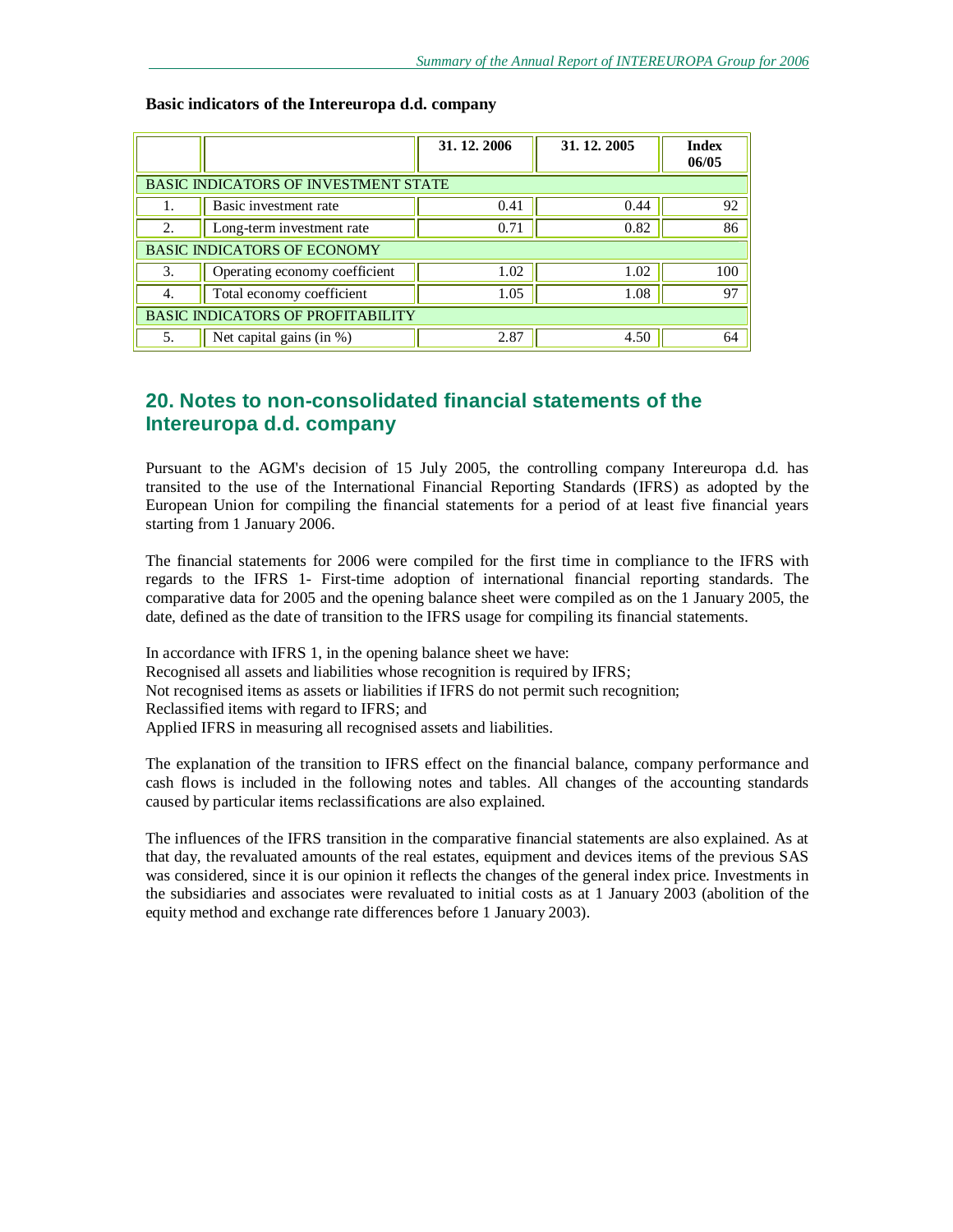### **A. NOTES RELATED TO ADOPTION OF IFRS**

Adjustment of capital in the opening balance sheet as at 1 January 2005 in line with IFRS

|                         | Ser. no. in '000 of SIT                                                                                                                                                                                                                               | <b>SAS</b><br>1.1.2005 | <b>Opening balance</b><br>conformant according<br>to IFRS on<br>01.01.2005 | <b>IFRS</b><br>01.01.2005 |
|-------------------------|-------------------------------------------------------------------------------------------------------------------------------------------------------------------------------------------------------------------------------------------------------|------------------------|----------------------------------------------------------------------------|---------------------------|
|                         | $\mathbf 1$                                                                                                                                                                                                                                           | $\overline{2}$         | 3                                                                          | $\overline{4}$            |
| $\mathbf{1}$            | Share capital                                                                                                                                                                                                                                         | 7,902,413              |                                                                            | 7,902,413                 |
| $\mathbf{2}$            | <b>Capital reserves</b>                                                                                                                                                                                                                               | 2,148,636              | 9,690,225                                                                  | 11,838,861                |
|                         | Transfer from general capital revaluation adjustment item                                                                                                                                                                                             |                        | 9,690,225                                                                  |                           |
| 3                       | <b>Profit reserves</b>                                                                                                                                                                                                                                | 2,659,005              |                                                                            | 2,659,005                 |
| $\overline{\mathbf{4}}$ | <b>Revaluation surplus</b>                                                                                                                                                                                                                            | 1,011,235              | 4,396,558                                                                  | 5,407,793                 |
| a                       | Revaluation of long-term financial investments in securities posted as<br>financial assets available for sale, at fair value - with regard to deferred<br>tax liabilities                                                                             |                        | 5,407,793                                                                  | 5,407,793                 |
| $\mathbf b$             | Reduction due to investment overvaluation in associated companies on<br>the purchase value on 01.01.2003 (equity method clearance until<br>01.01.2003)                                                                                                |                        | $-1,263$                                                                   | $-1,263$                  |
| c.                      | Reduction due to investment revaluation in associated companies on<br>the purchase value on 01.01.2003 (equity method clearance until<br>01.01.2003) - for year 2004, when special capital revaluation was<br>increased due to the revaluation effect |                        | $-1,009,972$                                                               |                           |
| 5                       | General revaluation able capital adjustment                                                                                                                                                                                                           | 9,690,225              | $-9,690,225$                                                               |                           |
|                         | Transfer to capital reserves items                                                                                                                                                                                                                    |                        | $-9,690,225$                                                               |                           |
| 6                       | Transferred net profit (including the 2004 net profit)                                                                                                                                                                                                | 12,039,561             | 279,485                                                                    | 12,319,046                |
| a                       | Cancellation of long-term provisions for negative goodwill (1,237,465)<br>thousand SIT), reduced for deferred tax obligations (309,366 thousand<br>SIT)                                                                                               |                        | 928,099                                                                    |                           |
| $\mathbf{b}$ .          | Reduction due to provisions forming for severances and<br>reimbursements (278,958 thousand SIT) - with regard to deferred tax<br>receivables (69,740 thousand SIT).                                                                                   |                        | $-209,218$                                                                 |                           |
| $\mathbf{c}$ .          | Reduction for exchange differences due to revaluation to subsidiaries<br>on 01.01.2003 (155,599 thousand SIT) - with regard to deferred tax<br>receivables (38,899 thousand SIT).                                                                     |                        | $-116,700$                                                                 |                           |
| d.                      | Reduction for exchange differences due to investments revaluation to<br>subsidiaries at purchase price on 01.01.2003 (equity method clearance<br>until 01.01.2003) - with regard of investment impairment into<br>subsidiary                          |                        | $-322,696$                                                                 |                           |
|                         | <b>TOTAL</b>                                                                                                                                                                                                                                          | 35,451,075             | 4,676,043                                                                  | 40.127.118                |

The surplus from revaluation is increased in the amount of SIT 4,396,558 thousand and net profit or loss from previous periods in the amount of SIT 279,485 thousand. Both items influence the total equity increase in the amount of SIT 4,676,043 thousand.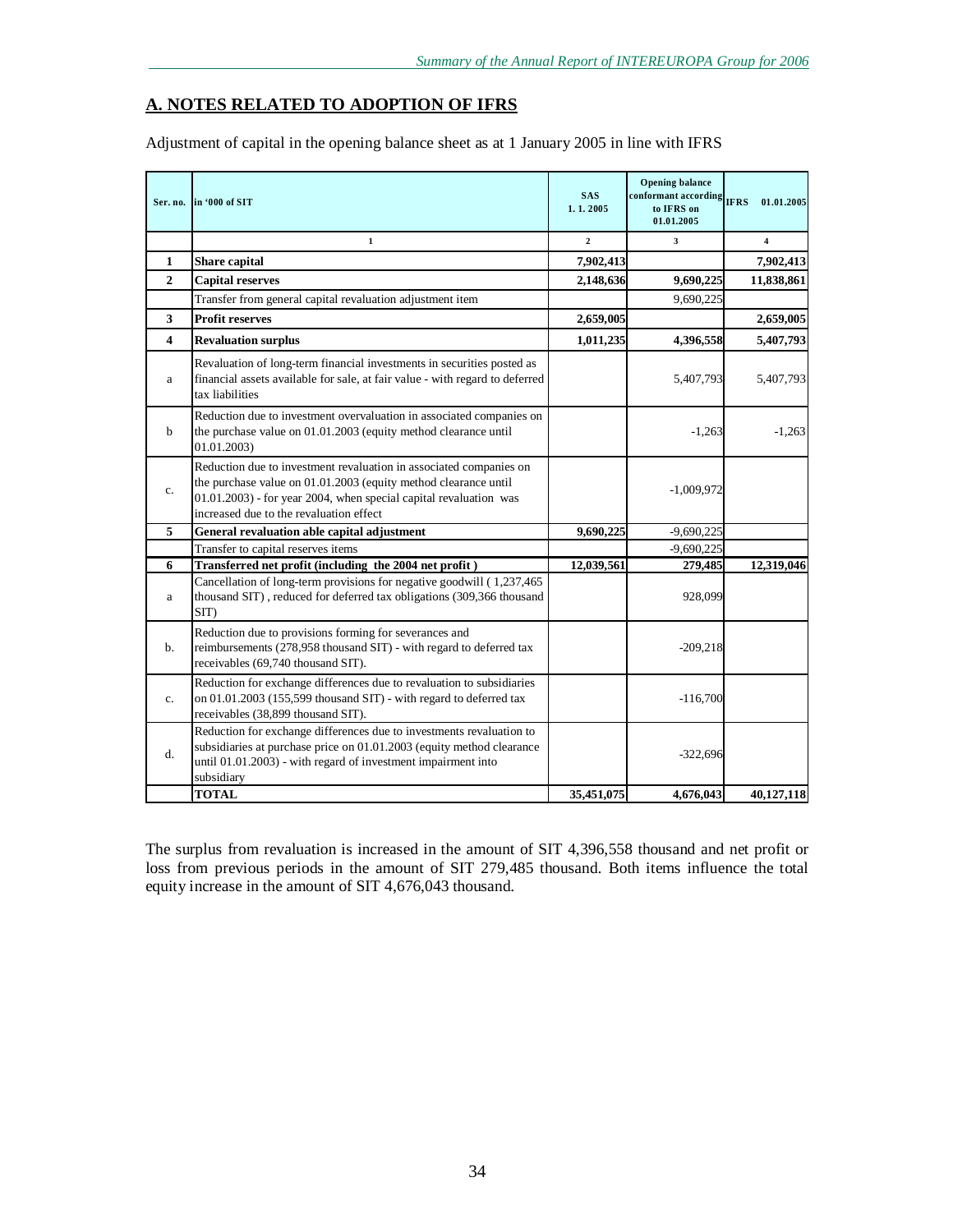### **Notes related to adjustment of the comparative financial sheets**

### **Note on the effect of adopting IFRS on essential balance sheet items of the Intereuropa d.d. company as at 31 December 2005**

| in '000 of SIT                                                        | <b>Opening balance</b><br>according to<br>IFRS on<br>01.01.2005 | <b>SAS</b><br>31.12.2005 | <b>Redistribution of</b><br>items according<br>to IFRS | Note             | <b>Opening balance</b><br>conformant<br>according to<br><b>IFRS</b> | Conformant<br>according to IFRS<br>in vear 2005 | Conformant<br>total    |                | Note IFRS 31.12.2005   |
|-----------------------------------------------------------------------|-----------------------------------------------------------------|--------------------------|--------------------------------------------------------|------------------|---------------------------------------------------------------------|-------------------------------------------------|------------------------|----------------|------------------------|
|                                                                       | $\mathbf{1}$                                                    | $\overline{2}$           | 3                                                      |                  | $\overline{4}$                                                      | 5                                               | $6 = 4 + 5$            |                | $7=2+3+6$              |
|                                                                       |                                                                 |                          |                                                        |                  |                                                                     |                                                 |                        |                |                        |
| <b>ASSETS</b><br><b>A. LONG-TERM ASSETS</b>                           | 53,552,594                                                      | 46,336,134<br>37.754.274 | $\bf{0}$<br>$-259.022$                                 |                  | 5,720,860                                                           | $-1,925,113$                                    | 3,795,747<br>3.795.746 |                | 50,131,881             |
| I. Intangible assets and long-term deferred                           | 45,452,307                                                      |                          |                                                        |                  | 5,720,860                                                           | 1,925,114                                       |                        |                | 41,290,998             |
| items                                                                 | 282,392                                                         | 188,333                  | $-1,393$                                               |                  |                                                                     |                                                 |                        |                | 186,940                |
| II. Tangible Fixed Assets                                             | 20,376,518                                                      | 22,223,063               | $-3,765,666$                                           | 1.2.3            |                                                                     |                                                 |                        |                | 18,457,397             |
| III. Investment proprety                                              | 2,866,042                                                       | $\Omega$                 | 3,508,037                                              | $\overline{2}$   |                                                                     |                                                 |                        |                | 3,508,037              |
| IV. Long-term financial investments                                   | 21,917,561                                                      | 15,305,714               |                                                        |                  | 5,720,860                                                           | $-1,890,877$                                    | 3,829,983              | 5,6,7          | 19,135,697             |
| V. Long-term operating receivables                                    | 9.794                                                           | 2.927                    |                                                        |                  |                                                                     |                                                 |                        |                | 2,927                  |
| VI. Deferred tax receivables                                          |                                                                 | 34,237                   |                                                        |                  |                                                                     | $-34,237$                                       | $-34,237$              | 8              |                        |
| <b>B. SHORT-TERM ASSETS</b>                                           | 7,495,532                                                       | 8,221,702                | 259,022                                                |                  | $\bf{0}$                                                            |                                                 |                        |                | 8,480,725              |
| I. Assets for sale                                                    |                                                                 | $\Omega$                 | 259,022                                                | 3                |                                                                     |                                                 |                        |                | 259,022                |
| II. Inventories                                                       | 11,803                                                          | 12,653                   |                                                        |                  |                                                                     |                                                 |                        |                | 12,653                 |
| III. Short-term financial investments                                 | 1,394,254                                                       | 2,348,561                |                                                        |                  |                                                                     |                                                 |                        |                | 2,348,561              |
| IV. Short-term operating receivables                                  | 5,954,128                                                       | 5,735,814                |                                                        |                  |                                                                     |                                                 |                        | $\overline{9}$ | 5,735,815              |
| V. Cash                                                               | 135,347                                                         | 124,674                  |                                                        |                  |                                                                     |                                                 |                        |                | 124,674                |
| <b>C. SHORT TERM DEFERRED</b><br><b>EXPENSES AND ACCRUED REVENUES</b> | 604,755                                                         | 360,158                  | $\bf{0}$                                               |                  |                                                                     |                                                 |                        |                | 360,158                |
| <b>LIABILITIES</b>                                                    | 53,552,594                                                      | 46,336,134               | $\bf{0}$                                               |                  | 5,720,860                                                           | $-1,925,113$                                    | 3,795,747              |                | 50,131,881             |
| <b>A. CAPITAL</b>                                                     | 40,127,118                                                      | 36,850,934               | $\mathbf{0}$                                           | $\boldsymbol{0}$ | 4,676,043                                                           | $-2,475,125$                                    | 2,200,918              | 12             | 39,051,852             |
| I. Called-up capital                                                  | 7,902,413                                                       | 7,902,413                |                                                        |                  |                                                                     |                                                 |                        |                | 7,902,413              |
| II. Capital reserves                                                  | 11,838,861                                                      | 2,148,636                | 9,690,225                                              |                  |                                                                     |                                                 |                        |                | 11,838,861             |
| III. Profit reserves                                                  | 2,659,005                                                       | 2,659,005                |                                                        |                  |                                                                     |                                                 |                        |                | 2,659,005              |
| IV. Revaluation surplus                                               | 5.407.793                                                       | 11.583.087               | $-9.690.225$                                           |                  | 4.396.558                                                           | $-1,743,670$                                    | 2.652.888              |                | 4.545.750              |
| V. Transferred net profit/loss                                        | 10,349,033                                                      | 10,084,970               |                                                        |                  | 279,485                                                             |                                                 | 279,485                |                | 10,364,455             |
| VI. Net profit or loss for the financial year                         | 1,970,013                                                       | 2,472,823                |                                                        |                  |                                                                     | $-731,455$                                      | $-731,455$             |                | 1,741,368              |
| <b>B. PROVISIONS AND LONG-TERM</b>                                    |                                                                 |                          |                                                        |                  |                                                                     |                                                 |                        |                |                        |
| <b>PASSIVE ACCRUED ITEMS</b><br><b>C. LONG-TERM LIABILITIES</b>       | 622,798                                                         | 74,100                   | $\bf{0}$                                               |                  | -958,508                                                            | 1,225,191                                       | 266,683                | $10\,$         | 340,783                |
| I. Long-term financial liabilities                                    | 3,214,693<br>1,206,888                                          | 1,550,286<br>1,545,807   |                                                        |                  | 2,003,325                                                           | $-675,179$                                      | 1,328,146              |                | 2,878,432<br>1,545,807 |
| II. Long-term operating liabilities                                   | 4,479                                                           | 4,479                    |                                                        |                  |                                                                     |                                                 |                        |                | 4,479                  |
| III. Deferred tax receivables                                         | 2,003,326                                                       |                          |                                                        |                  | 2,003,325                                                           | $-675,179$                                      | 1,328,146              |                | 1,328,146              |
| Č. SHORT TERM LIABILITIES                                             | 9,587,985                                                       | 6,853,019                | 955,992                                                |                  | $\mathbf{0}$                                                        | $\mathbf{0}$                                    |                        |                | 7,809,011              |
| I. Liabilities included in disposal group                             |                                                                 |                          |                                                        |                  |                                                                     |                                                 |                        |                |                        |
| II. Short-term financial liabilities                                  | 3,125,141                                                       | 1,748,054                |                                                        |                  |                                                                     |                                                 |                        |                | 1,748,054              |
| III. Short-term operating liabilities                                 | 6.462.844                                                       | 5.104.965                | 955.992                                                | $\overline{4}$   |                                                                     |                                                 |                        |                | 6.060.957              |
| <b>D. SHORT-TERM PASSIVE</b>                                          |                                                                 |                          |                                                        |                  |                                                                     |                                                 |                        |                |                        |
| <b>ACCRUED ITEMS</b>                                                  | $\bf{0}$                                                        | 1,007,795                | -955,992                                               | $\overline{4}$   |                                                                     |                                                 |                        |                | 51,803                 |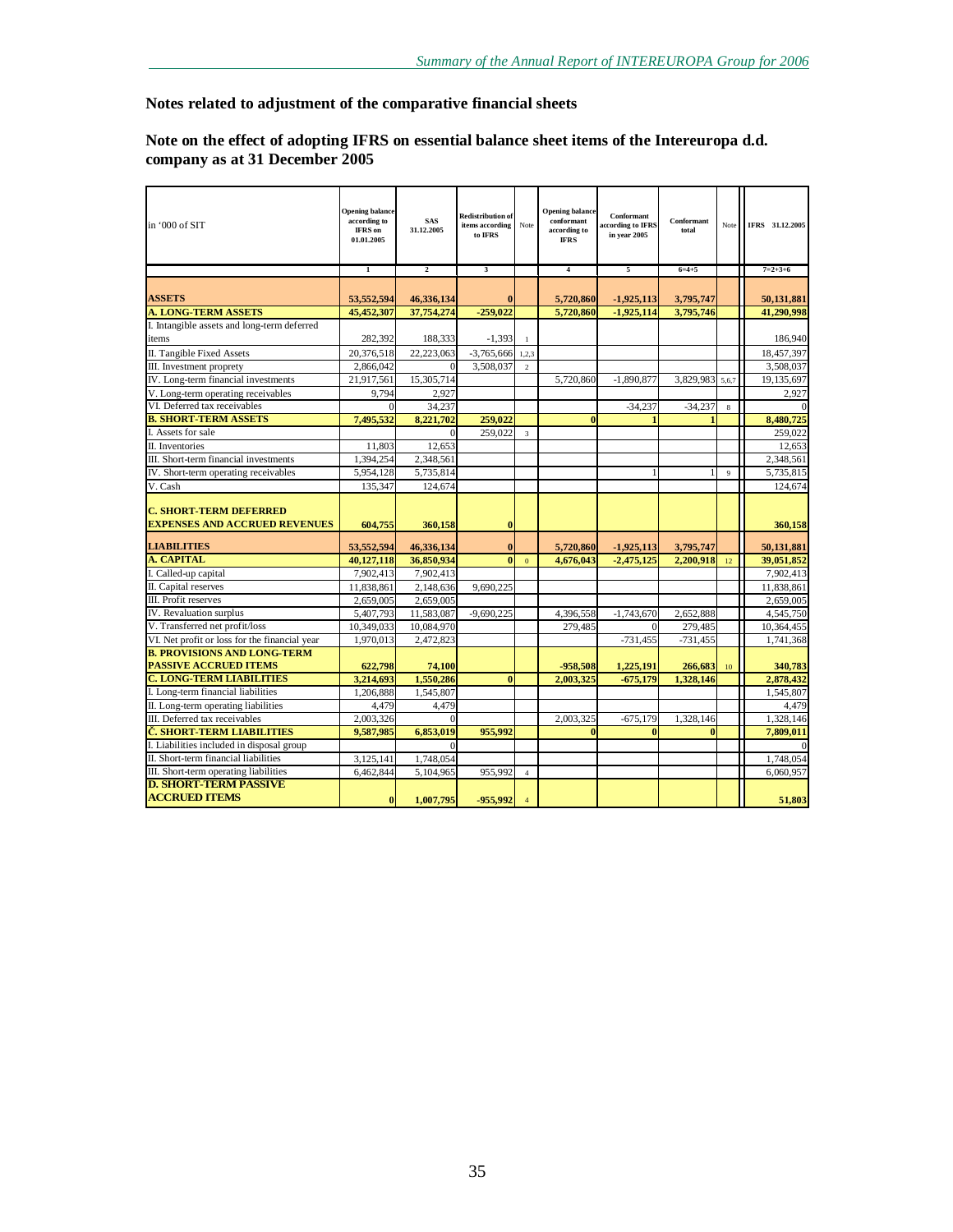|                | Note Notes on redistribution and conforments of items according to IFRS on 31.12.2005                                                                                                                             | in '000 of SIT |
|----------------|-------------------------------------------------------------------------------------------------------------------------------------------------------------------------------------------------------------------|----------------|
| $\mathbf{1}$   | Long-term assets rights transfer under item investments in foreign tangible fixed<br>assets                                                                                                                       | 1,393          |
| 2              | Leased tangible fixed assets transfer under item investment property                                                                                                                                              | 3,508,037      |
| 3              | Intangible fixed assests value transfer under item assets for sale                                                                                                                                                | 259,022        |
| $\overline{4}$ | Transfer of passive accrued items (arising from incurred costs in the period for which<br>invoices from suppliers have not been received until the end of accounting period) to the<br>operating liabilities item | 955,992        |
| 5              | Revaluation of subsidaries investments at purchase price on 01.01.2003                                                                                                                                            | $-2,139,634$   |
| 6              | Revaluation of associates investments and joint ventures at purchase price on<br>01.01.2003                                                                                                                       | $-91,817$      |
| $\tau$         | Revaluation of financial assets held for sale                                                                                                                                                                     | 6,061,434      |
| 8              | Deferred tax receivables offsetting with deferred tax liabilities                                                                                                                                                 | $-34,237$      |
| 9              | Conforment due to roundup                                                                                                                                                                                         |                |
| 10             | Long-term provisions for severances and reinbursments forming                                                                                                                                                     | 266,683        |
| 11             | Deferred tax liabilities forming with regard to deferred tax receivables offsetting.                                                                                                                              | 1,328,146      |
| 12             | Capital conforment (shown below)                                                                                                                                                                                  | 2,200,918      |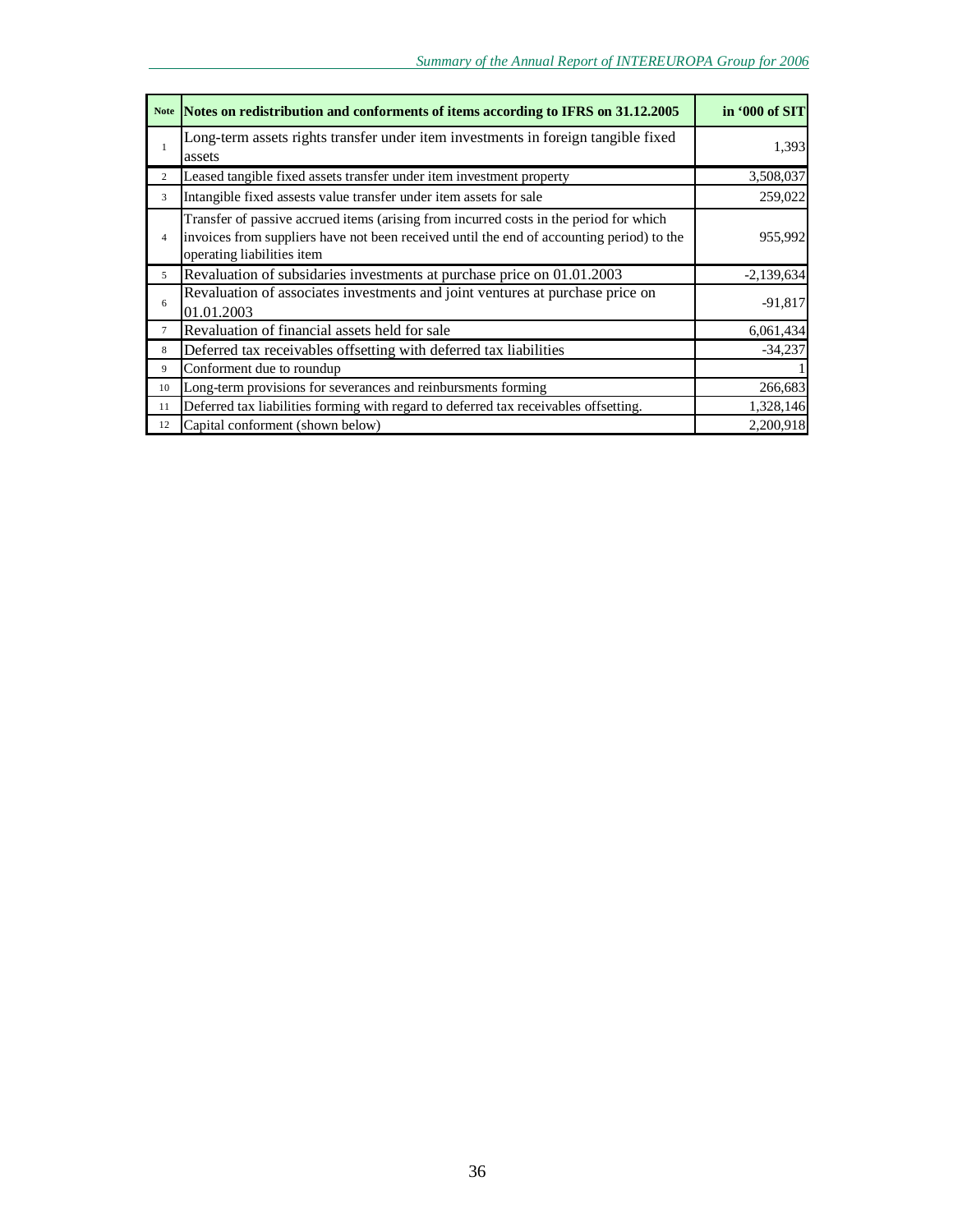|  | Capital adjustments as at 31 December 2005 in line with IFRS |
|--|--------------------------------------------------------------|
|--|--------------------------------------------------------------|

|                         |                                                                                                                                           |            | Opening      |                     |                      |             |
|-------------------------|-------------------------------------------------------------------------------------------------------------------------------------------|------------|--------------|---------------------|----------------------|-------------|
|                         |                                                                                                                                           |            | balance      | Conforment          |                      |             |
| Ser.                    | in '000 of SIT                                                                                                                            | <b>SAS</b> | conforment   | according to        | Conforment           | <b>IFRS</b> |
| no.                     |                                                                                                                                           | 31.12.2005 | according to | <b>IFRS</b> in year | total                | 31.12.2005  |
|                         |                                                                                                                                           |            | IFRS on      | 2005                |                      |             |
| $\mathbf{1}$            | Share capital                                                                                                                             | 7,902,413  | 01.01.2005   |                     |                      | 7,902,413   |
| $\overline{2}$          | <b>Capital reserves</b>                                                                                                                   | 2,148,636  | 9,690,225    |                     | 9,690,225            | 11,838,861  |
|                         | Transfer from general capital revaluation adjustment item                                                                                 |            | 9,690,225    |                     | 9,690,225            |             |
| 3                       | 2. PRODUCT INVENTORIES AND UNFINISHED PRODUCTION                                                                                          | 2,659,005  |              |                     |                      |             |
| $\overline{\mathbf{4}}$ | <b>Revaluation surplus</b>                                                                                                                |            |              |                     |                      | 2,659,005   |
|                         |                                                                                                                                           | 1,892,862  | 4,396,558    | $-1,743,670$        | 2.652.888            | 4,545,750   |
| $\rm{a}$                | Revaluation of longterm financial investments in securities posted as                                                                     |            |              |                     |                      |             |
|                         | financial assets available for sale, at fair value - with regard to deferred<br>tax liabilities                                           |            |              |                     |                      |             |
|                         |                                                                                                                                           |            | 5,407,793    | $-862,043$          | 4,545,750            |             |
| b.                      | Reduction due to investment revaluation in associated companies on the<br>purchase value on 01.01.2003 (equity method clearance until     |            |              |                     |                      |             |
|                         | 01.01.2003)                                                                                                                               |            |              |                     |                      |             |
|                         |                                                                                                                                           |            | $-1,263$     | $-90,553$           | $-91,816$            |             |
| c.                      | Reduction due to investment revaluation in associated companies on the                                                                    |            |              |                     |                      |             |
|                         | purchase value on 01.01.2003 (equity method clearance until<br>$01.01.2003$ ) - for years 2004 and 2005, when special capital revaluation |            |              |                     |                      |             |
|                         | was increased due to the revaluation effect                                                                                               |            |              |                     |                      |             |
| 5                       | General revaluationable capital adjustment                                                                                                |            | $-1,009,972$ | $-791,074$          | $-1,801,046$         |             |
|                         |                                                                                                                                           | 9,690,225  | $-9,690,225$ |                     | $-9,690,225$         |             |
|                         | Reduction due to transfer to capital reserves                                                                                             |            | $-9,690,225$ |                     | $-9,690,225$         |             |
| 6                       | <b>Transfered net profit/loss</b>                                                                                                         | 10,084,970 | 279,485      | 0                   | 279,485              | 10,364,455  |
| $\rm{a}$                | Cancellation of long-term provisions due to negative goodwill                                                                             |            |              |                     |                      |             |
|                         | (1,237,465 thousand SIT), reduced for deferred tax liabilities (309,366                                                                   |            |              |                     |                      |             |
| b.                      | thousand SIT)<br>Reduction due to provisions forming for severances and reinbursments                                                     |            | 928,099      |                     | 928,099              |             |
|                         | (278,958 tousand SIT) - with regard to deffered tax receivables                                                                           |            |              |                     |                      |             |
|                         | $(69,740)$ thousand SIT).                                                                                                                 |            |              |                     |                      |             |
| c.                      | Reduction for exchange differences due to investments revaluation to                                                                      |            | $-209,218$   |                     | $-209,218$           |             |
|                         | subsidaries at purchase price on 01.01.2003 (155,599 thousand SIT) -                                                                      |            |              |                     |                      |             |
|                         | with regard to deffered tax receivables (38,899 thousand SIT).                                                                            |            |              |                     |                      |             |
|                         |                                                                                                                                           |            | $-116,700$   |                     | $-116,700$           |             |
| d.                      | Reduction for exchange differences due to investment revaluation to                                                                       |            |              |                     |                      |             |
|                         | subsidaries at purchase price on 01.01.2003 (equity method clearance                                                                      |            |              |                     |                      |             |
|                         | until 01.01.2003) - with regard of investment imapirment into                                                                             |            | $-322,696$   |                     | $-322,696$           |             |
| 7                       | Financial year net profit                                                                                                                 | 2,472,823  |              | -731,455            | -731,455             | 1,741,368   |
| $\rm{a}$                | Reduction due to cancellation of negative goodwill revenues                                                                               |            |              |                     |                      |             |
|                         | according to SAS (1,237,456 thousand SIT) - with regard of reduction                                                                      |            |              |                     |                      |             |
|                         | of deferred tax liabilities (309,366 thousand SIT)                                                                                        |            |              | $-928,099$          | -928,099             |             |
| b.                      | Increase due to expenses for severances and reimbursments transfer                                                                        |            |              |                     |                      |             |
|                         | according to SAS in debiting of provisions formed according to IFRS                                                                       |            |              |                     |                      |             |
|                         | (12,274 thousand SIT) - with regard of reduction of deferred tax<br>receivables (3,069 thousand SIT)                                      |            |              | 9,205               | 9,205                |             |
| c.                      | Reduction for exchange differences in 2005 due to investments                                                                             |            |              |                     |                      |             |
|                         | revaluation to subsidaries at purchase price on 01.01.2003 (189,623)                                                                      |            |              |                     |                      |             |
|                         | thousand SIT) - with regard to deffered tax receivables (47,406                                                                           |            |              |                     |                      |             |
|                         | thousand SIT).                                                                                                                            |            |              | $-142,217$          | $-142,217$           |             |
| d.                      | Reduction of financial expenditures due to impairment of financial                                                                        |            |              |                     |                      |             |
|                         | assets held for sale                                                                                                                      |            |              | 326                 | 326                  |             |
| e.                      | Increase for pertaining subsidaries loss in 2005 due to equity method                                                                     |            |              |                     |                      |             |
|                         | clearance (investment revaluation to subsidaries at purchase price on                                                                     |            |              |                     |                      |             |
|                         | 01.01.2003)                                                                                                                               |            |              | 329,330             | 329,330<br>2.200.918 |             |
|                         | <b>TOTAL</b>                                                                                                                              | 36,850,934 | 4,676,043    | $-2,475,125$        |                      | 39,051,852  |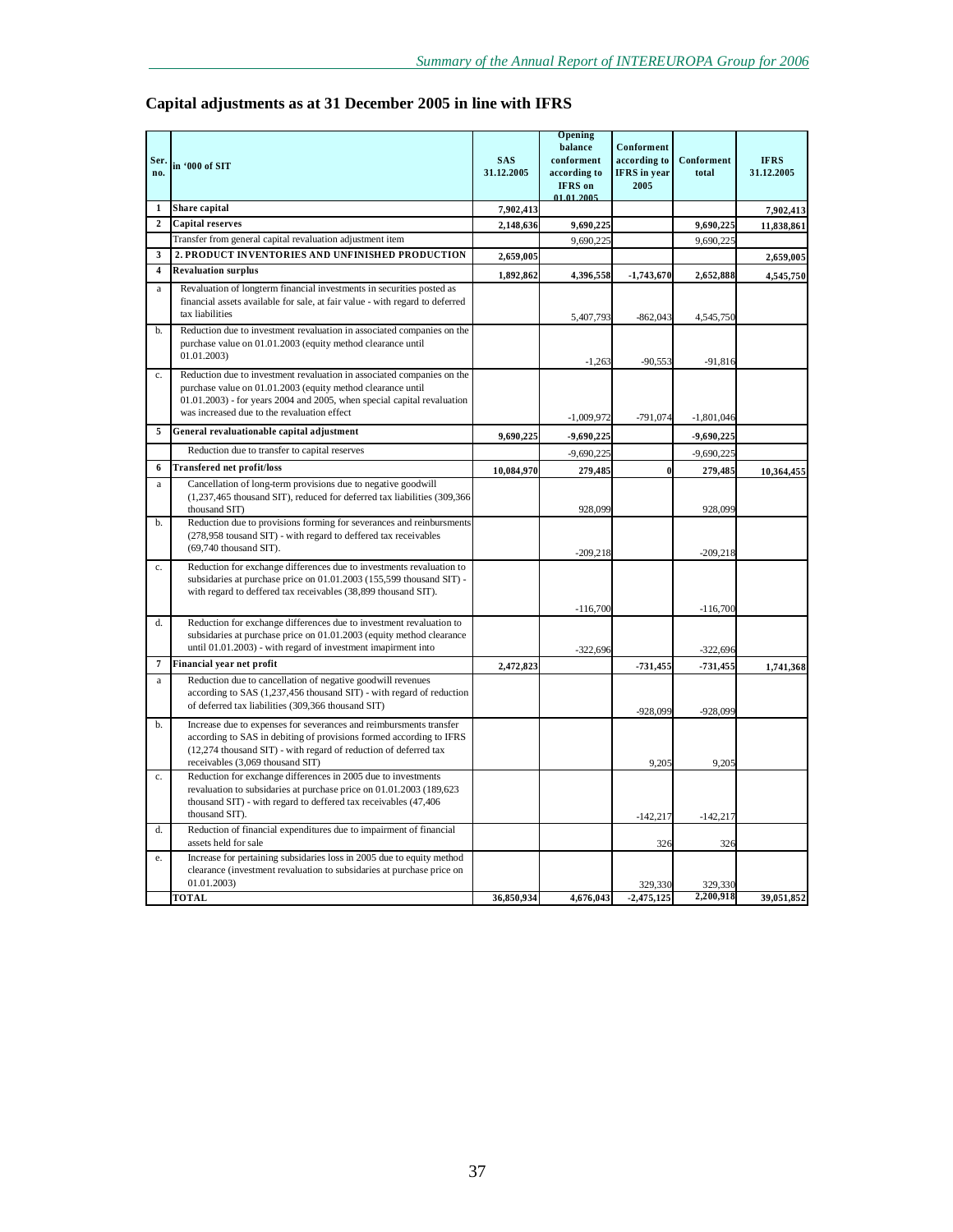| in '000 of SIT                                                                | <b>SAS</b><br>vear 2005 | <b>Redistributi</b><br>on of items<br>according to<br><b>IFRS</b> | <b>Note</b>    | <b>Conforment</b><br>accordint to<br><b>IFRS</b> | <b>Note</b>             | <b>IFRS</b><br>vear 2005 |
|-------------------------------------------------------------------------------|-------------------------|-------------------------------------------------------------------|----------------|--------------------------------------------------|-------------------------|--------------------------|
|                                                                               | $\mathcal{D}$           | $\mathbf{3}$                                                      |                | $\overline{4}$                                   |                         | $5 = 2 + 3 + 4$          |
| <b>1. NET SALES REVENUES</b>                                                  | 28,451,888              | $-234,933$                                                        | $\mathbf{1}$   |                                                  |                         | 28,216,955               |
| 2. OTHER OPERATING REVENUES                                                   | 2,208,763               | 34,245                                                            | $\mathbf{2}$   | $-1,237,465$                                     | $\overline{\mathbf{4}}$ | 1,005,543                |
| 3. COST OF GOODS, MATERIAL AND SERVICES                                       | 22.387.345              | $-234,933$                                                        | $\mathbf{1}$   |                                                  |                         | 22,152,412               |
| <b>4. LABOUR COSTS</b>                                                        | 4,542,127               |                                                                   |                | $-12,274$                                        | 5.                      | 4,529,853                |
| 5. DEPRECIATION AND AMORTIZATION                                              | 1.540.630               |                                                                   |                |                                                  |                         | 1,540,630                |
| <b>6. OTHER OPERATIONAL EXPENDITURES</b>                                      | 351,755                 | 23,092                                                            | 3              |                                                  |                         | 374,847                  |
| 7. NET PROFIT OF LOSS FROM OPERATION (1+2-3-4-5-<br>6)                        | 1,838,794               | 11,153                                                            |                | $-1,225,191$                                     |                         | 624,756                  |
| 8. FINANCIAL REVENUES FROM STAKES                                             | 1,905,485               |                                                                   |                | $-189,623$                                       | 6                       | 1,715,862                |
| 9. FINANCIAL REVENUES FROM LOANS GIVEN AND<br><b>OPERATING RECEIVABLES</b>    | 282.214                 |                                                                   |                |                                                  |                         | 282,214                  |
| FINANCIAL INVESTMENTS IMPAIRMENT AND WRITE<br><b>OFFS</b>                     | 377,986                 |                                                                   |                | $-329,656$                                       | $\mathbf{7}$            | 48,330                   |
| 11. FINANCIAL EXPENDITURES ARISING FROM<br><b>OPERATING LIABILITIES</b>       | 226,036                 |                                                                   |                |                                                  |                         | 226,036                  |
| 12. OPERATIONAL PROFIT OR LOSS (7+8+9-10-11)                                  | 3,422,471               | 11,153                                                            |                | $-1,085,158$                                     |                         | 2,348,466                |
| <b>13. OTHER REVENUES</b>                                                     | 34.245                  | $-34,245$                                                         | $\overline{2}$ |                                                  |                         |                          |
| <b>14. OTHER EXPENSES</b>                                                     | 23.092                  | $-23,092$                                                         | 3              |                                                  |                         |                          |
| <b>15. NET PROFIT OF LOSS FROM EXTRAORDINARY</b><br><b>ACTIVITIES (15-16)</b> | 11,153                  | $-11,153$                                                         |                | $\bf{0}$                                         |                         |                          |
| 16. Income tax                                                                | 995,037                 |                                                                   |                |                                                  |                         | 995,037                  |
| 17. Deferred taxes                                                            | $-34.236$               |                                                                   |                | $-353.703$                                       | 8.9                     | $-387.939$               |
| <b>18. NET PROFIT OR LOSS FOR THE ACCOUNTING</b><br>PERIOD (12+15-16-17)      | 2.472.823               | $\bf{0}$                                                          |                | $-731.455$                                       |                         | 1,741,368                |
| Share net earnings per share (in SIT)                                         | 312.92                  |                                                                   |                |                                                  |                         | 220.36                   |
| Adjusted net earnings per share (in SIT)                                      | 312.92                  |                                                                   |                |                                                  |                         | 220.36                   |

**Note on the effect of adopting IFRS on essential profit & loss account items of the Intereuropa d.d. company for 2005** 

| <b>Note</b>                   | Notes on redistribution of items according to IFRS                                                                                                                                                                                                                                                                                           | in '000 of SIT |
|-------------------------------|----------------------------------------------------------------------------------------------------------------------------------------------------------------------------------------------------------------------------------------------------------------------------------------------------------------------------------------------|----------------|
|                               | Conforment of net sales revenues according to recognising sales revenues at<br>completion level at the date of the balance sheet according to IFRS (according to<br>SAS net sales revenues are reduced for difference between not yet invoiced costs on<br>31.12.2004 and not yet invoiced costs on 31.12.2005) Costs of goods, material and |                |
|                               | services are reduced for the same amount.                                                                                                                                                                                                                                                                                                    | 234,933        |
| $\mathfrak{D}_{\mathfrak{p}}$ | Transfer of extraordinary revenues among other operational revenues                                                                                                                                                                                                                                                                          | 34,245         |
| $\mathcal{R}$                 | Transfer of extraordinary expenses among other operational revenues                                                                                                                                                                                                                                                                          | 23,092         |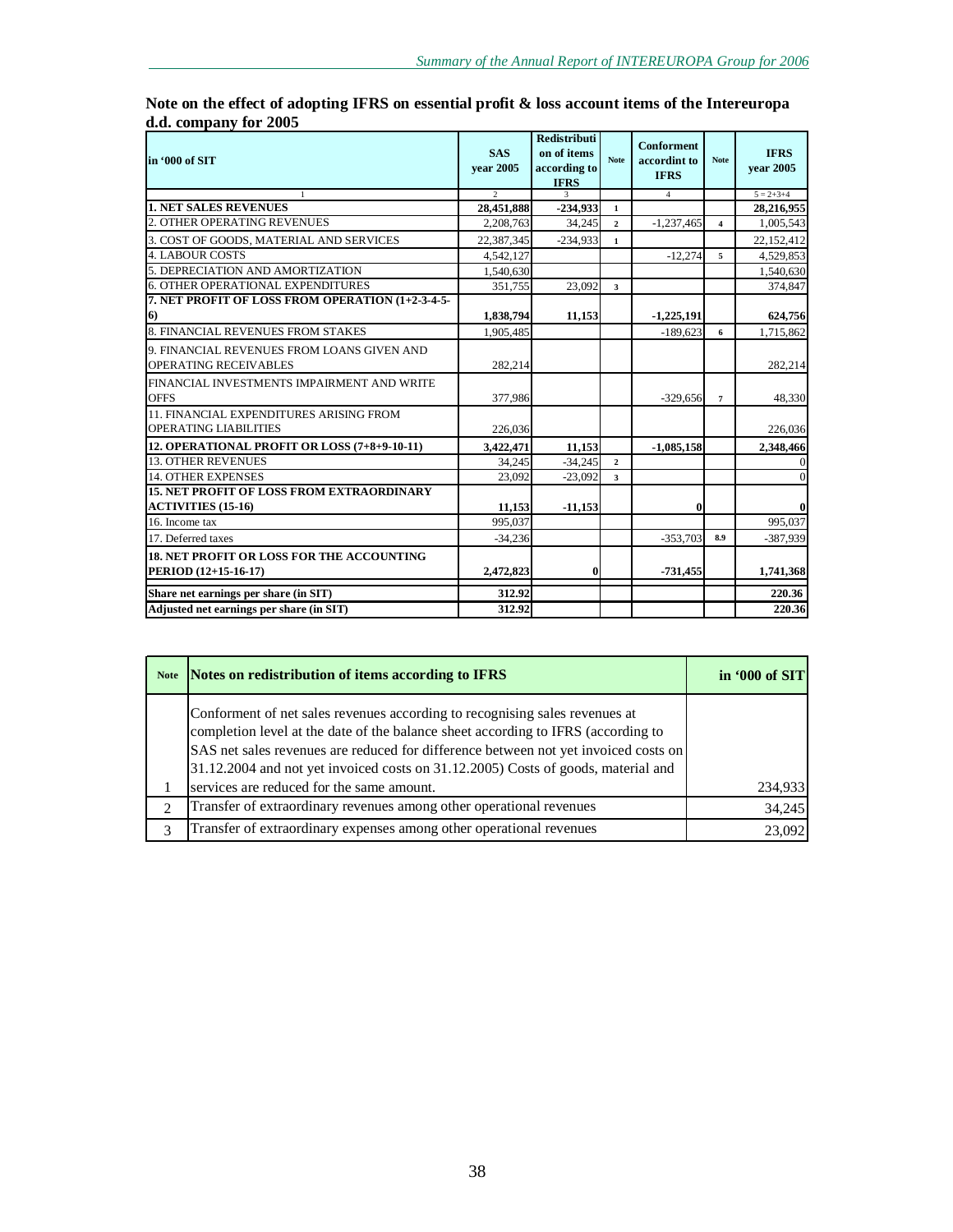| <b>Note</b> | Notes on IFRS conformant with effect on net profit/loss                                                                                                                                                               | in '000 of SIT |
|-------------|-----------------------------------------------------------------------------------------------------------------------------------------------------------------------------------------------------------------------|----------------|
| 4           | Reduction of revenues due to cancellation of provisions of negative goodwill<br>according to SAS (these provisions were already cancelled according to IFRS in<br>opening balance on 01.01.2005)                      | $-1,237,465$   |
| 5           | Reduction of severances and reimbursements costs (according to IFRS they debit<br>formed provisions)                                                                                                                  | 12,274         |
| 6           | Reduction of revenues for exchange differences due to investments revaluation to<br>subsidiaries at purchase price on 01.01.2003                                                                                      | $-189,623$     |
|             | Reduction of expenses by the appertaining losses incurred by subsidiaries according<br>to equity method                                                                                                               | 329,656        |
| 8           | Deferred tax revenues increase due to negative goodwill provisions cancellation<br>(309,366 thousand SIT) and due to investments revaluation to subsidiaries at<br>purchase price on 01.01.2003 (47,406 thousand SIT) | 356,772        |
| 9           | Deferred tax expenses increase due to paid severances and reimbursements                                                                                                                                              | $-3,069$       |
|             | Total effect on net profit/loss                                                                                                                                                                                       | $-731,455$     |

### **Note on the effect of adopting IFRS on essential cash flow statement items of the Intereuropa d.d. company for 2005**

|              | lin '000 of SIT                                | <b>Year 2005 IFRS</b> | <b>Year 2005 SAS Difference</b> |            |
|--------------|------------------------------------------------|-----------------------|---------------------------------|------------|
| A            | Operation revenues surplus                     | 838,959               | 889,193                         | $-50,234$  |
| B.           | Investment revenues (expenses) surplus         | 2,288,198             | 2,428,358                       | $-140,160$ |
| $\mathsf{C}$ | Financing revenues (expenses) surplus          | $-3,137,230$          | $-3,328,224$                    | 190,994    |
| ID.          | Net increase/reduction of cash assets          | $-10.073$             | $-10,673$                       | 600        |
| E.           | Currencies exchange effect                     | $-600$                |                                 | $-600$     |
| IF.          | Cash assets at the start of the period         | 135,347               | 135,347                         | $\bf{0}$   |
| lG.          | Cash assets at the end of the period $(D+E+F)$ | 124,674               | 124,674                         | $\bf{0}$   |

The differences between individual surpluses with regard to the area of operations stem from different allocation of inflows and outflows in line with the SAS and IFRS arising from long-term provisions (SIT 190,994 thousand) and financial revenues from operating receivables (SIT 140,160 thousand).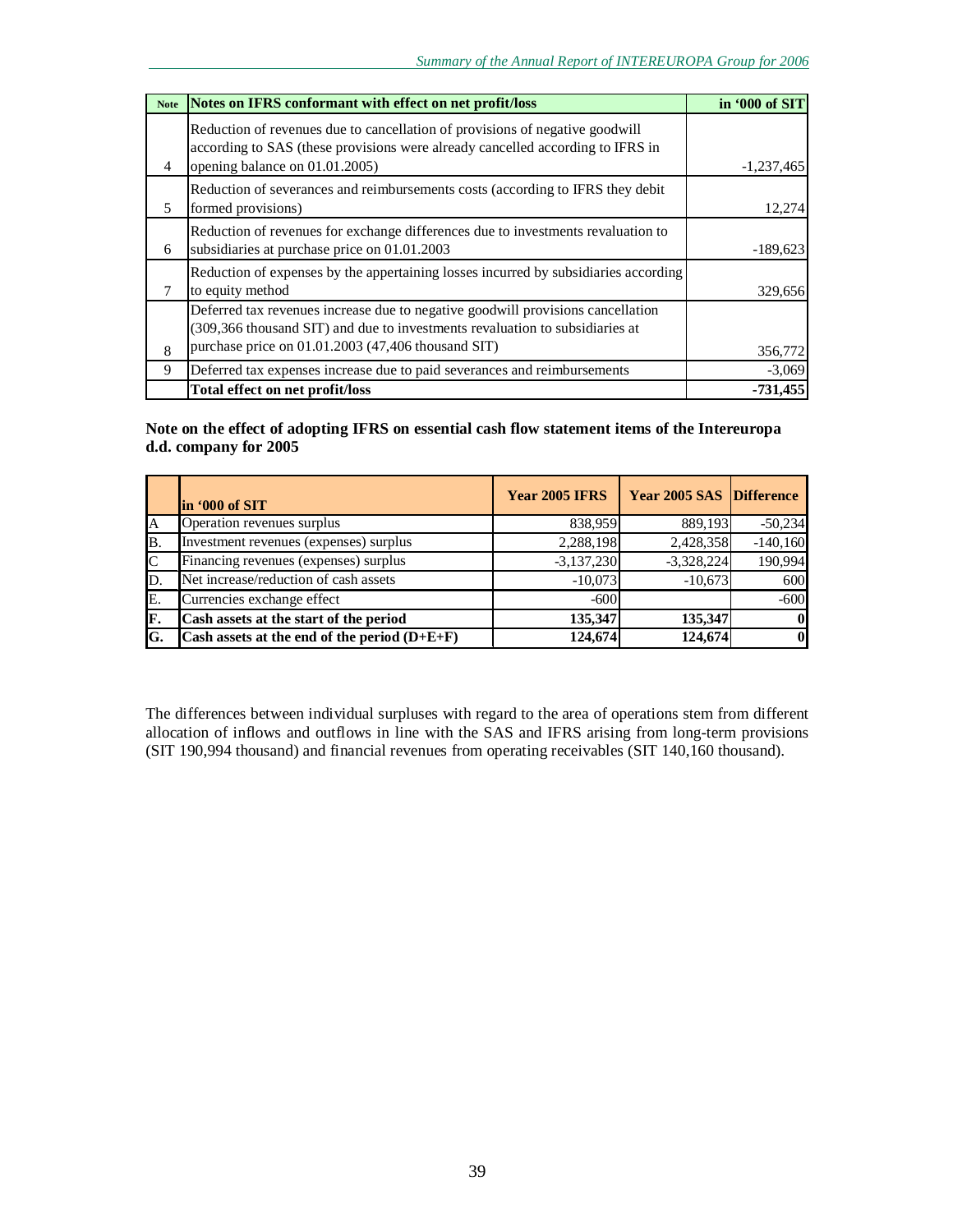### **B. NOTES TO FINANCIAL STATEMENTS OF THE INTEREUROPA d.d. COMPANY**

### **Profit and Loss Account of Intereuropa d.d.**

**Net sales revenues** in the amount of SIT 29,829,425 thousand represent revenues from rendered services. A detailed presentation of generated revenues of the Group is provided in segment reporting.

|              | lin '000 of SIT            | <b>YEAR 2006</b> | $in\%$ | <b>PLAN 2006</b> | $in\%$ | <b>YEAR 2005</b> | $in\%$ | l 06/plan  | 06/05 |
|--------------|----------------------------|------------------|--------|------------------|--------|------------------|--------|------------|-------|
|              | <b>Land transport</b>      | 11,157,459       | 37%    | 11.102.235       | 39%    | 11,830,661       | 42%    | 100        | 94    |
|              | <b>Logistics solutions</b> | 3.542.699        | $12\%$ | 3.022.680        | 11%    | 2.902.370        | 10%    | 1171       | 122   |
|              | Intercontinental transport | 13,807,763       | 46%    | 13.085.224       | 46%    | 12,197,923       | 43%    | 106        | 113   |
|              | <b>Other services</b>      | 1,321,504        | 5%     | 1.234.643        | 4%     | .286.001         | 5%     | 107        | 103   |
| <b>TOTAL</b> |                            | 29.829,425       | 100%   | 28,444,782       | 100%   | 28.216.955       | 100%   | <b>105</b> | 106   |

#### **Net Sales Revenues by Business Segments**

In 2006, the Company exceeded the value of net sales revenues from 2005 for 6 per cent, and the planned value by 5 per cent. In the net sales revenues structure, the share of the land transport business segment has decreased, while shares of intercontinental transport and logistic solutions are increased.

The Group's **operating profit** totalled SIT 530,345 thousand, i.e. a 15 per cent decrease compared to previous year. Namely, comparative data reflect higher realised net revenue from sale of the tangible fixed assets that was higher than in 2006 for the amount of SIT 483 millions.

The generated **profit from ordinary activity** of SIT 1,518,441 thousand recorded a 35 per cent decrease due to a last year exceptional business one-off events.

The generated **net profit/loss** in 2006 amounts to SIT 1,116,455 thousand and records a 36 per cent decrease regarding the comparative year. Taking into account the effects of the exceptional business events of both years, a 31 per cent increase of net profit/loss of the Intereuropa d.d. company accounting period is established.

### **Balance Sheet of Intereuropa d.d.**

**Long-term assets** represented 71 per cent of all assets. Their decrease by 5 per cent compared to the cut-off date of the compared year is primarily influenced by reclassification of the long-term financial investments (in the amount of SIT 5,976,315 thousand) to the short-term assets (available-for-sale).

Changes in **tangible fixed assets** in 2006 were influenced by new purchases, disposal and depreciation of these assets. In comparison with 31 December 2005, these assets are decreased by 1 per cent as the result of exceeding depreciation costs and sale of the tangible fixed assets over the amount of the new purchase of these assets.

**Short-term assets** represent 28 per cent of total assets. Transfer of long-term financial investments to short-term assets (available-for-sale) effected their rise of 83 per cent comparing to year 2005.

**Short-term operating receivables** represent almost a half of total short-term assets and incerased for 34 per cent in this year. Major part of short-term operating receivables represent short-term operating accounts receivables.